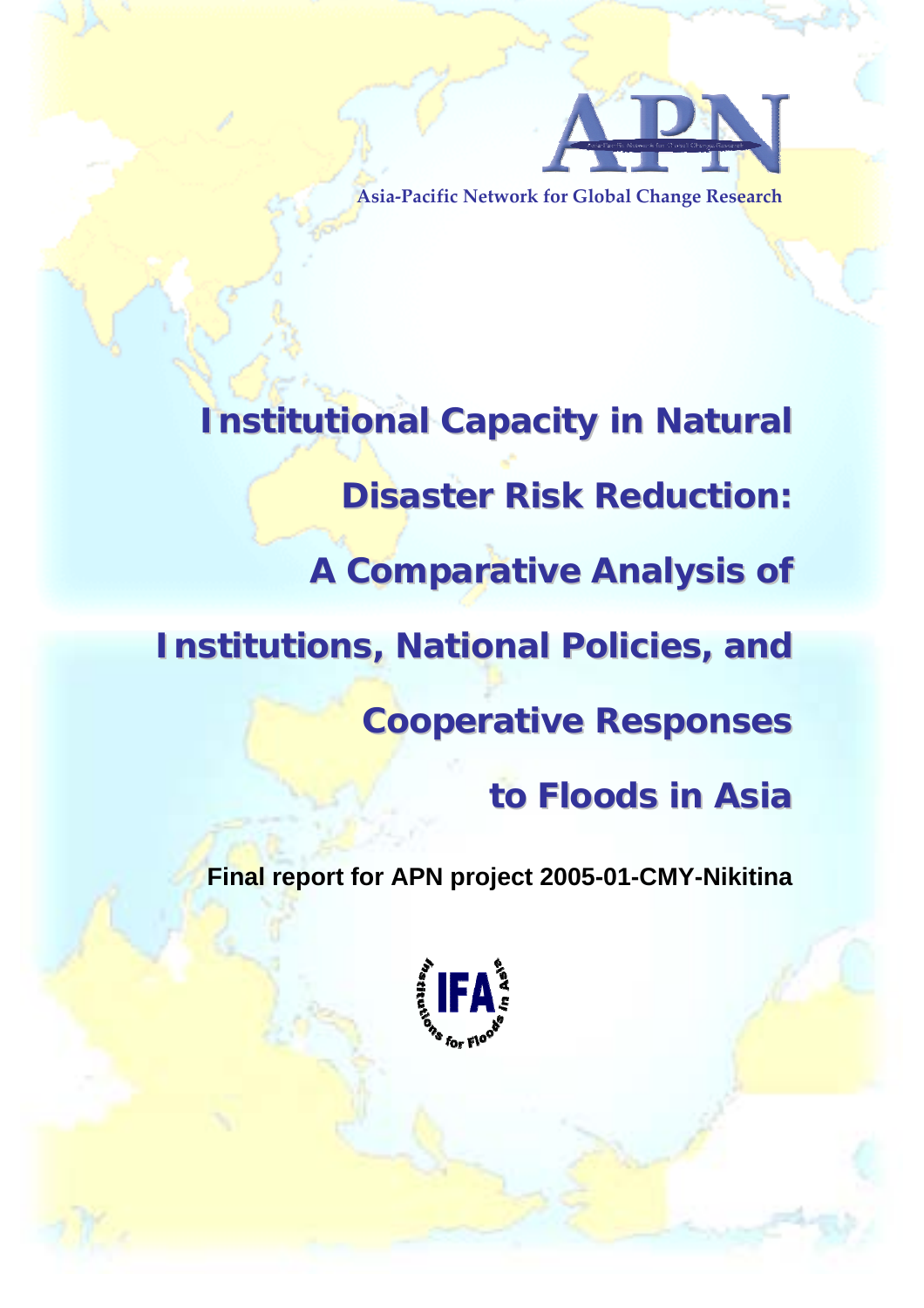

## **The following collaborators worked on this project:**

\_\_\_\_\_\_\_\_\_\_\_\_\_\_\_\_\_\_\_\_\_\_\_\_\_\_\_\_\_\_\_\_\_\_\_\_\_\_\_\_\_\_\_\_\_\_\_\_\_\_\_\_\_\_\_\_\_\_\_\_\_\_\_\_\_\_\_\_\_

#### *Coordinator:*

**NIKITINA Elena**, EcoPolicy Research and Consulting, Russia [enikitina@mtu-net.ru](mailto:enikitina@mtu-net.ru)

#### *Principal Investigators:*

KOTOV Vladimir, EcoPolicy Research and Consulting, Russia [vl-kotov@mtu-net.ru](mailto:vl-kotov@mtu-net.ru)

**LEBEL Louis**, Unit for Social and Environmental Research, Chiang Mai University, Thailand

#### [louis@sea-user.org](mailto:louis@sea-user.org)

**SINH Bach Tan**, Science and Policy Studies Center, National Institute for Science and Technology Policy and Strategy Studies, Vietnam [sinhanh@hn.vnn.vn](mailto:sinhanh@hn.vnn.vn)

**TSUNOZAKI Etsuko**, Asian Disaster Reduction Center, Japan [tsunozaki@adrc.or.jp](mailto:tsunozaki@adrc.or.jp)

#### *Collaborators:*

**BARKOV Sergei,** EcoPolicy Research and Consulting, Russia

**DUTTA Saswti,** University of California at Irvine, USA [dutta@yahoo.com](mailto:dutta@yahoo.com)

**IMAMURA Masao,** Unit for Social and Environmental Research, Chiang Mai University, Thailand

[masao@sea-user.org](mailto:masao@sea-user.org) 

**HEIN Hoang Minh**, Disaster Management Center, Dyke Management, Flood and Storm Control,

Ministry for Agriculture and Rural Development, Vietnam [hmh@netnam.vn](mailto:hmh@netnam.vn)

**HUAYSAI Darika**, Unit for Social and Environmental Research, Chiang Mai University, Thailand [darika@sea-user.org](mailto:darika@sea-user.org)

**KHIN Ni Ni Thein,** UNESCO, Sustainable Water Management, Division of Water Sciences, Paris, France [knn.thein@unesco.org](mailto:knn.thein@unesco.org) 

**KHIN Maung Nyunt,** Water Research training Center, Yangon, Burma/Myanmar

**KHRUTMUANG Supaporn**, Unit for Social and Environmental Research, Chiang Mai University,

Thailand [supaporn@sea-user.org](mailto:supaporn@sea-usewr.org)

**KUNAPHINUM Atiwan,** Asian Disaster Preparedness Center, Thailand [atiwan@adpc.net](mailto:atiwan@adpc.net)

**LE Nguyen Van**, Dyke Management, Flood and Storm Control, Ministry for Agriculture and Rural

Development, Vietnam

**LEBEL Phimphakan**, Unit for Social and Environmental Research, Chiang Mai University, Thailand [phimphakan@sea-user.org](mailto:phimphakan@sea-user.org)

**MANUTA Jesse**, Ateneo de Davao University, Davao City, The Philippines [jbmanuta@yahoo.com](mailto:jbmanuta@yahoo.com)

**NAGAMATSU Shingo**, Disaster Reduction and Human Renovation Institute, Japan

[nagamatsus@dri.ne.jp](mailto:nagamatsus@dri.ne.jp)

**NINH Nguyen Huu**, Global Environmental Programme, Vitenam National University, Vietnam [cered@hn.vnn.vn](mailto:cered@hn.vnn.vn)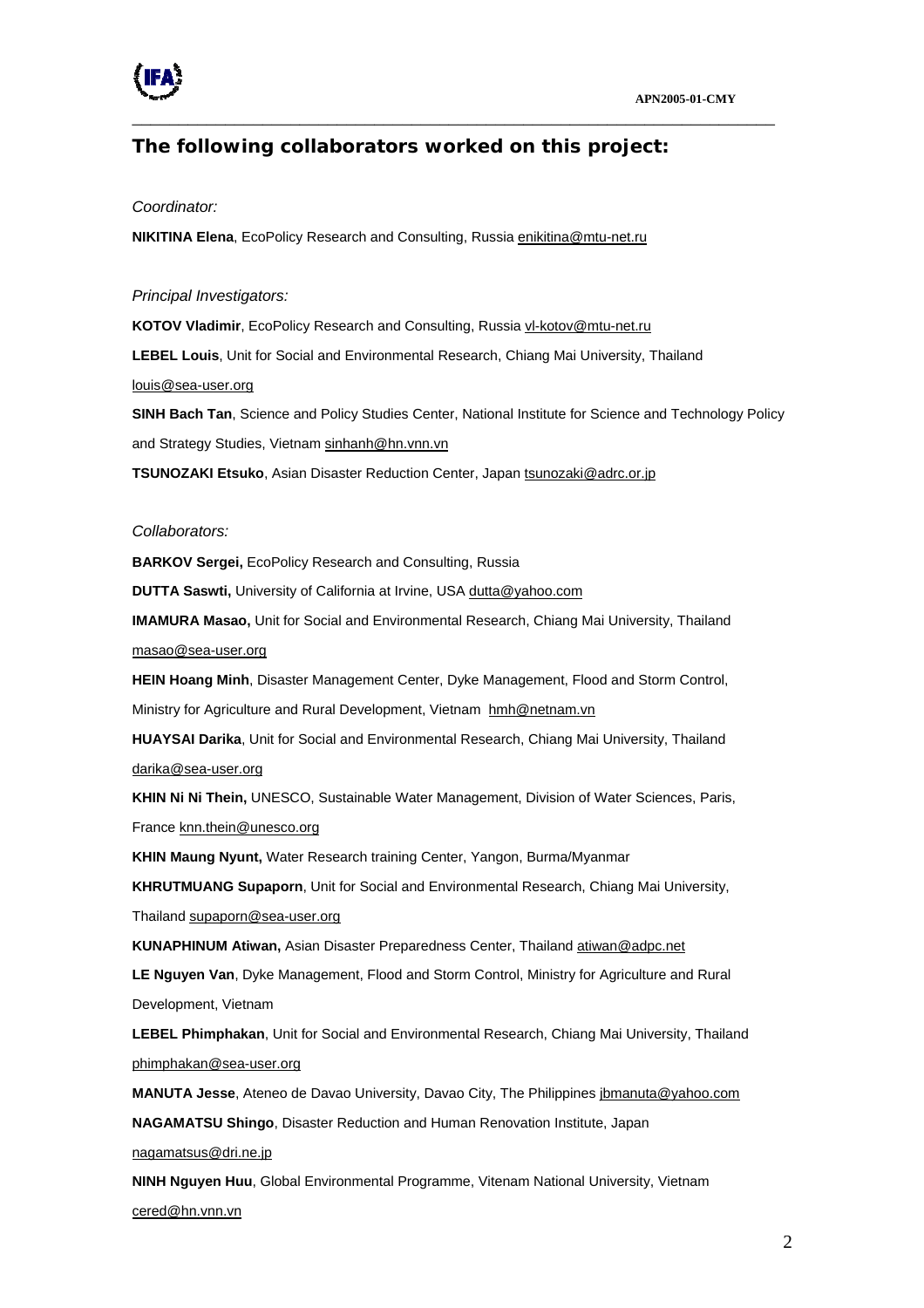

**PHU Nguyen Ngoc,** Dyke Management, Flood and Storm Control, Ministry for Agriculture and Rural Development, Vietnam

\_\_\_\_\_\_\_\_\_\_\_\_\_\_\_\_\_\_\_\_\_\_\_\_\_\_\_\_\_\_\_\_\_\_\_\_\_\_\_\_\_\_\_\_\_\_\_\_\_\_\_\_\_\_\_\_\_\_\_\_\_\_\_\_\_\_\_\_\_

**ROZOVA Elizaveta,** EcoPolicy Research and Consulting, Russia [eco-policy@bk.ru](mailto:eco-policy@bk.ru)

**SARKKULA Juha**, Mekong River Comission Secretariat, Lower Mekong Modeling Project, Laos [juha@mrcmekong.org](mailto:juha@mrcmekong.org) 

**SCHASKOLSKAYA Marya,** EcoPolicy Research and Consulting, Russia [eco-policy@bk.ru](mailto:eco-policy@bk.ru)

**TERANISHI Akihiro**, Asian Disaster Reduction Center, Japan [teranishi@adrc.or.jp](mailto:teranishi@adrc.or.jp)

**THONGKAMCHOON Apichart**, Hat Yai Municipality, Thailand

**TOTRAKOOL Drinya**, Unit for Social and Environmental Research, Chiang Mai University, Thailand [drinya@sea-user.org](mailto:drinya@sea-user.org)

**TUAN Le Anh,** Can Tho University, College of Technology, Department of Environment and Water Resources Engineering, Cantho City, Vietnam [latuan@ctu.edu.vn](mailto:latuan@ctu.edu.vn)

**ZUKOVA Galina,** Institute for World Economy and International Relations, Russia [zukova@imemo.ru](mailto:zukova@imemo.ru)

**YAMADA Mayumi,** UN Centre for Regional Developemnt, Disaster Management Planning, Hyogo

Office, Kobe, Japan [yamada@hyogo.uncrd.or.jp](mailto:yamada@hyogo.uncrd.or.jp)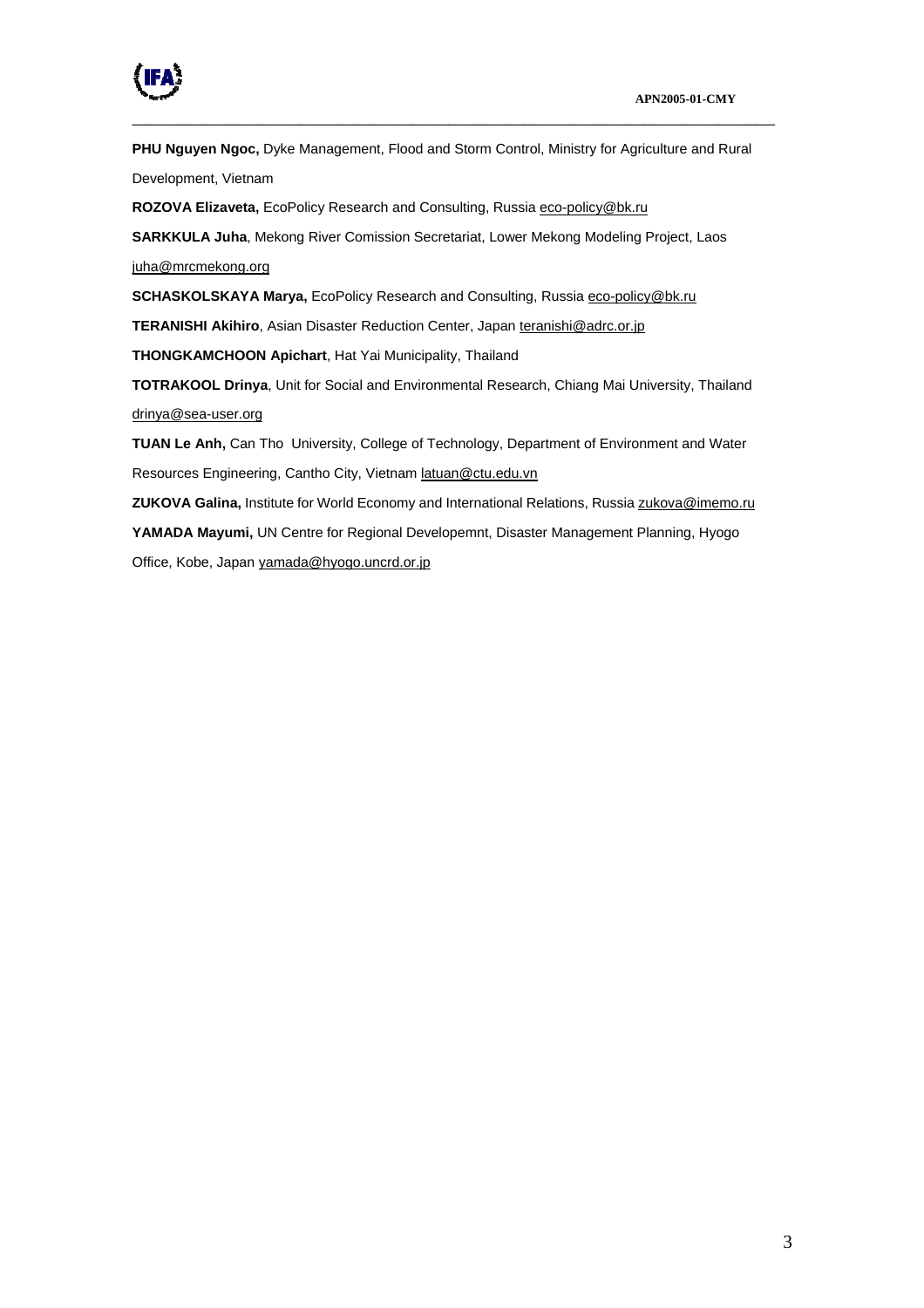

**Institutional Capacity in Natural Disaster Risk Reduction: A Comparative Analysis of Institutions, National Policies, and Cooperative Responses to Floods in Asia** 

\_\_\_\_\_\_\_\_\_\_\_\_\_\_\_\_\_\_\_\_\_\_\_\_\_\_\_\_\_\_\_\_\_\_\_\_\_\_\_\_\_\_\_\_\_\_\_\_\_\_\_\_\_\_\_\_\_\_\_\_\_\_\_\_\_\_\_\_\_

**2005-01-CMY-Nikitina** 

**Final Report submitted to APN** 

**©Asia-Pacific Network for Global Change Research**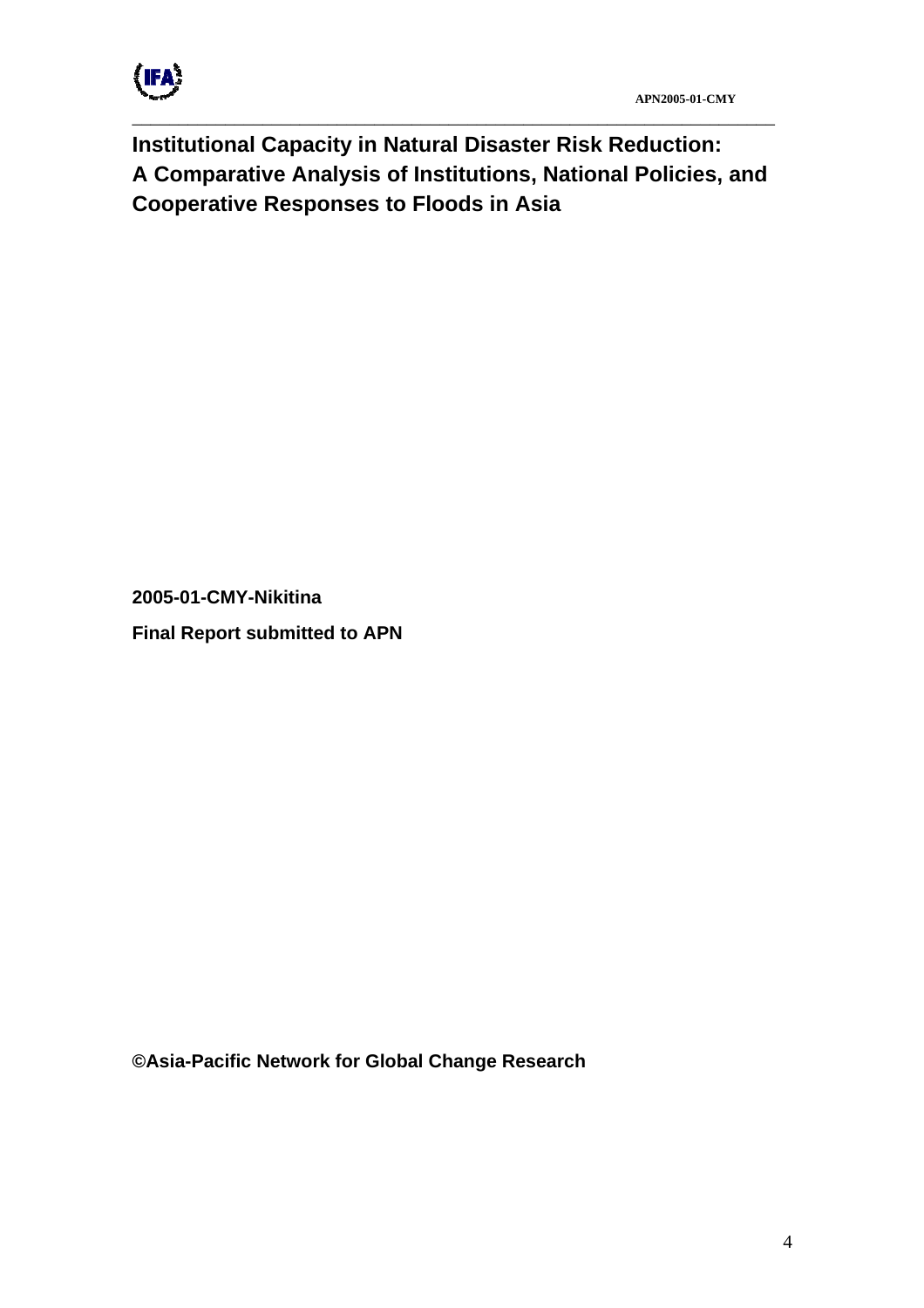

## **Overview of project work and outcomes**

#### **Non-technical summary**

IFA (*"Institutions for Floods in Asia"*) project focuses on institutional dimension of river floods risk reduction in the Asian countries that along with structural approaches constitutes the core in human responses to floods. IFA aggregates and compares results of country-based research in order to further explore the problem How to strengthen capacities and performance of institutions to reduce flood risks. Rich evidence for testing IFA approaches is provided from recent case-studies of big river floods in Bangladesh, Burma/Myanmar, Japan, Russia, Thailand and Vietnam representing developed, developing and transition economies; for each of them flood risks are at the top of national disaster reduction agenda, but institutional capacities and practices vary. IFA assesses the gaps between *design* and *action* of existing institutions at particular stages before, during and after a flood. It explains success and failures and identifies common and specific problems across countries. It tracks a variety of instruments applied by them to reduce flood risks, including for example such instruments as insurance and micro-finance. Lessons learned and good practices are discussed, as well as problems in their transfer and adaptation across countries. Policy advice on how to enhance performance of institutions towards greater human security against flood risks is provided.

\_\_\_\_\_\_\_\_\_\_\_\_\_\_\_\_\_\_\_\_\_\_\_\_\_\_\_\_\_\_\_\_\_\_\_\_\_\_\_\_\_\_\_\_\_\_\_\_\_\_\_\_\_\_\_\_\_\_\_\_\_\_\_\_\_\_\_\_\_

## **Objectives**

The main objectives of the project were:

- 1. Analyze existing institutional designs, capacities, practices, national policies and cooperative responses to floods risk reduction
- 2. Compare national institutions in the countries of Asia and identify common and specific problems in policies and measures implementation
- 3. Assess possibilities and constraints for institutional capacity building and explain success and failures of institutions
- 4. Exchange lessons learned and good practices across countries
- 5. Suggest policy advice on how institutions for floods risk reduction can be made more effective

#### **Amount received for each year supported and number of years supported**

35 000 USD in 2004-2005; 45 000 USD in 2005-2006; 2 years

#### **Participating Countries**

Bangladesh, Burma, India, Laos, Japan, Philippines, Russia, Thailand and Vietnam

## **Work undertaken**

1) "Institutional Capacity in Floods Risk Reduction in Asia", IFA 1<sup>st</sup> International Workshop, USER, Chiang-Mai University, Thailand, 12-14 December 2004; 2) "Comparing institutional designs, capacities and national policies to reduce risk of flood disasters in Asia", IFA 2<sup>nd</sup> International Workshop, USER, Chiang Mai University, Thailand, 26-28 January 2006; 3) Organization of IFA session, IHDP  $6<sup>th</sup>$  Open Meeting, Bonn, Germany, 10 Oct.2005; 4) 3) Presentation of IFA results at UNU/EHS Workshop "Measuring the 'Un-Measurable: Indicators for Vulnerability and Coping Capacity", Bonn, Germany, 12 Oct.2005; 5) IFA presentation at ADRC/UNU-EHS Workshop "Measuring Vulnerability and Coping Capacity", WCDR, Kobe, Japan, Jan. 2005; 6)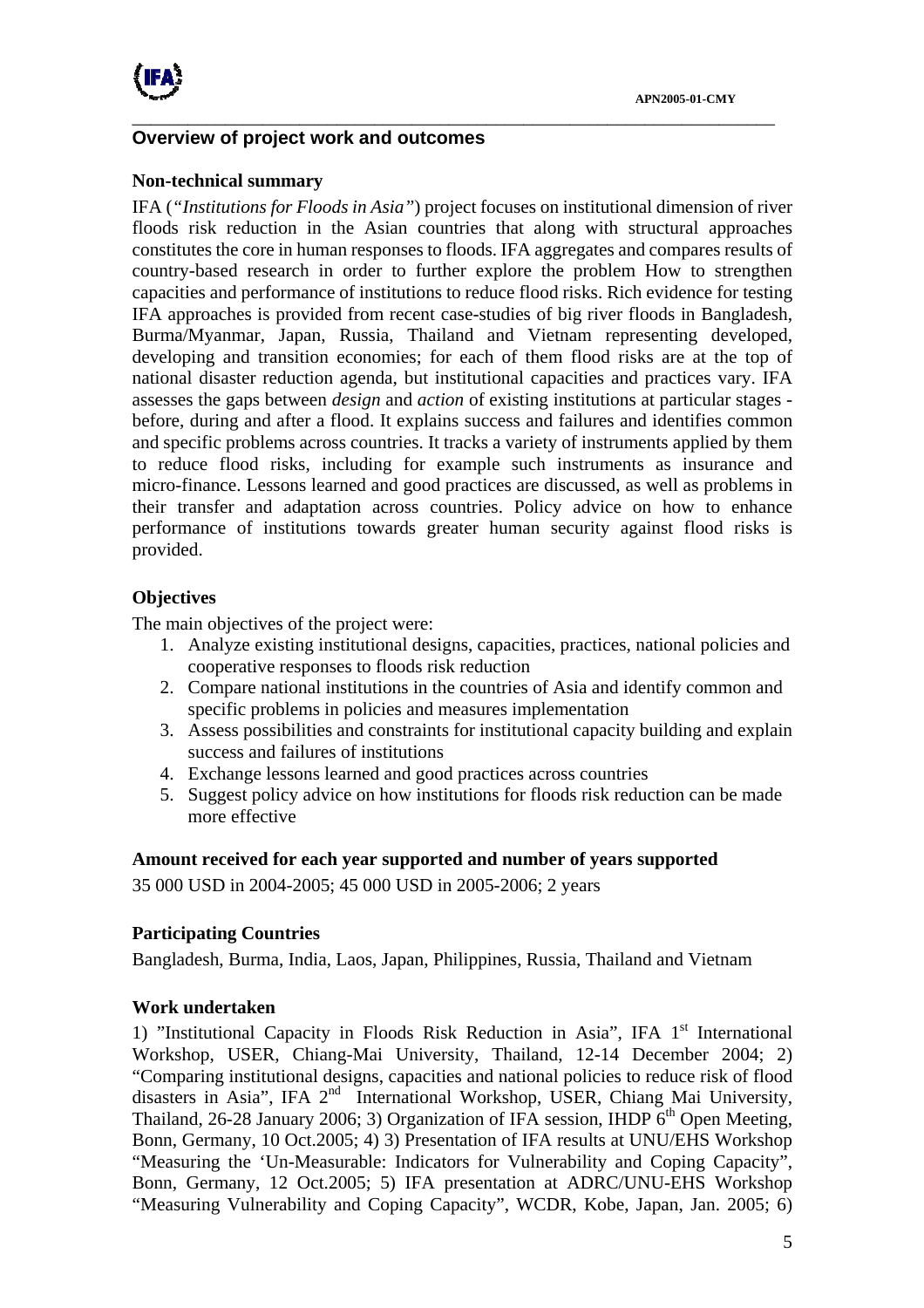

\_\_\_\_\_\_\_\_\_\_\_\_\_\_\_\_\_\_\_\_\_\_\_\_\_\_\_\_\_\_\_\_\_\_\_\_\_\_\_\_\_\_\_\_\_\_\_\_\_\_\_\_\_\_\_\_\_\_\_\_\_\_\_\_\_\_\_\_\_ Participation in "Human Security and Climate Change Workshop, GECHS/IHDP, Oslo, Norway, 21-23 June 2005; 7) Participation in workshop "Water Resources in South Asia: An Assessment of Climate Change-Associated Vulnerabilities and Coping Mechanisms", Chiang Mai, Thailand; 8) Participation in local action within Tsunami reconstruction activities in southern Thailand; 9) Field trip of IFA partners to Mae Ping River and Meeting with the Fai Phaya Kham Committee and the "RiverCare" local organisation; 10) Presenting the ISDR contribution (brochures, kids'game-kit , literature, etc.) to FPK Committee; 11) Development of networks with the UN Centre for Regional Development, Disaster Management Planning, Japan; UNU/EHS, Bonn, Germany; the Mekong River Commission, Vientiane, Laos; 12) IFA presentation at IHDP/GECHS annual scientific committee meeting, Cape Town, Oct. 2004; 13) Discussion of IFA findings with the GECHS/IHDP scientific committee, Bonn, 11 Oct. 2005; 14) Participation in 1<sup>st</sup> Expert Groups Meeting "Institutional coordination and cooperation between stakeholders in environmental risk management in large river basins", Nizhny Novgorod, Russia, 29 Sept. 2005; 15) Presentation of IFA results at  $2^{nd}$  Expert Groups Meeting "Institutional coordination and cooperation between stakeholders in environmental risk management in large river basins", Kazan, Russia, 6 Apr. 2006; 16) Participation in VARIP Workshop, Bonn, Germany, 9 Oct. 2005; 17) Networking with M-Power project.

### **Results**

1) IFA Reports from  $1<sup>st</sup>$  and  $2<sup>nd</sup>$  IFA International Workshops in 2004 and in 2005; 2) Publication of IFA articles in the Special Issue on *Floods Disaster Risk Reduction in Asia*, Science and Culture Journal, 2006; 3) Publication of IFA session abstracts "Human dimensions of natural disasters risk reduction: comparative analysis of institutions and mitigation responses to river floods in Asia". Conference Book, IHDP, Bonn, Germany; 4) IFA article in UNU/EHS publication; 5) A series of publications based on IFA findings; 6) IFA working papers on country studies of institutional capacities in flood risk reduction; 7) "Vulnerability, Livelihood's Security and Well Being: An Action-Research Platform and Dialogue Project on Tsunami Reconstruction." Concept Development, USER, Chiang Mai University, 2005; 8) IFA - nominated as a core project of GECHS/IHDP

#### **Relevance to APN scientific research framework and objectives**

IFA ideas correspond to priority topics of the APN research framework: the project makes comparative analysis of institutions and mechanisms of human responses to global environmental change. Lessons learned and good practices applied by the Asian countries can be transferred across states and regions, thus, strengthening their institutional capacities. IFA focuses on assessing institutional regimes of human responses to global environmental change which is essential for reducing human vulnerabilities against floods. It promotes and strengthens interactions between scientific community and practitioners as well as the dialogue between natural and social sciences. IFA has also direct links to the IHDP research and networking activities: its approaches are in line with the foci of its GECHS programme which concentrates on exploring human vulnerabilities to global change and finding tools to increase resilience of societies to major risks associated with it; they also correlate with the IDGEC endeavors.

## **Self evaluation**

IFA has conducted activities and has findings of a broader scale than envisaged by its original proposal; however we have not accomplished the whole set of items envisaged by its quite ambitious research protocol developed at the start of the project. It would still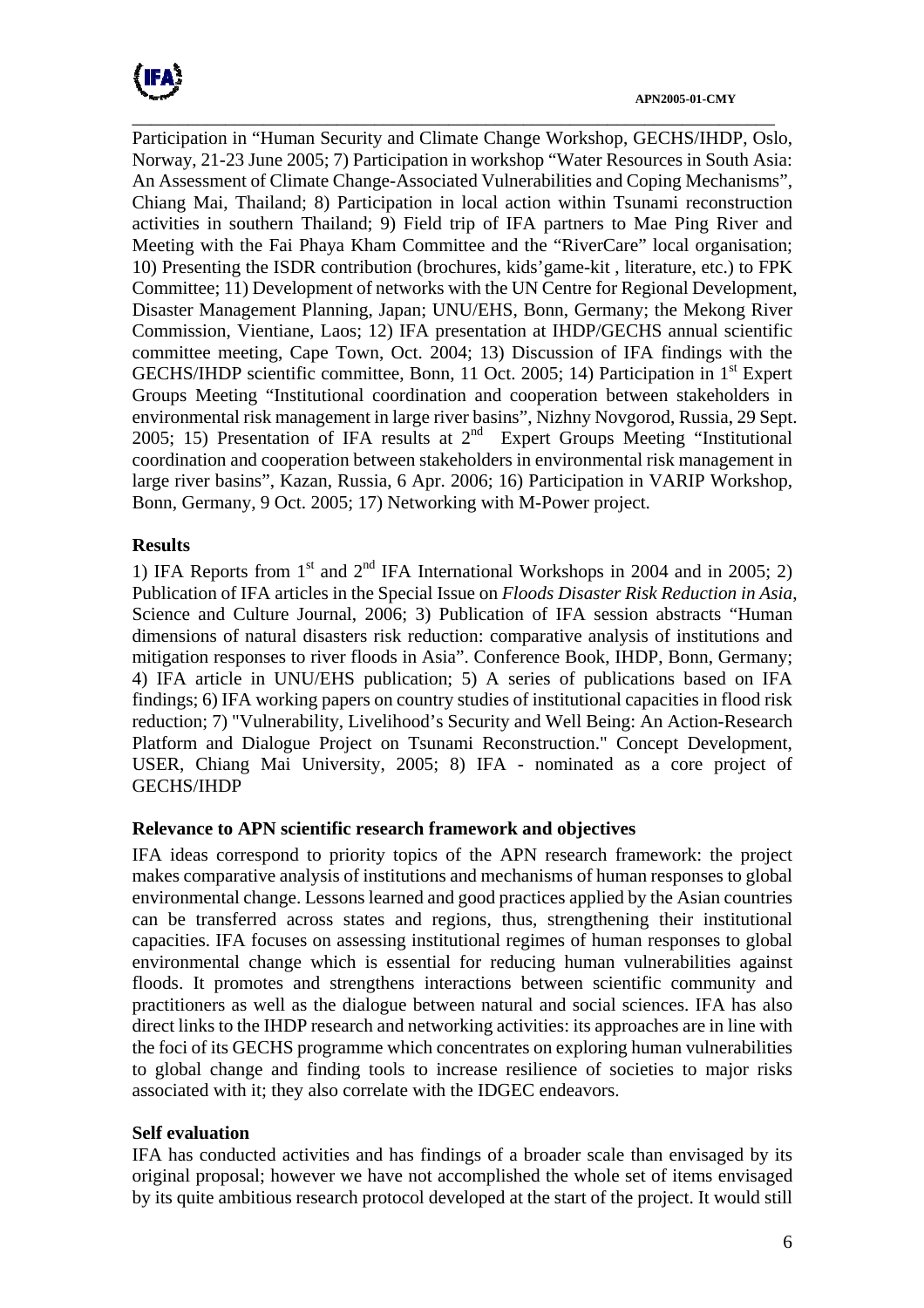

serve as guidance for follow-up activities planned by consortium partners. More in-depth aggregation of rich evidence compiled by IFA in the countries is needed, as well as strengthening practice-oriented assessments of its results. Bigger attention should be paid in the future to expand relevant networks in the countries of Asia and pursue interactions with ongoing international effort in the filed.

\_\_\_\_\_\_\_\_\_\_\_\_\_\_\_\_\_\_\_\_\_\_\_\_\_\_\_\_\_\_\_\_\_\_\_\_\_\_\_\_\_\_\_\_\_\_\_\_\_\_\_\_\_\_\_\_\_\_\_\_\_\_\_\_\_\_\_\_\_

### **Potential for further work**

1) IFA *Policy brief on national floods risk reduction institutions in Asia* for UNESCO, Sustainable Water Management Section, Division of Water Science; 2) Development by consortia partners of follow-up research proposal on Flood risk reduction institutions in action; 3) IFA presentations at Water Governance Workshop, Germany, June 2006; 4) Joint activities with international CABRI ("Cooperation along a Big River") and M-Power ("Mekong Program on Water Environment and Resilience") projects; 5) Participation in activities of UNU/EHS, Center for Environment and Human Security, Bonn; 6) Presentation of IFA findings at IHDP/GECHS scientific committee meeting and at Woodrow Wilson International Center, Washington.

#### **Publications**

Abstracts of IFA session "Human dimensions of natural disasters risk reduction: comparative analysis of institutions and mitigation responses to river floods in Asia", 2005. In: Global Environmental Change, Globalization and International Security: New Challenges for the 21<sup>st</sup> Century, Conference Book, IHDP, Bonn, Germany: 211-214

IFA articles for the Special Issue on Floods, Science & Culture Journal, February 2006 IFA website [http://www.sea-user.org/ifa.php](http://www.sea-user.org/floods.php)

Institutional Capacity in Natural Disasters Risk Reduction: A Comparative Analysis of Institutions, National Policies, and Cooperative Responses to Floods in Asia, 2006. Final Report Submitted to APN, 2005-01-CMY-Nikitina, APN, Japan

 Kotov V., 2006. Unresolved problems in flood risk reduction in Russia: some lessons learned from the Lena River floods. IFA Working Paper, EcoPolicy, Moscow

 Kotov V., E.Nikitina, E.Rozova, 2005. Institutions, national policies and measures for floods risk reduction in Russia and the Lena River floods. IFA Working Paper, EcoPolicy, Moscow

Kotov V., E.Nikitina, 2004. "Russian Federation: Institutional frameworks for natural disastewrs risk reduction". Contribution to "Living with Risk. A global review of disaster reduction initiatives", UN ISDR, Geneva.

Khrutmuang S., J.Manuta, 2005. "Recovery&Reconstruction of People's Lives, Livelihood and Community: Emerging Opportunities and Challenges", ConferenceBrief, Thailand, January, Bangkok, Thailand

 Lebel L., E.Nikitina, V.Kotov, J.Manuta, 2006. Assessing institutionalised capacities and practices to reduce the risk of flood disasters. In: "Measuring Vulnerability to Hazards of Natural Origin. Towards Disaster Resilient Societies" (ed. J.Birkmann), UNU Press, Tokyo

 Lebel L., J.Manuta, E.Nikitina, A.P.Mitra, and R.Daniel, 2006. Managing Flood Disaster Risks. Editorial. Science&Culture, Special Issue, Jan-Feb Vol. 72, 1-2: 1

 Lebel L., E.Nikitina, J.Manuta, 2006. Flood disaster risk management in Asia: An institutional and political perspective. Science&Culture, Special Issue, Jan-Feb Vol.72, 1-2:2-9

 Lebel L., B.T. Sinh, 2005. Too much of a good thing: how better governance could reduce vulnerability to floods in the Mekong region. USER Working Paper WP-2005-01. Chiang Mai University, Thailand

Lebel L., S.Khrutmuang, J.Manuta, 2005. Community based control of natural resources in the coastal margins of southern Thailand. USER Working Paper WP-2005-10. Chiang Mai University, Thailand

Lebel L., E.Nikitina, J.Manuta. 2005. Flood disaster risk management in Asia: an institutional perspective. USER Working Paper WP-2005-20. Chiang Mai University, Thailand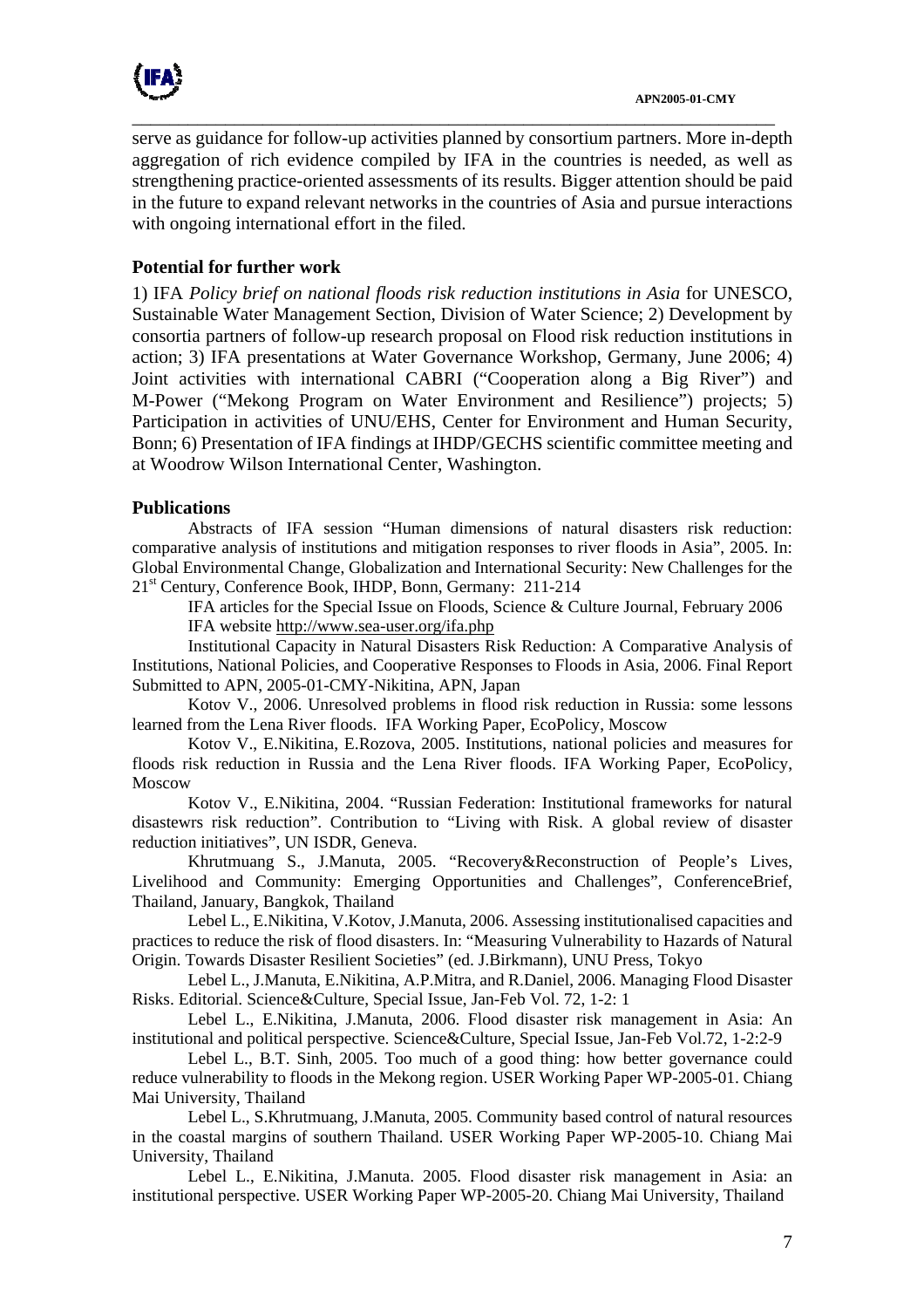

 Manuta J., S.Khrutmuang, D.Huaisai, L.Lebel, 2006. Institutionalized incapacities and practices in flood disaster management in Thailand. Science&Culture, Special Issue, Jan-Feb Vol. 72, 1-2: 10-22

\_\_\_\_\_\_\_\_\_\_\_\_\_\_\_\_\_\_\_\_\_\_\_\_\_\_\_\_\_\_\_\_\_\_\_\_\_\_\_\_\_\_\_\_\_\_\_\_\_\_\_\_\_\_\_\_\_\_\_\_\_\_\_\_\_\_\_\_\_

 Manuta J., S.Khrutmuang, 2005. Institutionalized incapacities: the politics of re-distributing risks and altering vulnerabilities to floods in Thailand. Abstract, Global Environmental Change, Globalization and International Security: New Challenges for the 21<sup>st</sup> Century, Conference Book, IHDP, Bonn, Germany: 212

Manuta J., L.Lebel, 2005. Climate Change and the risks of flood disaster in Asia: crafting adaptive and just institutions. USER Working Paper WP-2005-10. Chiang Mai University, Thailand

Manuta J., S.Khrutmuang, L.Lebel, 2005. The politics of recovery: post-Asian Tsunami reconstruction in southern Thailand. Tropical Coasts, July: 30-39

Manuta J., L.Lebel, S.Khrutmuang, Huaisai, 2005. "The Politics of Re-distributing Risks and Altering Vulnerabilities to Floods in Thailand", Vulnerability and Human Well-Being Workshop, Costa-Rica, January

Manuta J., L.Lebel, S.Khrutmuang, Huaisai, 2005. Institutional incapacities: the politics of re-distributing risks and altering vulnerabilities to floods in Thailand. IFA Working Paper, EcoPolicy, Moscow

Manuta J., L.Lebel, 2005. "Human Security and Climate Change: Governance of Flood Risks in Thailand."Abstract for international workshop, Norway, June

Nikitina E., 2006. Success and failures in flood risk reduction programs across Asia: Some lessons learned. Science&Culture, Special Issue, Jan-Feb Vol. 72, 1-2: 72-83

Nikitina E. (ed.), 2005. Institutional capacity for natural disasters risk reduction: comparative analysis of institutions, national policies and cooperative responses to floods in Asia. Report from IFA Meeting, December 2004, USER, Chiang-Mai/EcoPolicy Moscow

Nikitina E., 2006. Emerging trends in natural disaster governance. In: Global Environmental Change and Human Security. SUNY Press, USA *(in press)*;

Nikitina E., 2006. Learning from doing: building links between CABRI-IFA-M-Power. CABRI Newsletter, N 2 (*forthcoming*).

Nikitina E., V.Kotov, 2005. Flood risk reduction: explaining success and failures in performance of institutions. Abstract, Global Environmental Change, Globalization and International Security: New Challenges for the  $21<sup>st</sup>$  Century, Conference Book, IHDP, Bonn, Germany: 213

Sinh B.T., Hein H.M., Ninh N.H., N.V. Le, 2005.Institutional transformation of flood governance from flood control to flood risk management: the case of Red River in Vietnam. Abstract, Global Environmental Change, Globalization and International Security: New Challenges for the 21<sup>st</sup> Century, Conference Book, IHDP, Bonn, Germany: 214

Sinh B.T., Hein H.M., Ninh N.H., 2005. Institutional capacity for floods risk reduction in Vietnam and the Red River Delta floods. IFA Working Paper, EcoPolicy, Moscow

Teranishi A., E.Tsunozaki, S.Nagamatsu, 2005. Institutions for floods risk reduction in Japan and the Fukuoka floods. IFA Working Paper, EcoPolicy, Moscow

#### **Acknowledgments**

This Report is a result of close collaboration between all IFA project partners. It could not be prepared without contributions of many individuals and organisations from various countries involved in activities of IFA consortium. We are particularly grateful to Louis Lebel and Masao Imamura from USER, Thailand, Vladimir Kotov from EcoPolicy, Russia, for Bach Tan Sinh from NISTPSS, Vietnam, for Etsuko Tsunozaki and Akihiro Teranishi from ADRC, Japan for their substantial and thought-provoking inputs and discussions. We express sincere appreciation to Jesse Mantua for his dedicated involvement in all IFA activities. Invaluable organisation and administration support was provided by Phimphakan Lebel, Drinya Totrakool from USER, Thailand and Sergei Barkov, Marya Schaskolskaya, Galina Zukova from EcoPolicy, Russia. We would like to extend our appreciation of APN support for IFA project.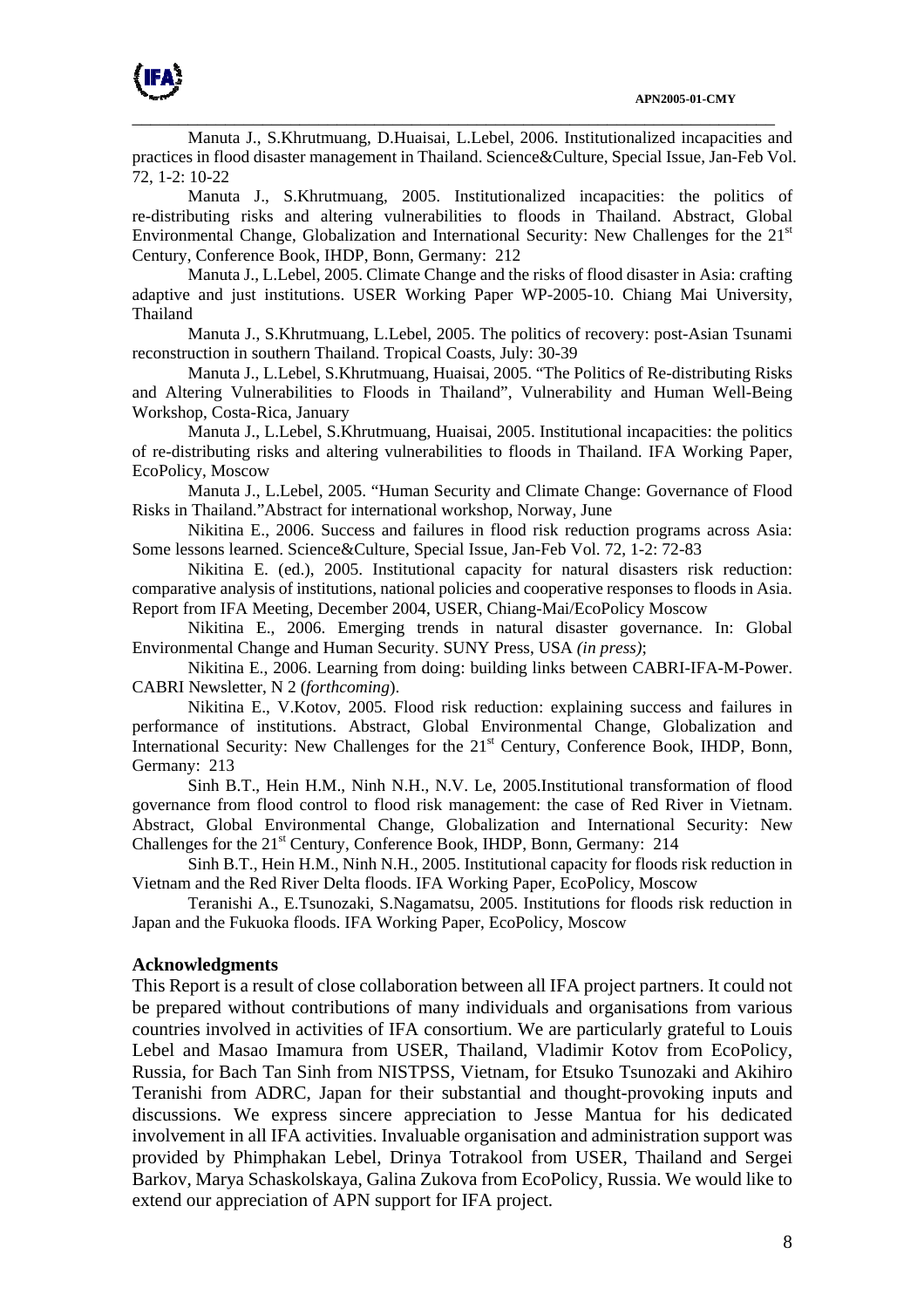# **Technical Report**

\_\_\_\_\_\_\_\_\_\_\_\_\_\_\_\_\_\_\_\_\_\_\_\_\_\_\_\_\_\_\_\_\_\_\_\_\_\_\_\_\_\_\_\_\_\_\_\_\_\_\_\_\_\_\_\_\_\_\_\_\_\_\_\_\_\_\_\_\_

## **Preface**

IFA focuses on institutional dimension of floods risk reduction in the countries of Asia. It aggregates evidence from case studies to further explore the problem How to strengthen institutional capacities and enhance performance of institutions. Gaps between *design* of institutions and their *action* at particular stages - before, during, after the flood are identified. It explains success and failures in performance of institutions and identifies common and specific problems across countries. It tracks a variety of tools applied, including such instrument as insurance. Lessons learned and good practices are discussed, as well as problems in their transfer and adaptation across countries.

# **Table of Contents 1.0. Introduction 2.0. Methodology 2.1. IFA Methods 2.2. Country case-studies 2.3. Tools for analytical assessment of institutionalized capacities and practices 2.4. Data sources 3.0 Results & Discussion 3.1. Flood risk management in Asia: an institutional and political context**  3.1.1. When is a flood a disaster? 3.1.2. Who and what should be at risk? 3.1.3. Who is responsible? 3.1.4. How were risks of disaster changed? 3.1.5. How is performance evaluated? **3.2. Role of institutions in flood risk reduction in Asia**  3.2.1. Influence of institutions on societal vulnerabilities 3.2.2. IFA approaches to assessing institutional capacities 3.2.3. IFA approaches to assessing institutional practices 3.2.4. Assessing success and failures of institutions in action 3.2.5. Explaining success and failures of institutions **3.3. Domestic institutional frameworks for flood risk reduction**  3.3.1. Case-study analysis of institutional capacities during floods 3.3.2. Asia: a variety of national institutional designs 3.3.3. Trends in domestic institutional capacity building **4.0 Conclusions: Lessons learned about How institutions can help to address human vulnerabilities to floods**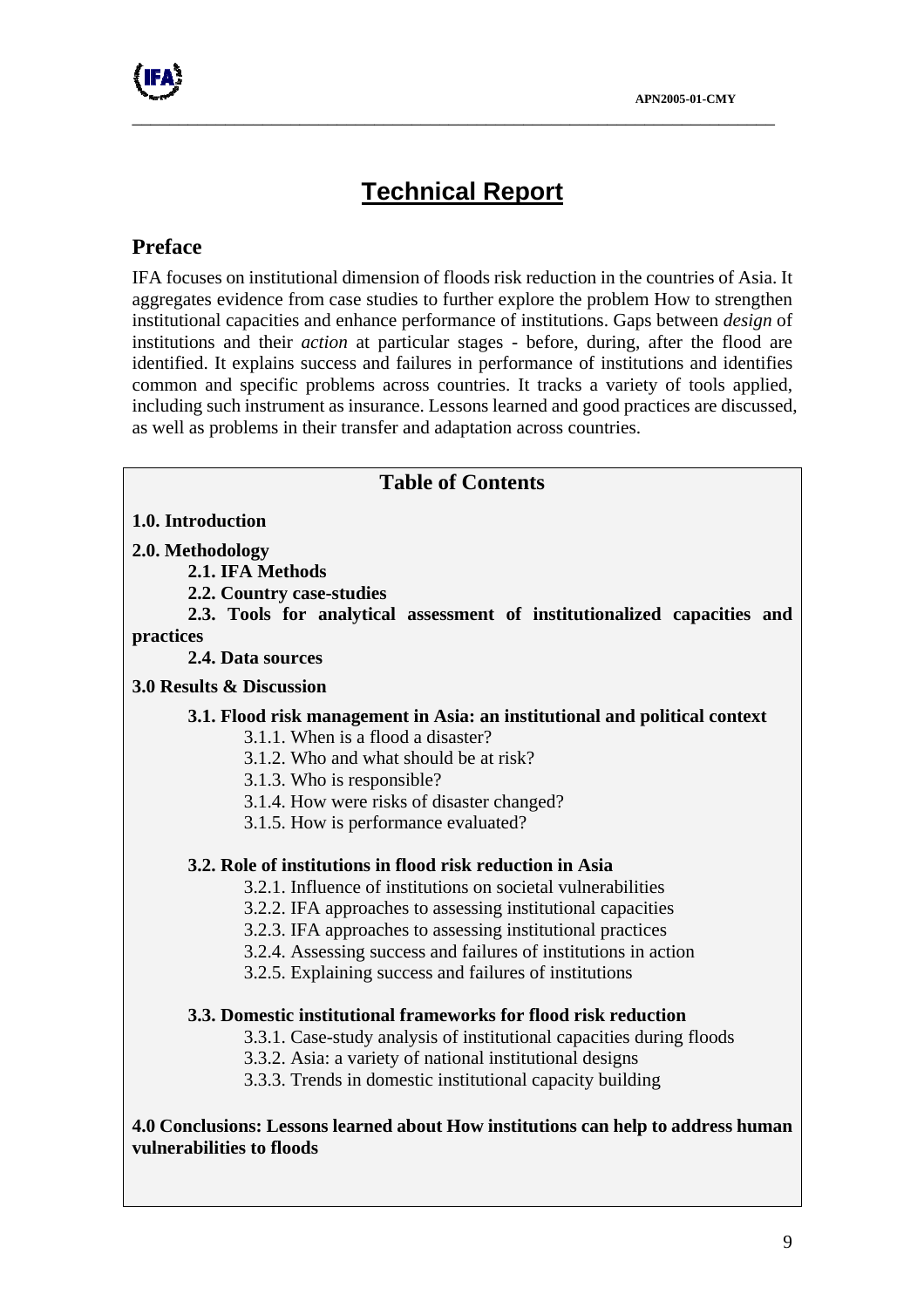

**5.0. Ways Forward: Recommendations for Future Action on Strengthening Institutional Capacities** 

\_\_\_\_\_\_\_\_\_\_\_\_\_\_\_\_\_\_\_\_\_\_\_\_\_\_\_\_\_\_\_\_\_\_\_\_\_\_\_\_\_\_\_\_\_\_\_\_\_\_\_\_\_\_\_\_\_\_\_\_\_\_\_\_\_\_\_\_\_

**References** 

## **Appendix**

#### **Appendix 1. IFA 1st International Workshop, 2004**  *Institutional capacity in floods risk reduction in Asia*

1.1. Meeting Agenda

1.2. List of Participants

1.3. Field Trip Agenda

1.4. Meeting Summary

1.5. Report from the Field Trip

## **Appendix 2. IFA 2nd International Workshop, 2006**

*Comparing institutional designs, capacities and national policies to reduce risk of flood disasters in Asia*

- 2.1. Meeting Agenda
- 2.2. Participants List
- 2.3. Meeting Summary
- 2.4. Workshop Briefs
- 2.5. Presentations of participants
- 2.6. Pictures

## **Appendix 3. IFA Session, IHDP 6th Open Meeting 2005**

3.1. IFA Special Session, Abstracts

3.2. IFA presentations

## **Appendix 4. UNU/EHS conference, Bonn, 2005**

*Measuring the 'Un-Measurable': Indicators of Vulnerability and Coping Capacity* 4.1. IFA presentation

**Appendix 5. IFA Contribution to** *Science and Culture***, Special Issue on Floods** 

**Appendix 6. IFA Contribution to UNU/EHS volume, 2006**  *Measuring Vulnerability to Hazards of Natural Origin. Towards Disaster Resilient Societies*

**Appendix 7. Funding sources outside the APN** 

**Appendix 8. Glossary of terms**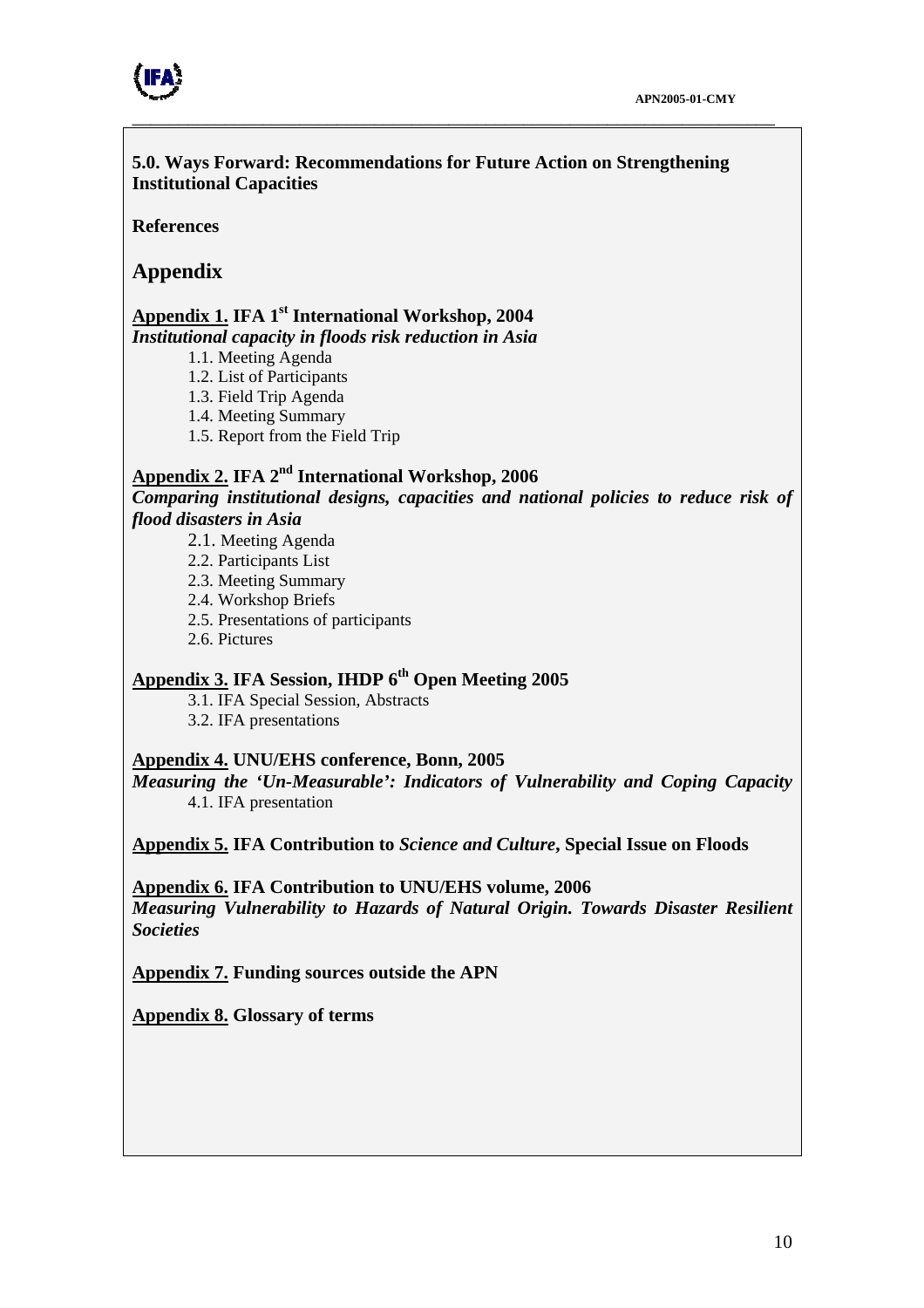

# **1.0 Introduction**

IFA project explores the challenging problem of *how to effectively shape human institutional responses* to the risk of natural disasters with a special focus on floods. In Asia, human vulnerability to natural disasters and, particularly, to those amplified by global climate change, is increasing. Today, Asia accounts for about 90% of the world population affected by natural disasters, and among it with more than half - as a result of floods.

\_\_\_\_\_\_\_\_\_\_\_\_\_\_\_\_\_\_\_\_\_\_\_\_\_\_\_\_\_\_\_\_\_\_\_\_\_\_\_\_\_\_\_\_\_\_\_\_\_\_\_\_\_\_\_\_\_\_\_\_\_\_\_\_\_\_\_\_\_

States of Asia no longer respond to flood disasters, they manage disaster risks, and do so with increasingly sophisticated institutional frameworks, i.e. socially constructed arrangements created by societies to guide individual and collective behavior and to govern human interactions to reduce the risk of floods. A variety of domestic and regional institutions, including legislation, agencies and administration, decision-making procedures, arrangements for planning and coordination, programmes aiming to respond to floods are in place in the Asian countries, and protection measures are undertaken. Institutional frameworks cover arrangements for undertaking both structural and non-structural efforts towards flood risk reduction. However the number of people affected by floods (including losses of lives, homes, crops and animals, as well as destroyed livelihoods, infrastructure and moral damage) has almost doubled during the last decade both in developed and in developing countries; the poor communities are especially vulnerable.

Are institutional efforts undertaken leading to reduce flood risks? In this context the overarching questions are *how* national and regional institutions are designed and what policies and measures are undertaken and *what* can be done to enhance institutional capacity in each country to make local communities more resilient to hazards in the coming years. Why are existing institutions and behavior of main actors not always effective to enhance human security? Why implementation failures occur? What innovations and reforms of institutions are needed? How to shift from conventional hazard protection to disaster risk management?

To help answering these questions IFA analyses and compares national and regional institutional regimes, policies and measures to *protect* (including preparedness, emergency response and rehabilitation) from destructive effects of floods and to *reduce risk of floods* through their mitigation. Human security in local communities and social rehabilitation of population affected is the red thread of this project; that is why institutions installed and measures applied for this purpose - by the governments at various levels, by business, and through public participation are in the focus of the study. Countries selected for analysis represent developed, transition economies and developing countries (Bangladesh, Japan, Myanmar, Russia, Vietnam, and Thailand): for each of them counteracting floods is at the top of the national risk reduction agenda; institutional capacities and responses, however, vary considerably across them. IFA compares major lessons learned from rich experiences of these countries, as well as the possibilities and constraints for effective risk management. The project also explores options for cross-country transfer and adaptation of best practices in institutional capacity building in the region. It concludes with policy recommendations on how to make institutional capacities more effective.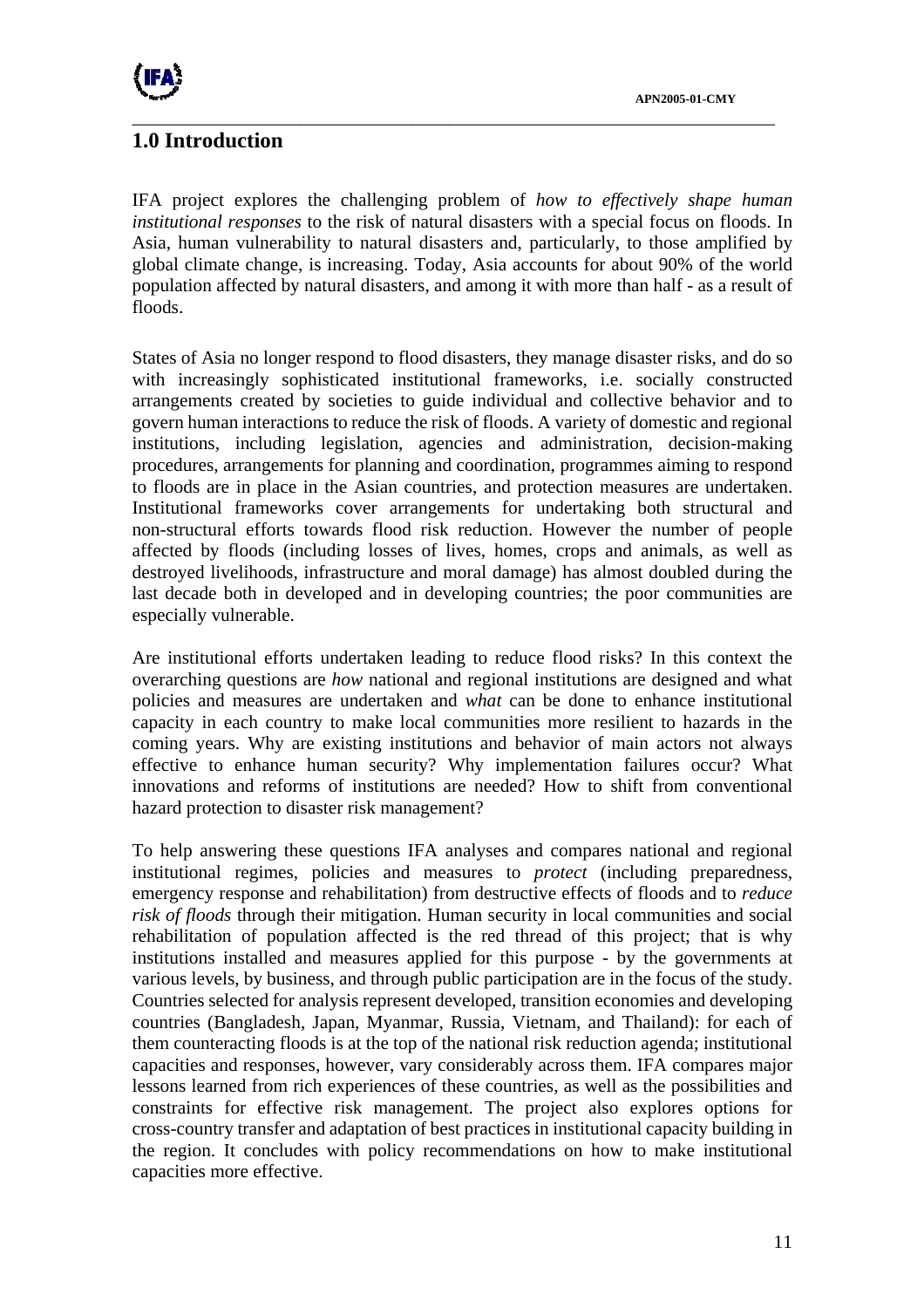

In finding answers to these quests IFA focus on the following objectives:

• Analyze existing institutional designs, capacities, practices, national policies and cooperative responses to floods risk reduction

\_\_\_\_\_\_\_\_\_\_\_\_\_\_\_\_\_\_\_\_\_\_\_\_\_\_\_\_\_\_\_\_\_\_\_\_\_\_\_\_\_\_\_\_\_\_\_\_\_\_\_\_\_\_\_\_\_\_\_\_\_\_\_\_\_\_\_\_\_

- Compare national institutions in the countries of Asia and identify common and specific problems in policies and measures implementation
- Assess possibilities and constraints for institutional capacity building and explain success and failures of institutions
- Exchange lessons learned and good practices across countries
- Suggest policy advice on how institutions for floods risk reduction can be made more effective

## **2.0. Methodology**

### **2.1. IFA Methods**

In order to achieve the stated project goals IFA has applied the following research methodology.

IFA research and networking are performed within two major consecutive phases:

- During the *first phase* (2004-2005) the study and discussion of domestic *institutional designs* and *institutional practices* in flood risk reduction in four countries of Asia, namely Japan, Russia, Thailand, Vietnam is undertaken; regional *cooperative* flood risk reduction policies are explored.
- The *second phase* (2005-2006) focuses on *analytical assessment* of findings from case-study research, on *comparative analysis* of evidence and results from country studies.

IFA *country-based* research is organized according to two **research modules**:

- The  $1<sup>st</sup>$  module performs analysis of national and regional institutional capacities and practices in flood risk reduction in four partner countries.
- The  $2<sup>nd</sup>$  module concentrates on case-studies analysis of institutional capacities and practices during recent floods in four countries: the Red River flood in Vietnam, the Lena River floods in Russia, the Fukuoka floods in Japan, and floods at the Chao Phraya River in Thailand.

Each research module is structured around a set of interlinked common research questions and tasks. They are presented in IFA Research Protocol. It is applied by all project teams. Both assessment of (a) domestic institutional frameworks and implementation problems in the countries under study and (b) how institutions perform during particular flood events is planned according to a common Research Protocol. Common research questions contained in this protocol allow high extent of compatibility of research paths and findings from the countries. Such approach allows to process results from the case-studies and to draw conclusions according to a common setting.

*Analytical assessment* during the second phase of the project includes *aggregation* of main findings from (a) country studies related to identifying their institutional capacities in flood risk reduction and (b) case-studies of recent flood disasters in these countries and performance of institutions during these events. Comparative analysis of national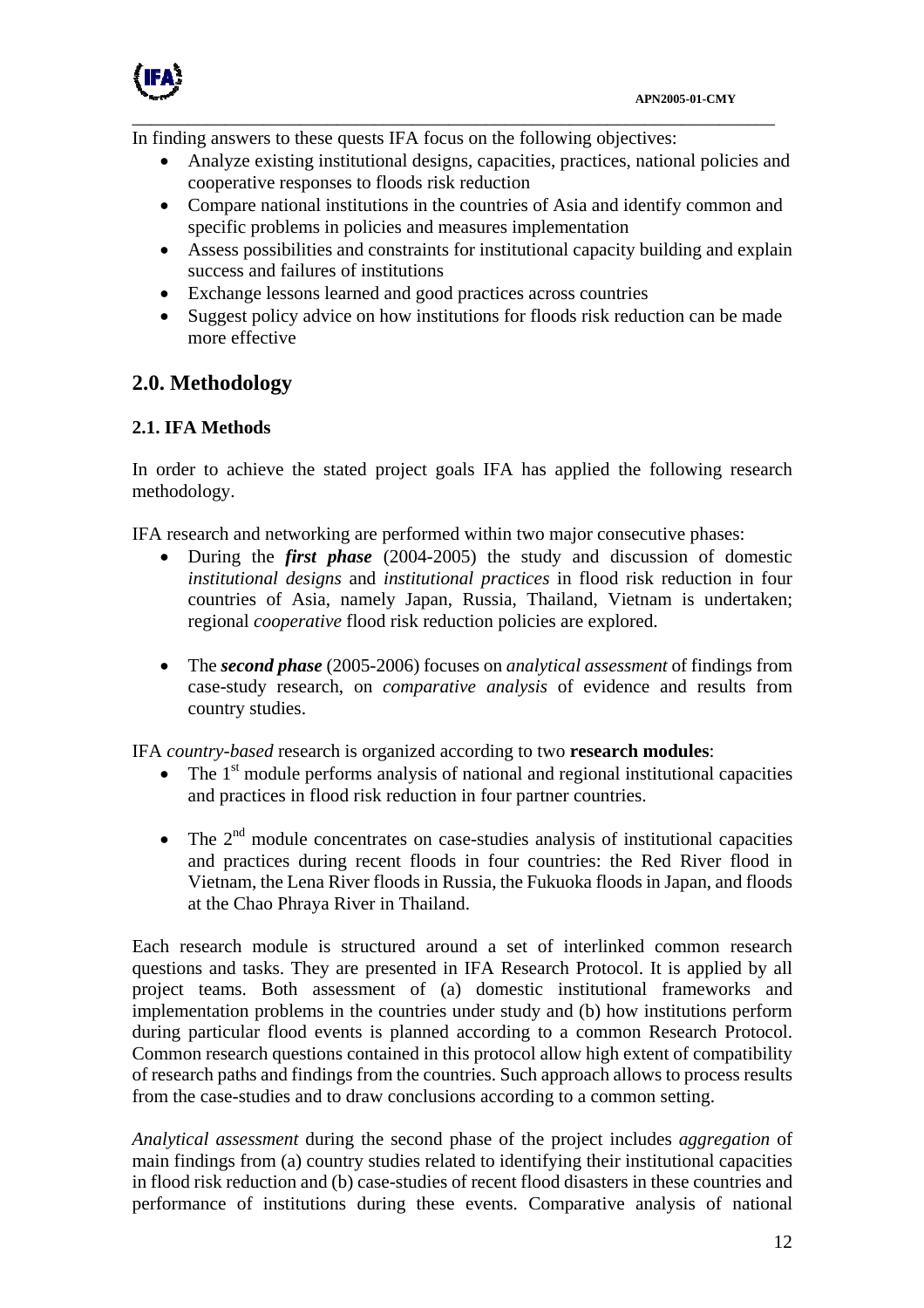

\_\_\_\_\_\_\_\_\_\_\_\_\_\_\_\_\_\_\_\_\_\_\_\_\_\_\_\_\_\_\_\_\_\_\_\_\_\_\_\_\_\_\_\_\_\_\_\_\_\_\_\_\_\_\_\_\_\_\_\_\_\_\_\_\_\_\_\_\_ practices in flood risk reduction in the countries of Asia is an integral part of this direction of IFA activities. Comparisons of domestic institutional frameworks and implementation problems across countries incorporate assessment of existing capacities, success and failures in performance of institutions, explaining possibilities and constraints for institutional capacity building and performance, and identifying and contrasting lessons learned from each county's experiences. A variety of tools and mechanisms applied by each country is reviewed. Identifying *common and specific* problems in capacity building and implementation across countries allows IFA to make a step further in finding answers to the question of how to increase domestic institutional capacities and enhance their practices in floods risk reduction towards greater human security. Generalization of major findings across cases and across countries is an important output of IFA project. A number of framing and cross-cutting questions have been formulated in a course of IFA activities and they are discussed in the next section of this Report.

Comparative analysis and aggregation of research results on designs and practices of flood risk reduction institutions in the countries of Asia is based on evidence collected by four core teams of partners in their countries. Results of analysis of floods risk reduction institutional frameworks in Bangladesh, Burma/Myanmar, India and Philippines are assessed as well.

## **2.2. Country case-studies**

Four country teams perform compatible studies of domestic institutional capacities and practices in flood risk reduction in their countries. For this purpose they start with analysis of existing frameworks, i.e. legislation, administration, policies, strategies, measures and financial mechanisms applied to *protect* (including preparedness, emergency response and rehabilitation) from destructive effects of floods and to reduce risk of floods through their *mitigation*. Evaluation of rules defining collective and individual behavior of actors and their interactions is a part of this exercise. Human security of local communities and social rehabilitation of affected population is the red thread of the project: each country team is interested in assessing institutional responses to reduce human vulnerabilities, and explores how and to what extent existing governmental institutional arrangements target safety of individuals in local communities. Each team also analyses public behavior and local public participation in floods risk reduction.

Then, the detailed inquiry is made about how domestic institutions "act in practice" and what policies and measures are applied in particular cases of recent floods in each country – the Fukouka flash floods in highly urbanized area of Japan, the 2001 spring freshet flood on the Lena River in Siberia, Russia, a series of the Red River delta floods in Vietnam as a result of heavy seasonal rainfalls, the flash floods on the Chao Phraya River in the northern Thailand and Hat Yat floods in its southern areas. IFA Research Protocol defines common and compatible format for each case-study and allows comparisons across cases and across countries.

According to the Research Protocol each country case study presents its analysis according to the following common themes:

- general national institutional design for floods risk reduction;
- portrait of floods and related institutional capacities and practices;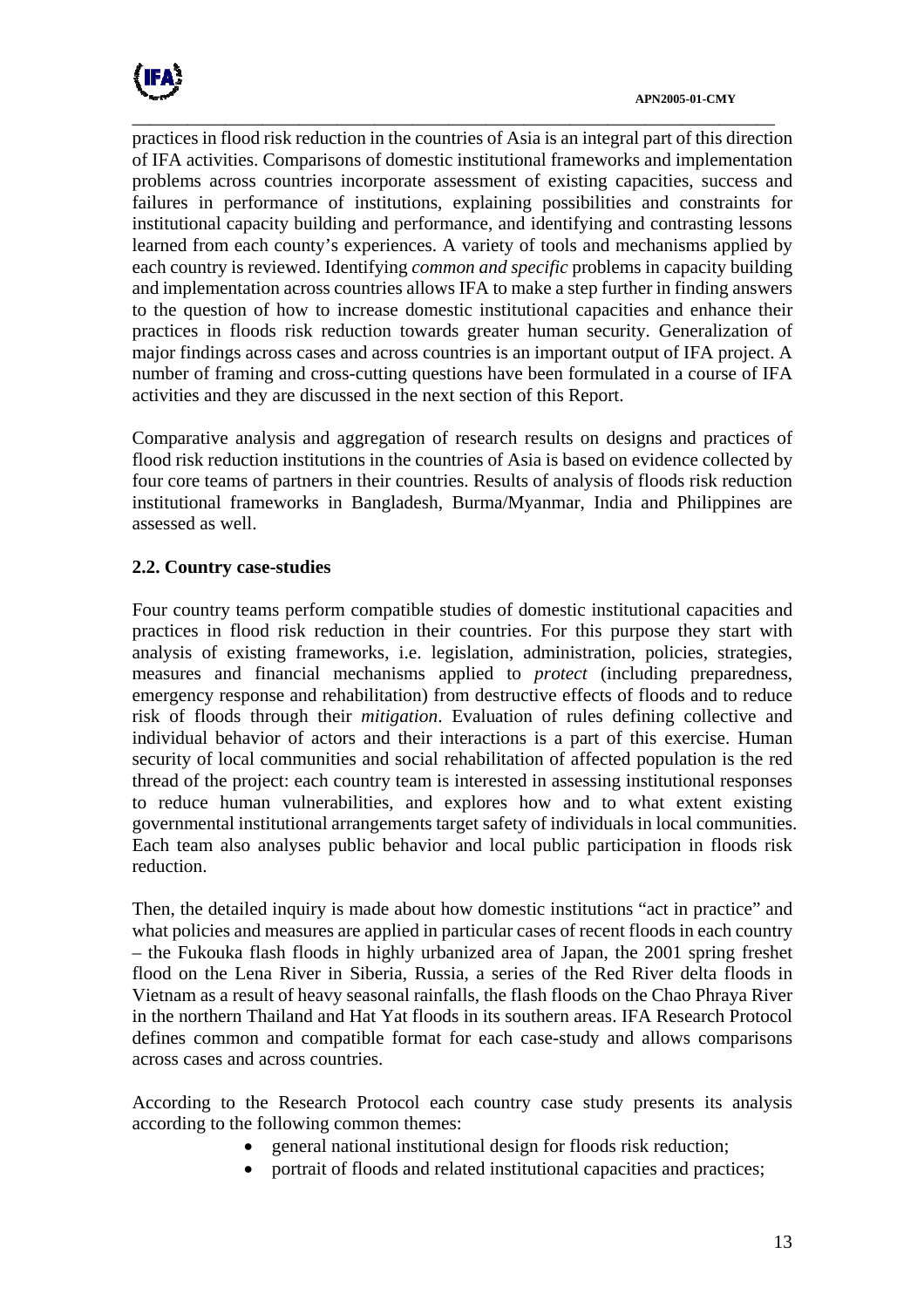

- assessment of institutional 'design and action' to enhance human security;
- major lessons from capacity building towards flood risk reduction
- lessons learned about success and failures in performance of institutions

As a result, four IFA Working Papers had been prepared:

1. Institutions for floods risk reduction in Japan and the Fukuoka floods

\_\_\_\_\_\_\_\_\_\_\_\_\_\_\_\_\_\_\_\_\_\_\_\_\_\_\_\_\_\_\_\_\_\_\_\_\_\_\_\_\_\_\_\_\_\_\_\_\_\_\_\_\_\_\_\_\_\_\_\_\_\_\_\_\_\_\_\_\_

- 2. Institutions, policies and measures in floods risk reduction in Russia and the Lena river flood
- 3. Institutional incapacities: the politics of re-distributing risks and altering vulnerabilities to floods in Thailand
- 4. Institutional capacity for floods risk reduction in Vietnam and the Red River delta floods

IFA research and networking is undertaken by four core country teams from Japan, Russia, Thailand and Vietnam. Each country team consists of scholars from social and natural sciences; practitioners from each country take part in respective activities. Contributions of researchers from other countries of Asia are included (Bangladesh, Burma/Myanmar, Laos, India, Philippines). All partners jointly take part in analysis, discussion, assessment of lessons learned from domestic practices and in development of policy advice and follow-up actions. They are responsible for preparation of working papers, presentation of their findings at IFA workshops and participation in brainstorming exercises. All IFA partners take part in expanding the project networks.

#### **2.3. Tools for analytical assessment of institutionalized capacities and practices**

According to IFA approach significant capacities to reduce the risks of flood disasters lie both within actors and in the relationships among actors. We call relations that regularly define roles, responsibilities and rules of engagement in ways that enhance the capacities of actors, *institutionalized capacities*.

Relationships among actors have different functions that may be institutionalized (Lebel et al. 2006). IFA assessment framework focuses on four classes of institutionalized capacities and practices ([Table 1\)](#page-14-0). The capacity for *deliberation* and negotiation is important to ensuring that interests of socially vulnerable groups are represented and different knowledge can be put on the table for discussion and that, ultimately, fair goals are set. The capacity to mobilize and then *coordinate* resources is often critical to prevention and response actions. The capacity to skillfully use those resources to carry out actions transforms potential into *implementation*. Finally, the capacity for *evaluation* is important because it can be the basis for continual improvement, adaptive course corrections and learning by key actors. We can also ask questions about each kind of relationship across four conventionally designated phases of the disaster cycle. In the case of evaluation these questions are similar and largely cross-cutting. These questions, in their turn are included into IFA Research Protocol.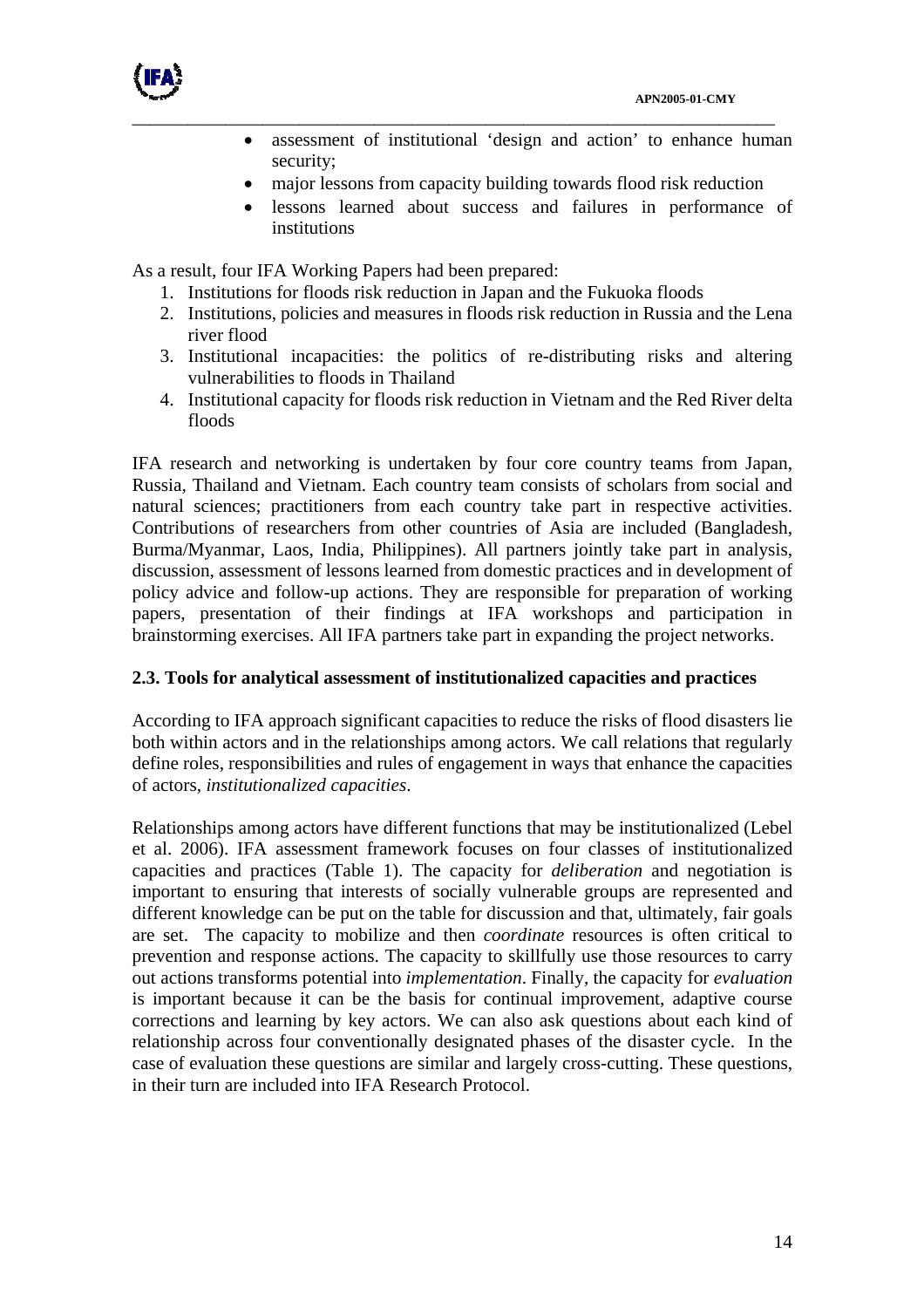

<span id="page-14-0"></span>

| regaru to hood-related disasters |  |                                                                                                                                                                                                                                                                                                               |                                                                                                                                                                                           |                                                                                                                                                                                                      |                                                                                                                                                                                                                                                                  |  |  |  |
|----------------------------------|--|---------------------------------------------------------------------------------------------------------------------------------------------------------------------------------------------------------------------------------------------------------------------------------------------------------------|-------------------------------------------------------------------------------------------------------------------------------------------------------------------------------------------|------------------------------------------------------------------------------------------------------------------------------------------------------------------------------------------------------|------------------------------------------------------------------------------------------------------------------------------------------------------------------------------------------------------------------------------------------------------------------|--|--|--|
| Functions                        |  | <b>Phase of Disaster Cycle</b>                                                                                                                                                                                                                                                                                |                                                                                                                                                                                           |                                                                                                                                                                                                      |                                                                                                                                                                                                                                                                  |  |  |  |
|                                  |  |                                                                                                                                                                                                                                                                                                               |                                                                                                                                                                                           |                                                                                                                                                                                                      |                                                                                                                                                                                                                                                                  |  |  |  |
|                                  |  | <b>Mitigation</b>                                                                                                                                                                                                                                                                                             | <b>Preparedness</b>                                                                                                                                                                       | <b>Emergency</b>                                                                                                                                                                                     | <b>Rehabilitation</b>                                                                                                                                                                                                                                            |  |  |  |
|                                  |  | (Well before)                                                                                                                                                                                                                                                                                                 | (Before)                                                                                                                                                                                  | (During)                                                                                                                                                                                             | (After)                                                                                                                                                                                                                                                          |  |  |  |
| What should be                   |  | How were decisions made<br>about what and who should<br>be at risk?<br>Whose knowledge was<br>considered, whose interests<br>were represented?                                                                                                                                                                | Was the public consulted<br>about disaster preparations?<br>How were decisions to give<br>special powers to particular<br>authorities made?                                               | How were decisions made<br>about what and who should<br>be saved or protected first?<br>What special directives or<br>resolutions were invoked?                                                      | How were decisions made<br>about what is to be on the<br>rehabilitation agenda?<br>Whose knowledge was<br>considered, whose interests<br>were represented?                                                                                                       |  |  |  |
| Who is responsible?              |  | What national and<br>basin-level policies,<br>strategies or legislation<br>were in place to reduce<br>risks of disaster?                                                                                                                                                                                      | How were responsibilities<br>divided among authorities<br>and public?<br>Was an appropriate early<br>warning system<br>implemented?                                                       | How were specific policies<br>targeting emergency<br>operations implemented?<br>Were there gaps between<br>stated responsibilities and<br>performance of key actors?<br>Who was in charge?           | Were the resources<br>mobilized for recovery<br>adequate?<br>Were they allocated and<br>deployed effectively?<br>How was rehabilitation<br>integrated into community,<br>basin or national<br>development?                                                       |  |  |  |
| ow was it done?                  |  | What structural measures<br>were undertaken to reduce<br>likelihood of severe flood<br>events?<br>To what extent were laws<br>and regulations regarding<br>land-use in flood prone<br>areas implemented?<br>What measures were taken<br>to improve coping and<br>adaptive capacities of<br>vulnerable groups? | Were public authorities<br>well prepared?<br>Was the public<br>well-informed?<br>How were specific national<br>or basin-level policies<br>targeting disaster<br>preparedness implemented? | How were emergency<br>rescue and evacuation<br>operations performed?<br>Were special efforts made<br>to assist socially vulnerable<br>groups?<br>Was there any measures<br>taken to prevent looting? | Did the groups who most<br>needed public assistance<br>get it?<br>Who benefited from<br>reconstruction projects?<br>Was insurance available<br>and used and if so how were<br>claims processed?<br>Was the compensation<br>process equitable and<br>transparent? |  |  |  |
| Was it done well?                |  | How is the effectiveness of<br>risk reduction measures<br>assessed?                                                                                                                                                                                                                                           | How is the adequacy of<br>preparedness monitored?                                                                                                                                         | How is the quality of<br>emergency relief operations<br>evaluated?                                                                                                                                   | How is the effectiveness of<br>the rehabilitation programs<br>evaluated?                                                                                                                                                                                         |  |  |  |
|                                  |  |                                                                                                                                                                                                                                                                                                               | $done$ ?                                                                                                                                                                                  |                                                                                                                                                                                                      | (Timing)<br>To whom and how are authorities accountable?<br>Were institutional changes made to address capacity and practice issues<br>learnt about in the previous disaster cycle?                                                                              |  |  |  |

#### *Table 1.* **Framework for assessing institutionalized capacities and practices with regard to flood-related disasters**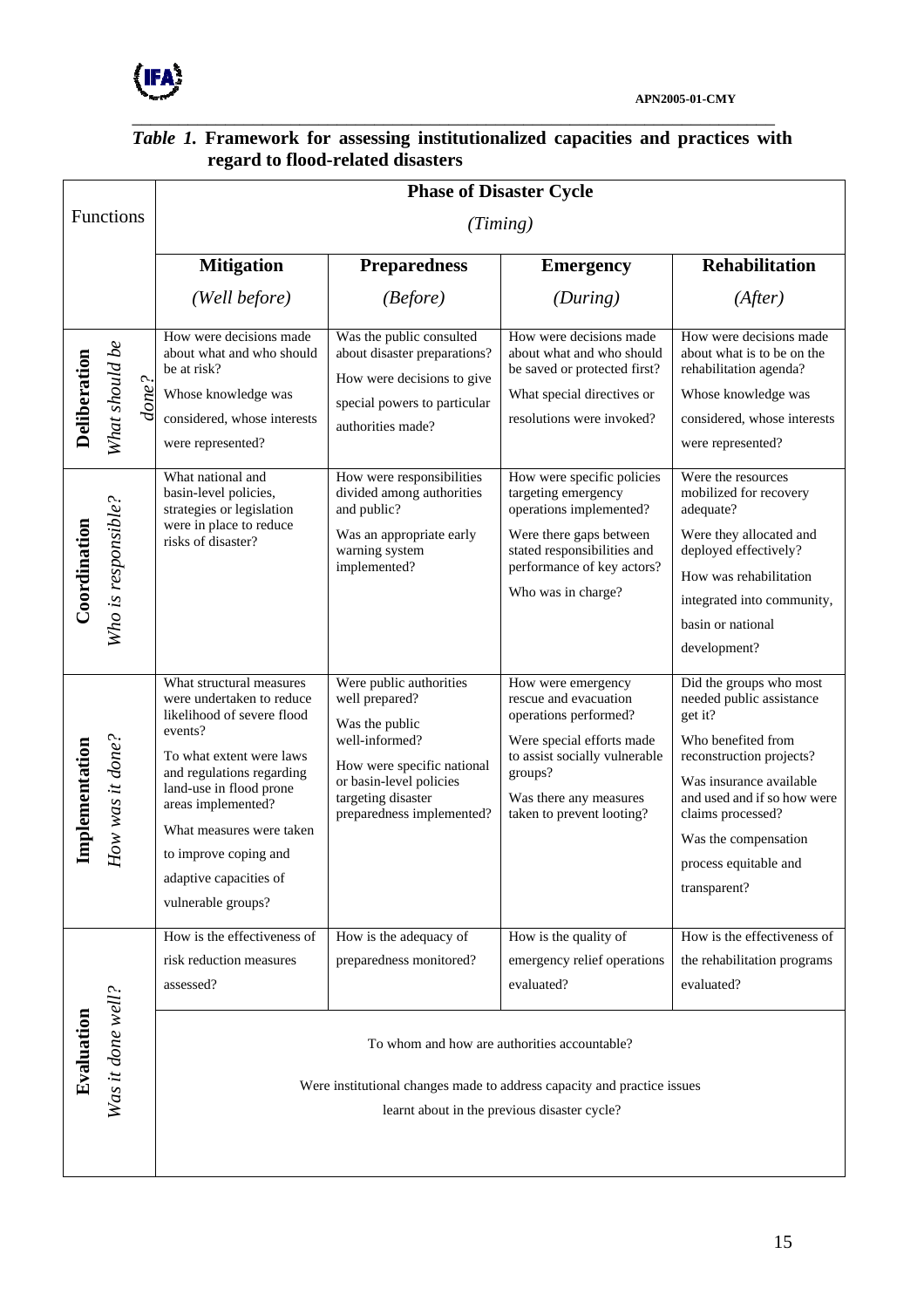## **2.4. Data sources**

IFA research methodology is scale-dependent ([Table 2\)](#page-15-0). We assess information about national- and basin or regional-level scale institutions mostly through review of documents and interviews, but we evaluate performance and practices at local scales through analyses of particular flood events. Our original comparison included two-level case studies in Vietnam, Thailand, Russia and Japan (Nikitina 2005).

\_\_\_\_\_\_\_\_\_\_\_\_\_\_\_\_\_\_\_\_\_\_\_\_\_\_\_\_\_\_\_\_\_\_\_\_\_\_\_\_\_\_\_\_\_\_\_\_\_\_\_\_\_\_\_\_\_\_\_\_\_\_\_\_\_\_\_\_\_

<span id="page-15-0"></span>

| <i>Table 2.</i> Illustrations of scale-dependent actors, institutions and perceptions with |  |
|--------------------------------------------------------------------------------------------|--|
| regard to flood-related disasters                                                          |  |

| Scale of                          | <b>Key Actors</b>                                                                                                   | <b>Examples of institutional</b>                                                             | <b>Common perceptions of</b>                                                                                     |
|-----------------------------------|---------------------------------------------------------------------------------------------------------------------|----------------------------------------------------------------------------------------------|------------------------------------------------------------------------------------------------------------------|
| interest                          |                                                                                                                     | responses                                                                                    | disaster                                                                                                         |
| Nation                            | National<br>governments,<br>multilateral banks                                                                      | State laws, policies and<br>programmes, insurance,<br>emergency legislation                  | Infrastructure losses and<br>re-building costs; losses of<br>investments, debt-burden                            |
| Regions,<br>provinces,<br>locales | Regional, provincial,<br>local governments,<br>river basin<br>organizations and<br>councils, sector<br>associations | State laws,<br>regional/provincial policies<br>and programmes, emergency<br>legislation      | Destruction of infrastructure,<br>disruption of regional/local<br>economy                                        |
| Community                         | Households, firms,<br>local government<br>authorities,                                                              | Local norms and regulations,<br>social safety nets, revolving<br>loans, micro-credit schemes | Loss of social control and<br>safety nets (e.g. looting),<br>Displacement-induced<br>breaking of social networks |
| Household                         | Individual                                                                                                          | Family, marriage, kinship<br>networks                                                        | Loss of home, crops and<br>family members, livelihood<br>disruption and insecurity                               |

Exploring specific cases of severe floods that have recently taken place is often crucial for understanding institutionalized practices, the divergence between rules on paper and in use, and underlying diversity of actor behaviors ([Table 1\)](#page-14-0). IFA, therefore, is most appropriate for areas that have recently experienced major floods, whether or not they resulted in disasters, as it requires asking actors to recall information about actions taken by themselves or others. Although secondary information such as newspaper and agency reports is also important, good primary data is crucial for validation. For example, in local community level studies of flood events in urban, rural and remote rural locations in Thailand we used household questionnaires to: characterize flood events, identify prevention and mitigation measures; assess effectiveness of relief, compensation and rehabilitation actions; explore household and village level coping and adapting strategies; and assess channels for public participation and accountability of decisions. Field trip to Faham Community during 2004 IFA workshop in Chiang Mai, Thailand showed how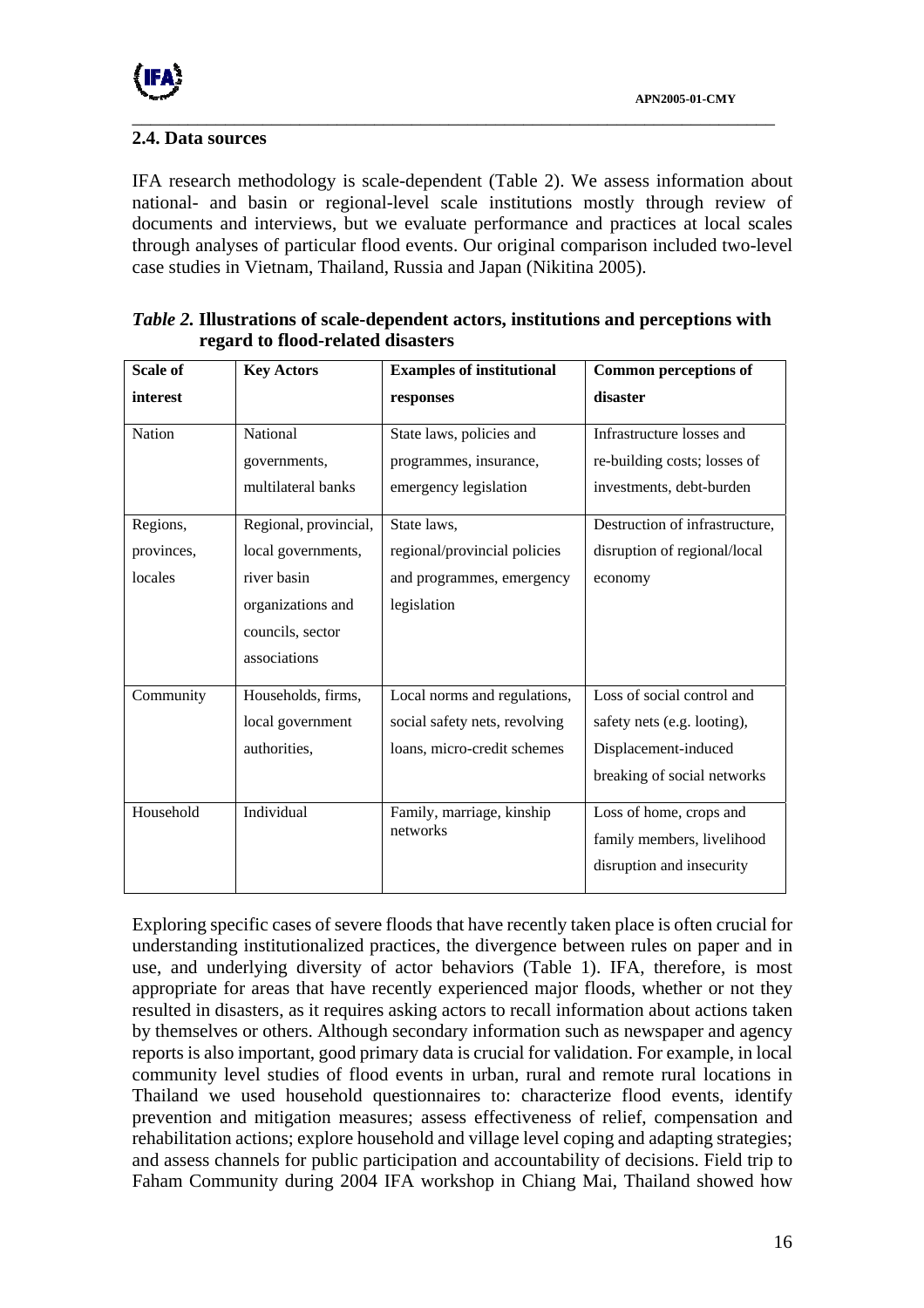

\_\_\_\_\_\_\_\_\_\_\_\_\_\_\_\_\_\_\_\_\_\_\_\_\_\_\_\_\_\_\_\_\_\_\_\_\_\_\_\_\_\_\_\_\_\_\_\_\_\_\_\_\_\_\_\_\_\_\_\_\_\_\_\_\_\_\_\_\_ valuable are the results of discussions and contacts at the locales (IFA Field Trip Report. Report from IFA Meeting, 2005).

During the project the collaborating IFA country teams compile data-sets and share their data with each other. They collect primary data, take interviews in a course of case-studies, and review mass media coverage of flood events.

## **3.0 Results & Discussion**

This chapter of the Report is organized around three main sections that build up to IFA research framework<sup>[1](#page-16-0)</sup>. The **first** section introduces a number of framing and cross-cutting discussion questions and IFA findings related to assessment of institutional capacities for floods risk reduction in the countries of Asia which emerged in a course of our research and brainstorming sessions with experts. The **second** section presents IFA's findings and discussion on institutional arrangements and assessment of institutional capacities and implementation results, as well as on success and failures of institutions in the countries under study. The **third** section reflects discussion and results of case-studies on national institutional capacities for floods risk reduction in Japan, Russia, Thailand and Vietnam and practices of institutions and tools applied by these countries during recent major river floods.

## **3.1. Flood risk management in Asia: an institutional and political context**

## **3.1.1 When is a flood a disaster?**

 $\overline{a}$ 

In the tropical parts of Asia most of the major cities have grown in the deltas literally building on the foundations of a rice-growing civilization. The landscape has been managed for floods for centuries. Communities whose livelihood depends on the productive functions of "normal" seasonal flood cycles have learned to live with floods and have embraced its arrival with songs and dances. Institutions and governance arrangements often centered on the collection of crop taxes and forced labor by nobility. Institutions and cultural practices around the "management" of floods are among the most persistent, sometimes, surviving for centuries. Over the last few decades industrialization and the accompanying processes of urbanization have led to very different land-use patterns, economic structure and livelihood base. Political organization has also changed. IFA's evidence confirms that floods are now perceived as much more threatening events by people for whom the idea of living with floods is anathema to a modern society built around highways and the automobile.

As the potential for floods, when they occur, to be a disaster has increased, societies have invested more in protective structural measures. Decades of economic growth also mean that the domestic resources available to households, firms and state authorities to address "disaster" risks and events have substantially increased in most countries. At the same time what constitutes a flood disaster has correspondingly shifted from an emphasis on losses of life and famines from crop failures to losses of property and investments. These distinctions reflect changing perceptions and beliefs about societies' relationship to nature. Floods are now more likely to be seen as a hazard that has to be controlled. Not

<span id="page-16-0"></span><sup>&</sup>lt;sup>1</sup> Results and discussion presented in this chapter of IFA Report are published in the 2006 Special issue of *Science &Culture* journal and in the United Nations University publication "Measuring Vulnerability to Hazards of Natural Origins: Towards Disaster Resilient Societies".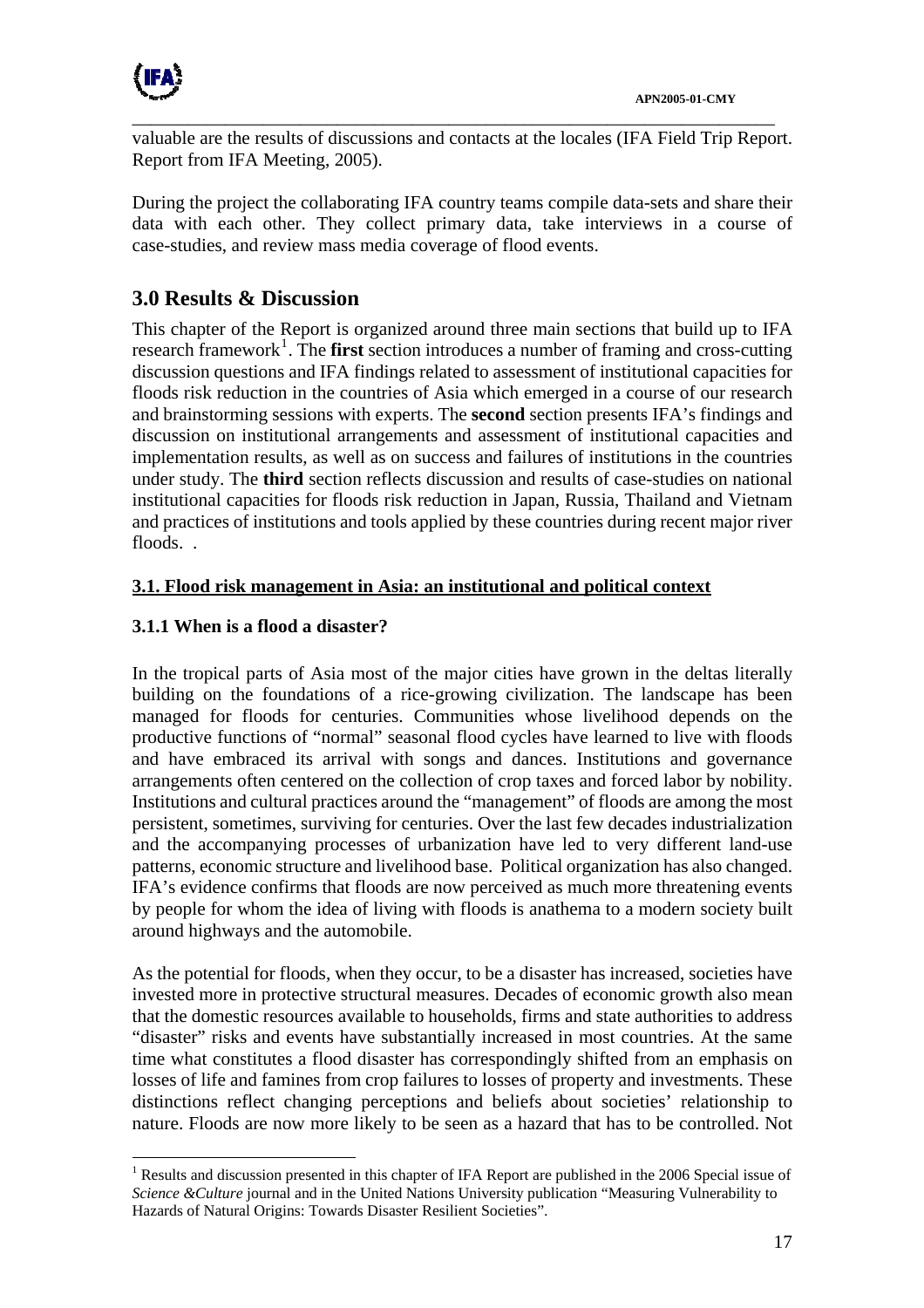

surprisingly, an operational definition of what constitutes a flood disaster remains a contentious political issue.

\_\_\_\_\_\_\_\_\_\_\_\_\_\_\_\_\_\_\_\_\_\_\_\_\_\_\_\_\_\_\_\_\_\_\_\_\_\_\_\_\_\_\_\_\_\_\_\_\_\_\_\_\_\_\_\_\_\_\_\_\_\_\_\_\_\_\_\_\_

 Disaster is defined in the United Nations International Strategy for Disaster Reduction as a "*serious disruption of the functioning of a community or society causing widespread human, material, economic or environmental losses which exceed the ability of the affected community or society to cope using its own resources*"(ISDR 2004). In many parts of Asia a declaration of state of emergency signifies a state's recognition of a disastrous event and often is based on loss of property and investments.

IFA indicates that there are two main discourses on flood disasters (Adger 1999; Bankoff 2004; Dixit 2003). The first, and dominant view, is that flood disasters are inherently a characteristic of natural hazards. Disasters arise inevitably when the magnitude of a hazard is high. This contrasts with the alternative discourse that sees flood disasters as being jointly produced by interaction of the physical hazard and social vulnerabilities. This alternative discourse brings into the fore social relations, structures, institutions and governance in understanding flood disaster. This view posits that flood disasters are not only the result of natural hazards, but also of socio-economic structures and political processes that make individual, families and communities vulnerable (Blaikie et al. 1994; Dixit 2003). States no longer respond to disasters, but they manage disaster risks, and do so with increasingly sophisticated institutional frameworks.

Flood disasters are the most frequent and devastating natural disaster in the Asia region, and like disasters in general, their impacts have grown in spite of our improved ability to monitor and describe them. For the past thirty years the number of flood disasters has increased compared to other forms of disaster (Dutta & Herath 2005). China and India are the most frequently affected followed by Indonesia, the Philippines, Bangladesh, Iran, Thailand, Sri Lanka, Vietnam and Pakistan; floods are at the top of disaster reduction agenda in the Asian Russia as well.

## **3.1.2. Who and what should be at risk?**

This is the central unasked question in disaster management. IFA has learned that framing disaster as solely a technical problem has constricted spaces of participation and transparency and in the process conceals the politics of shifting risk to already vulnerable groups. The only way the sharing of involuntary risks can be negotiated is if interests of marginalized and vulnerable groups are represented, the quality of evidence is debated and challenged, and authority is held accountable for its decisions. Our studies showed that alternative dialogues, the mass media and acts of civil disobedience may be critical to raise issues of unfair distribution of involuntary risks into the design of flood and disaster programmes. Without opportunities for deliberation women-headed households, the elderly, ethnic minorities and other marginalized groups are unlikely to benefit and may even be disadvantaged by programmes and policies aimed at reducing risks of flood disasters. For example minority households affected by landslides and floods in one of our studies were ineligible for most kinds of post-disaster assistance because they were poorly informed about correct reporting procedures or did not hold citizenship documents an apathetic state had failed to provide them. Small fishers in southern Thailand had similar difficulties navigating bureaucratic barriers and corruption in compensation programmes after the Indian Ocean tsunami.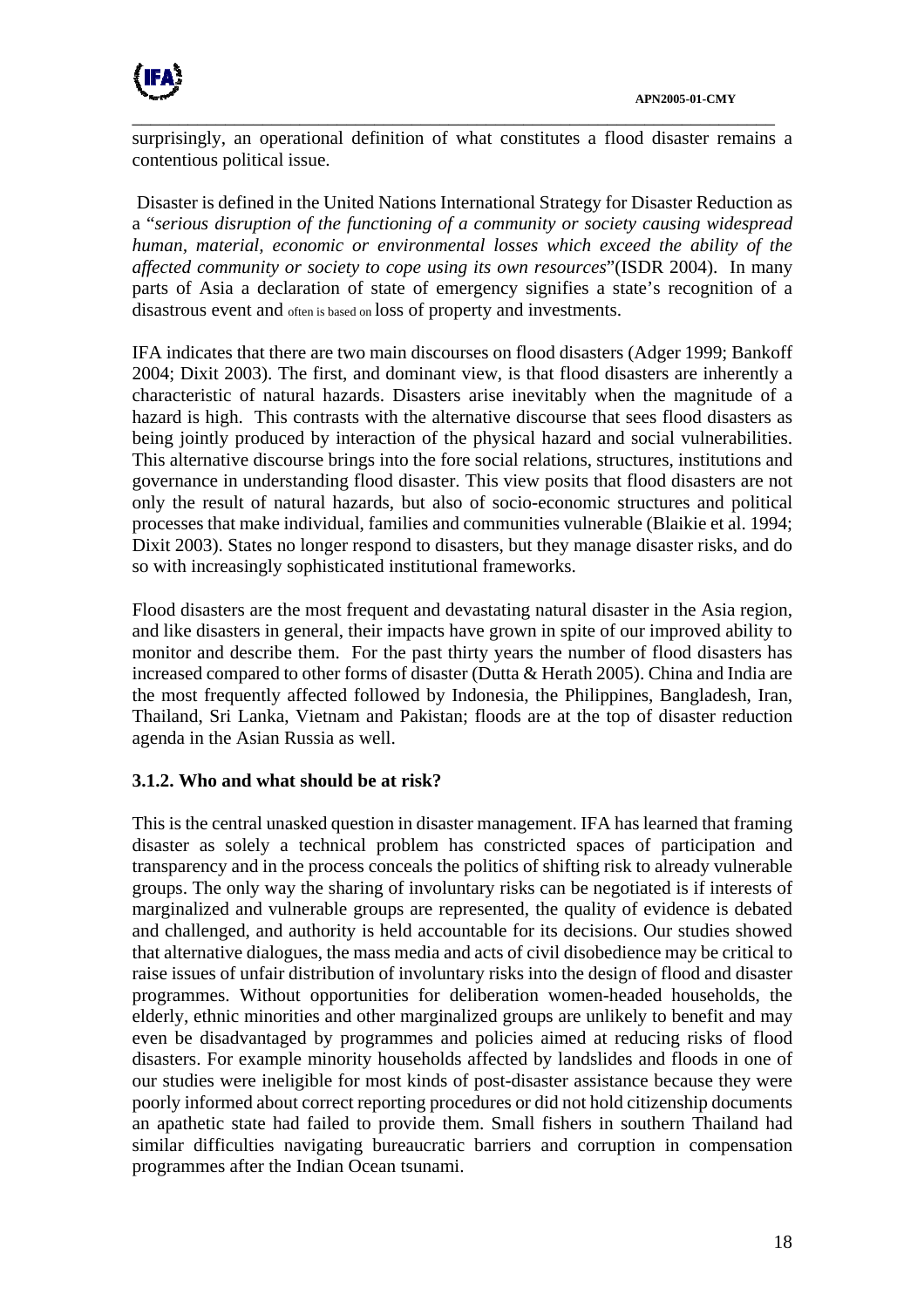

In contrast to the neglect of questions about "*who will be at risk*?" questions of "*who will pay?*" are intensely debated from day one. IFA indicates that the main debate is often between levels in the administrative hierarchy: should funds come from local, regional or central budgets? Local governments often find they need to locate additional sources to fund recovery and rehabilitation operations. Our studies in Thailand, for example, indicated that this country has a fairly clear set of rules for budget requests up the hierarchy depending on levels of damage. The problems are with accountability and timeliness of available funds. IFA research in Russia shows that the vertical division of responsibilities is institutionally fixed by national rules, but in crisis and emergency situations the provinces and locales tend to do their best to bargain with the national administration for extra resource allocations (Kotov 2006). Constant debates and controversies between the 'center' and the regions requesting increased involvement and support from the central authorities, especially at recovery stages where mobilization of significant funds is essential, can turn into conflicts and gridlocks that weaken institutional performance.

\_\_\_\_\_\_\_\_\_\_\_\_\_\_\_\_\_\_\_\_\_\_\_\_\_\_\_\_\_\_\_\_\_\_\_\_\_\_\_\_\_\_\_\_\_\_\_\_\_\_\_\_\_\_\_\_\_\_\_\_\_\_\_\_\_\_\_\_\_

## **3.1.3. Who is responsible?**

Being able to count on institutionalized capacities to mobilize and coordinate resources when and where they are needed is crucial in all phases of the disaster cycle, sometimes with very little scope for delay or errors of judgment. Because there are many uncertainties involved in knowing where disasters will occur and exactly how they will unfold it is important that this "institutionalizing" aspect fosters flexible and adaptive responses that rely on coordinated, as opposed to uni-and populace, because people were afraid that if they abandoned their homes they would be looted. The response of the state disaster agency was to propose compulsory evacuation measures.

Among IFA findings is that coordination among agencies and stakeholder groups is important for flood mitigation, in particular, the design and execution of programs and policies to help address underlying causes of extreme vulnerability. In urban areas of Asia, the problems of flooding can be severe and almost chronic for slum dwellers forced into high risk zones because of lack of low-cost housing in more desirable areas.

Mobilizing adequate funds, both for protection measures before an event and for recovery and rehabilitation of affected areas and livelihoods after, is the core "coordination" and "cooperation" issues for local authorities because it has a large bearing on their ability to implement plans. IFA learned that significant gaps and problems exist in this field. What will be the major sources of funding? Who will benefit most from their deployment? In Russia, Vietnam and Thailand, flood insurance schemes are at a very rudimentary stage so there is a strong reliance on the state to come to the rescue. In more wealthy countries like Japan state guarantees have allowed significant entry by the private sector into insuring against flood disasters (Kitamoto et al. 2005). Here damages are compensated by the household's comprehensive insurance provided by the private insurance companies. Insurance is optional, but people who build their houses using housing loans are obliged to buy a comprehensive insurance (for details on insurance in Japan, see Annex 1).

IFA confirms that if local authorities have the capacity and legal framework that enables them to seek loans and private sector cooperation, then they may be able to secure more and diverse funds for disaster risk management. For example, after the 2001 Lena river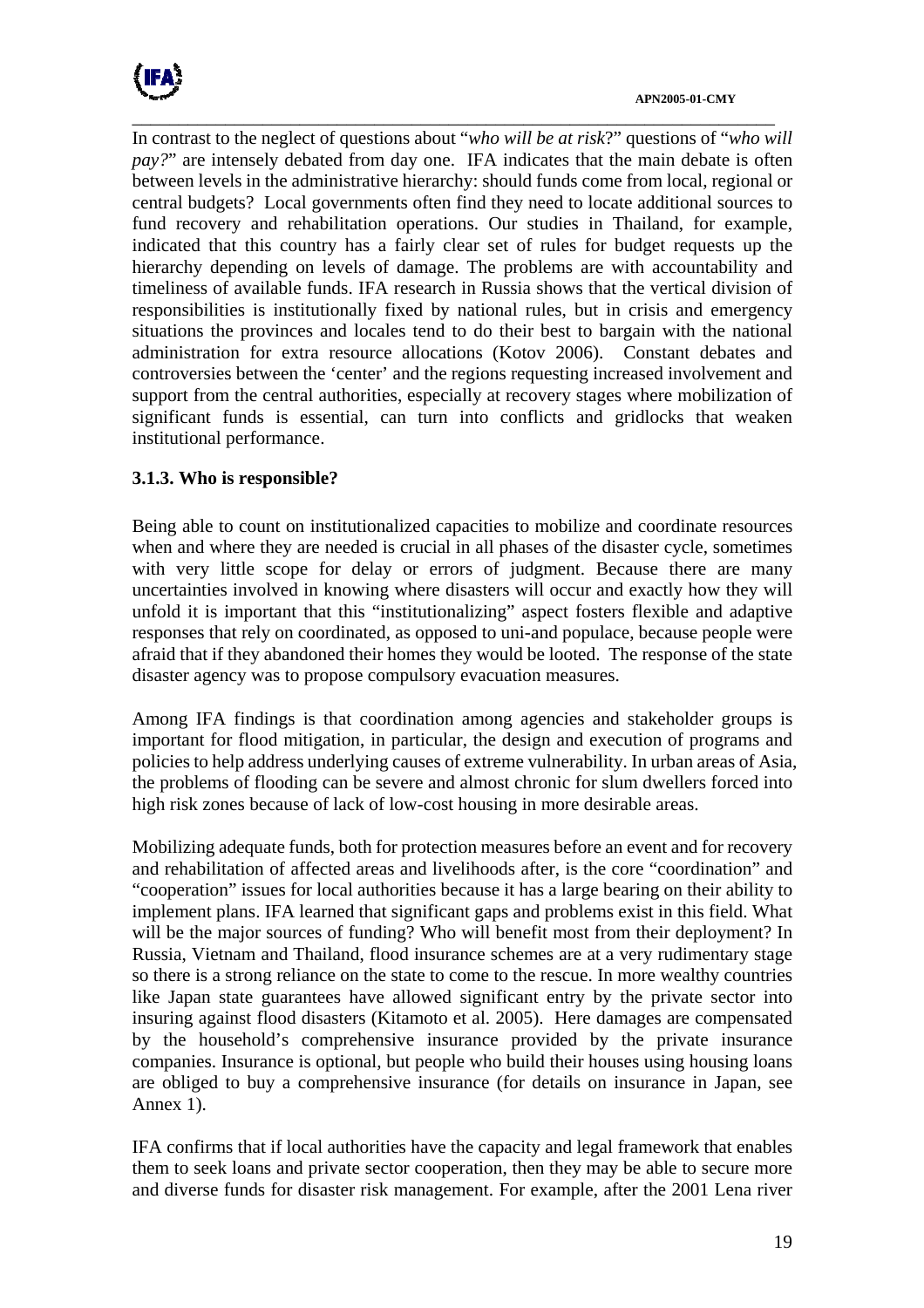

\_\_\_\_\_\_\_\_\_\_\_\_\_\_\_\_\_\_\_\_\_\_\_\_\_\_\_\_\_\_\_\_\_\_\_\_\_\_\_\_\_\_\_\_\_\_\_\_\_\_\_\_\_\_\_\_\_\_\_\_\_\_\_\_\_\_\_\_\_ flood the Sakha Republic administration applied for central bank credit for housing renovation; it also formed a partnership with the Alrossa company, a leading diamond producer based in Sakha, to help rehabilitate and restore livelihoods (Kotov 2006). Elsewhere there are examples of non-government organizations venturing into micro-finance, training and mobilization in intervention programmes to reduce disaster risk. For example, in the aftermath of the Indian Ocean Tsunami in 2004 that caused severe coastal flooding in southern Thailand, fishing communities established "*community-shipyards*" with the support of a private firm (the Siam Cement Group) and an NGO (Save Andaman Network) (Lebel et al. 2005). A community banking and revolving fund system were established for recovering people's livelihoods.

Among important findings of the project is that coordination of activities across phases of the disaster cycle is necessary because there is often need to link or transfer responsibilities and budgets for programs over time. One approach is through limited-life but clear objective cross-agency and multi-stakeholder task forces that can help guide these transitions.

## **3.1.4. How were risks of disaster changed?**

IFA learned that wonderful planning and coordination mean nothing when it comes to reducing the risks of disaster if there is no follow-through because of corruption or other institutionalized and *ad hoc* incapacities that prevent appropriate use and allocation of the resources available.

Assessing institutionalized capacities to effectively use resources and execute critical actions requires several different kinds of measures corresponding to different kinds of resources and actions. At the simplest and most conventional level we need to look at actual structural and non-structural responses made in preparing for, and responding to, flood disasters.

Forecasting and early warning systems are often the weakest element in the chain of purpose-built institutions for reducing risks of flood disasters. First, there are the technical challenges of obtaining critical information and sharing it in timely fashion. Second, there are organizational and individual behaviors that undermine otherwise sound information-sharing arrangements. For example, in Russia in 2001, the Hydromet service provided early warning forecasts of dangerous spring thaw conditions in the Lena River basin. Local and provincial administrations in the Sakha Republic were slow in responding. As a result, the population was not well informed and losses were much higher than they needed to be (Kotov 2006).

In most countries a national-level institutional framework for emergency response is well established. Normally, such frameworks incorporate a set of administrative structures, governmental programmes and legislation defining the conduct and interactions between specialized task forces that are usually well trained and able to perform skillfully in extreme situations. Often the military is involved.

States differ greatly in how they view their own involvement in recovery. In transition economies like Russia and Vietnam, the state's role remains high. Thus, in the case of the Lena flood in Russia (Kotov 2006) a combination of tools was applied, including (1) introduction of a programme to resettle populations from the affected areas, (2) allocations from federal to provincial budget for this purpose, (3) allocation of housing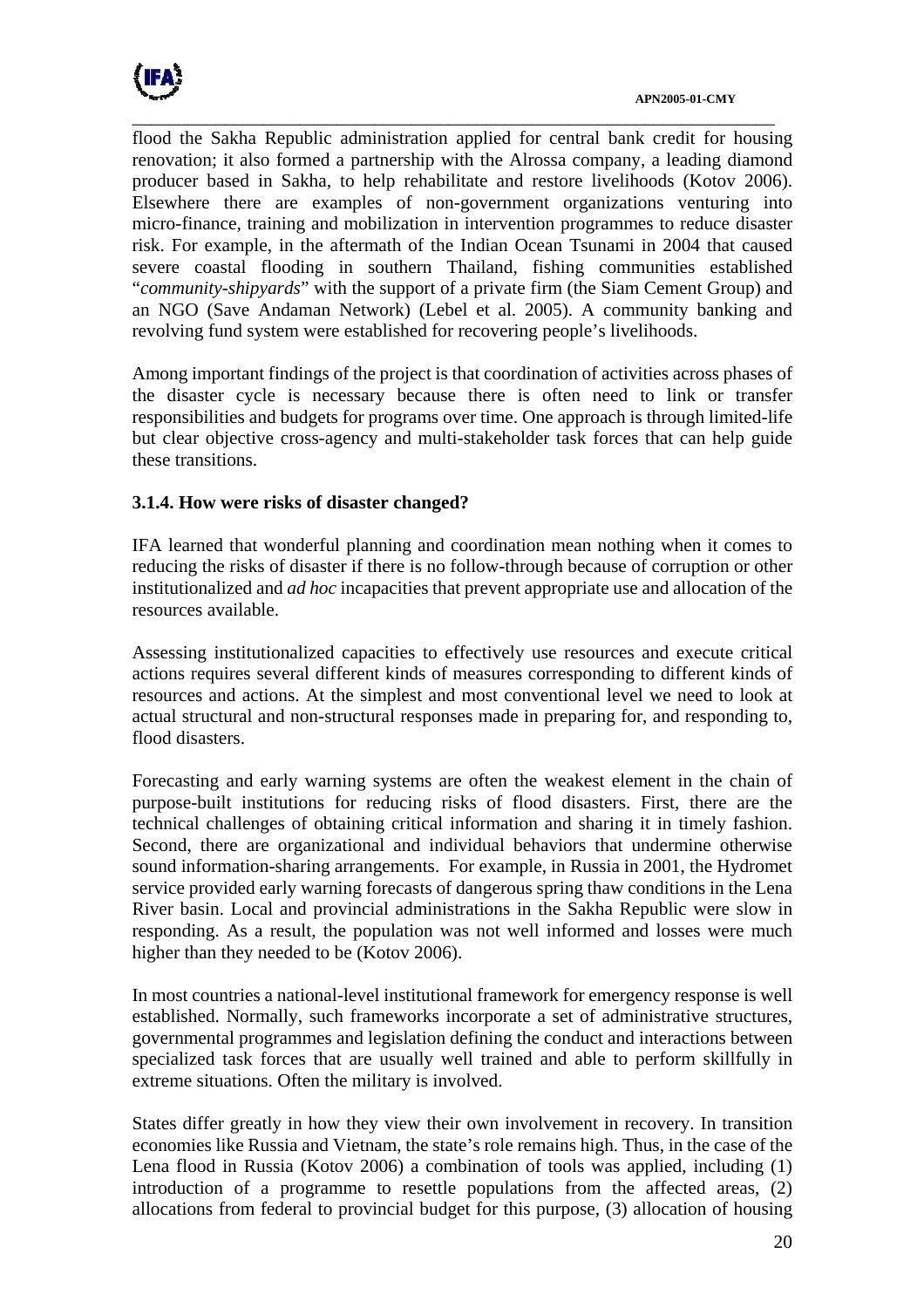

certificates from the state Reserve Emergency Fund for the population affected by flood, and (4) material compensations for the affected livelihoods (although too modest to restore them).

\_\_\_\_\_\_\_\_\_\_\_\_\_\_\_\_\_\_\_\_\_\_\_\_\_\_\_\_\_\_\_\_\_\_\_\_\_\_\_\_\_\_\_\_\_\_\_\_\_\_\_\_\_\_\_\_\_\_\_\_\_\_\_\_\_\_\_\_\_

Financial resources matter hugely for what set of actions are plausible. IFA studies argue that in Vietnam and Bangladesh resource constraints have meant that soft measures have, by default, been pursued more frequently than costlier hard measures. Some case studies suggest that community-based initiatives can be more effective than state-led efforts but that they are not without shortcomings. In India as much as half of the vulnerable area has been provided with reasonable protection although floods continue to cause losses. It was also documented very thoroughly how investment costs in flood protection measures rise with development in Japan, not least from damage to those very structures (Takeuchi 2001).

For the most part, implementation always lags far behind promises ideals when it comes to addressing the underlying causes of disasters. Consider, for example, issues related to housing and road construction both in mountain areas and in floodplains. Economic imperatives would argue for taking structural measures to protect these investments before disaster strikes, rather than exploring their role as contributing causes of disasters after the fact. Poorly constructed roads destabilize slopes or act as channels for debris in mountain areas, while in deltas and wetland areas they can prevent and alter natural drainage, thus increasing the duration and height of floods.

During post-disaster periods there is often a flurry of programmes, investments and rule changes. All such actions are far more likely to be followed-up and implemented if there is a significant group of stakeholders involved, who have a sense of ownership and responsibility for them. This means going beyond the project-bounded logic of "implementation" ending when the final budget item of the initial action has been spent, towards integrating projects and programmes into local development. In a real sense it is about creating a sense of stewardship for disaster risk management. This is most likely to be fostered when there is significant decentralization to local authorities who are, in turn, accountable to local affected communities.

## **3.1.5. How is performance evaluated?**

The performance of institutions and organizations should be monitored and evaluated. This has to be done with a degree of independence or the opportunities for organizations to learn, for authorities to be held accountable, and for success at reducing the risks of the next disaster. Institutionalized evaluation and monitoring procedures of flood management system must be present. Otherwise, there can be no improvements in performance or adjustments to take account of changing contexts like altered flood regimes resulting from climate change. IFA confirms that a number of problems exists in this area, and further in-depth analysis of related issues are important.

In our studies of upland flash flood events in northern Thailand, conflicts arose with respect to irregularities, lack of transparency and accountability in compensation payouts involving the village head (Manuta et al. 2006). A mobilization by villagers was able to oust corrupt officials, but delayed compensation. Similar problems have plagued recovery processes in small fisher villages in southern Thailand after the tsunami of December 2004 (Lebel et al. 2005; Manuta et al. 2005) .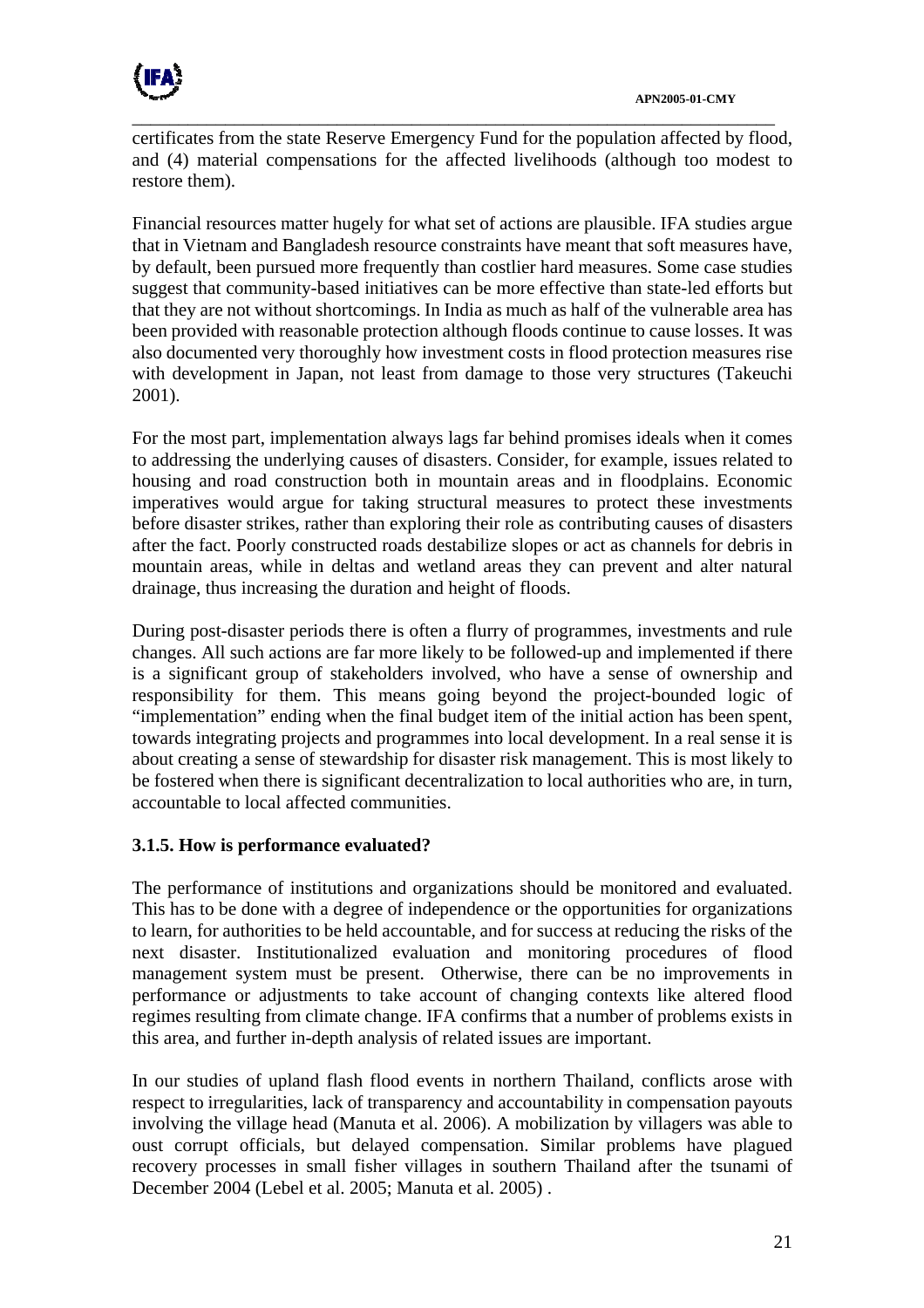

\_\_\_\_\_\_\_\_\_\_\_\_\_\_\_\_\_\_\_\_\_\_\_\_\_\_\_\_\_\_\_\_\_\_\_\_\_\_\_\_\_\_\_\_\_\_\_\_\_\_\_\_\_\_\_\_\_\_\_\_\_\_\_\_\_\_\_\_\_ An assessment framework like the one we are now discussing could itself be part of an institutionalized learning process by key disaster organizations. Regular assessment exercise by particular publics and bureaucracies could consult expert advice as needed. Thorough and well communicated research could contribute to such evaluations.

Prior to reforms in October 2002, the Thai approach to disaster was explicitly reactive, focussing on readiness and response. Since then a more pro-active rhetoric has been adopted, which aims to minimize the risks and impacts by using both structural and non-structural measures that include preparedness by mobilizing the resources of the government offices, private sector and community (Tingsanchali et al. 2003). This development might be evidence of nascent learning. The huge problems with the still technocratic institutional response to the Indian Ocean Tsunami (Lebel et al. 2005; Manuta et al. 2005) underlines just how many more lessons still need to be learned.

### **3.2. Role of institutions in floods risk reduction in Asia**

This section of Report focuses on results of analysis of institutional perspective in flood risk reduction in the countries of Asia. It presents project findings related to defining the role of institutions in altering vulnerabilities of societies to floods. It discusses a number of key issues and IFA research results related to 'design and action' of institutions and to implementation of flood risk reduction policies and measures. It focuses on a number of factors defining performance of institutions and implementation problems. This section discusses some of our results and approaches to identifying domestic institutional coping capacity against floods, to tracking performance of flood risk reduction institutions in a variety of national contexts and explaining success and failures in their action.

## **3.2.1. Influence of institutions on societal vulnerabilities**

Institutions, whether purpose-built to address floods or flood-related disaster risks, or not, may influence vulnerabilities of various society groups through several pathways (Figure1). In our conceptualization the influence of institutionalized capacities and practices (inner box) on the disaster cycle (outer ring) are mediated by ecological and social resilience as well as attributes of the flood event itself (middle box). Some examples of typical institutions are shown (outer box). The pathways themselves may be complex. For instance loans for investments in structural measures and regulatory practices with respect to land-uses in river basin will alter the attributes of floods in terms of onsets, durations and peak flows by altering run-off, retention times and river-flow regimes. Other pathways alter how involuntary risks are distributed, either by modifying likelihoods of exposure or the capacities of different actors to avoid, cope with or adapt to floods.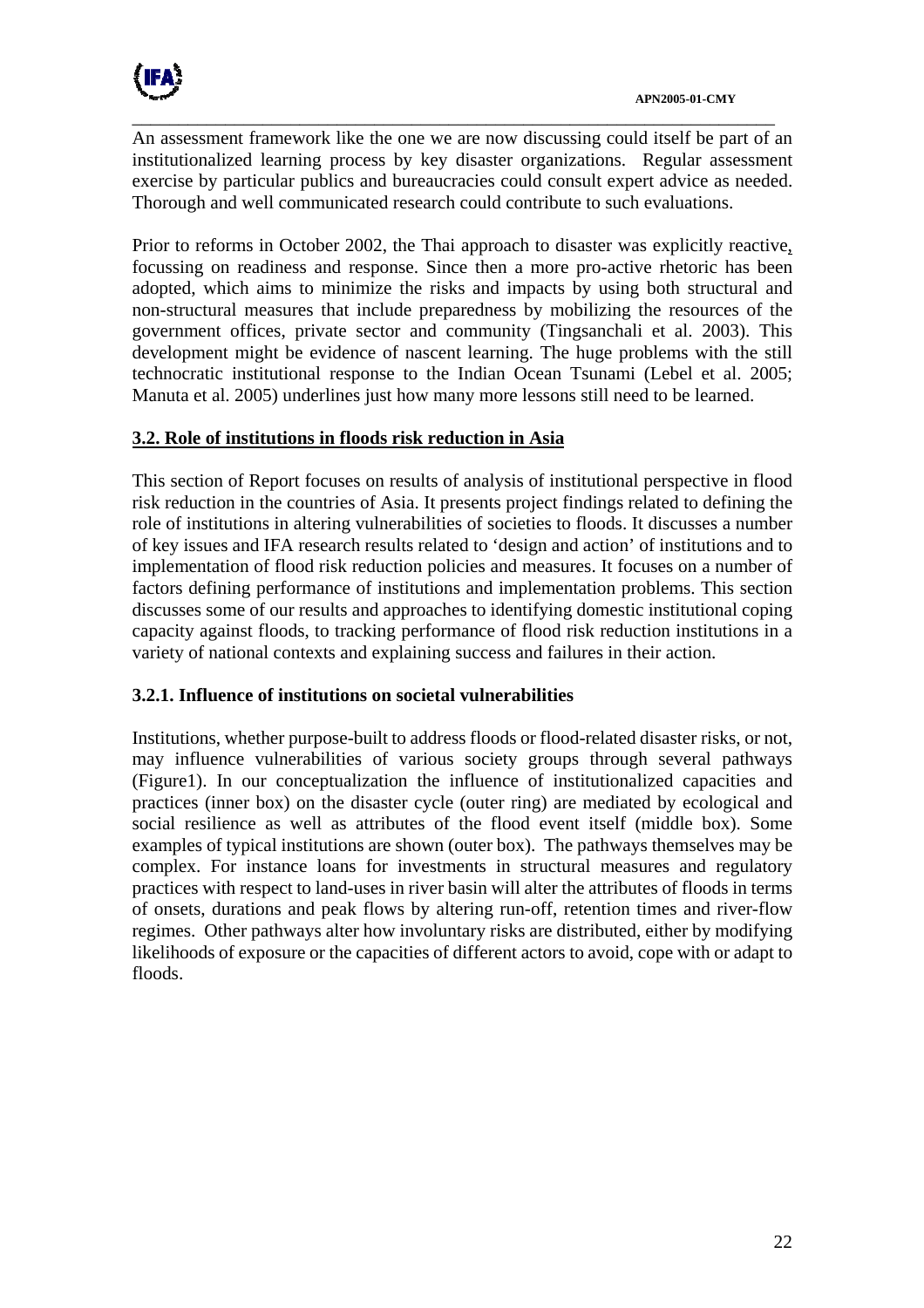



# *Figure 1***. Institutions modify vulnerabilities and hence risks of flood-related disasters through several pathways (***Source:* **Lebel, et al 2006)**

## **3.2.2. IFA's approaches to assessing institutional capacities**

Institutional capacity (or incapacity) of societies to respond to floods is among important vulnerability indicators. It sounds quite trivial, but weak institutional settings or failures in performance of flood risk reduction institutions define to a high extent human vulnerability to natural disasters.

We believe that in order to take one step closer to answering questions about how to improve institutional capacities for floods risk reduction it is important to differ between *design* and *action* of institutions. Indeed, our research indicated significant gaps between challenging goals of existing institutions and implementation results in floods risk reduction. Thus, among primary goals of IFA is to identify and assess the *design* and *action* of flood risk reduction institutions. Tools used include outlining possible gaps between design and action of institutions and explaining *success* and *failures* in their performance and in behavior of main stakeholders. Analysis of major *lessons learned* about coping capacities/incapacities of the countries during catastrophic river floods is equally important. Such approaches allowed IFA to define major trends and processes within institutional cycles, including institutional regime formation and its implementation. Both design and performance of institutions is rooted to a high extent in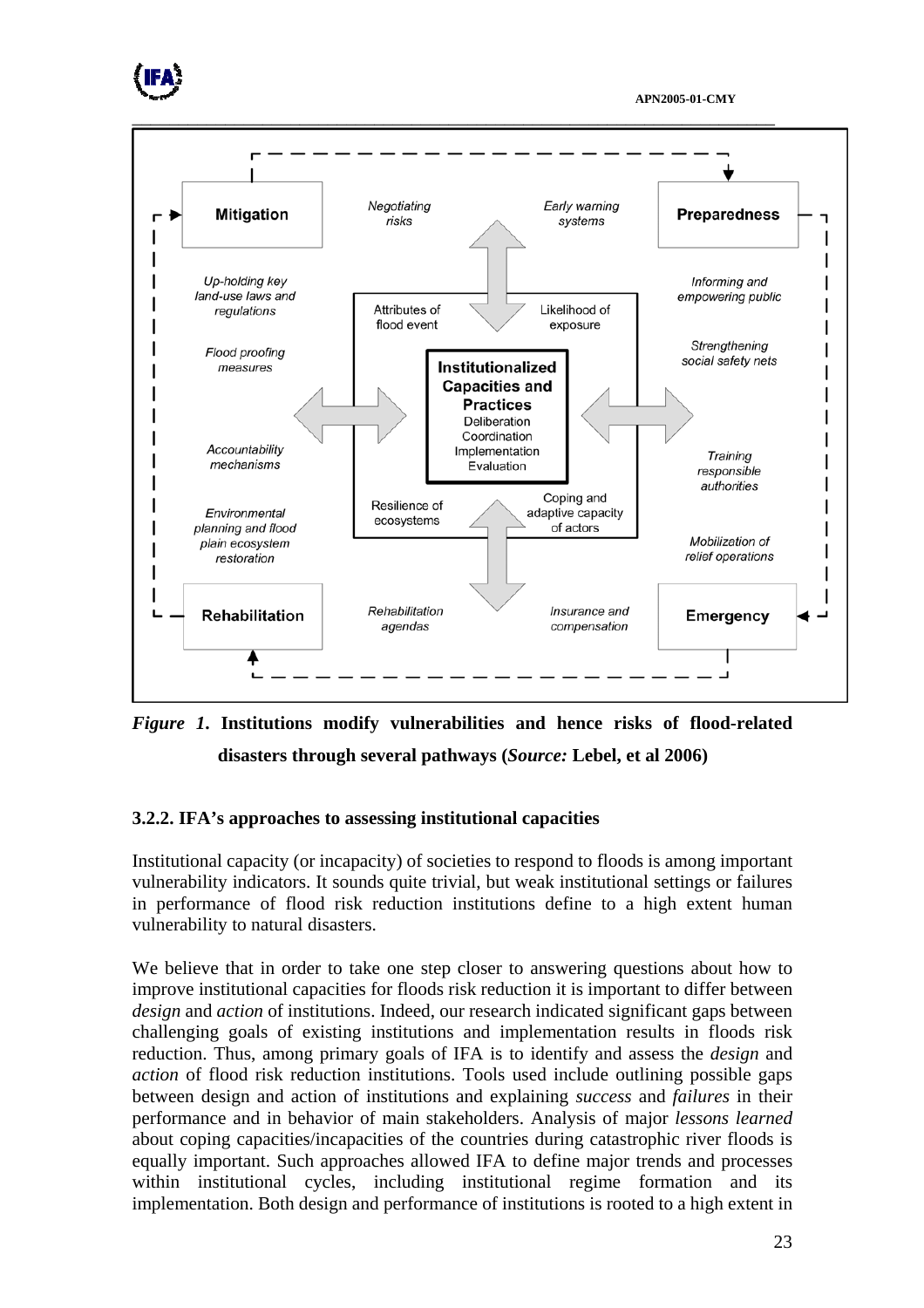

national contexts and in specifics of economic, social, political development and cultural traditions of countries under study. Altogether they serve for identifying institutional vulnerabilities, loopholes in their design and weaknesses within implementation process. Cross-national comparisons and tracking *common* and *country-specific* problems they are facing contributes to answering the question of what can be done and what innovations and reforms of institutions are needed to increase coping capacities of societies to the risk of floods. It is suggested as an important area for further analysis.

\_\_\_\_\_\_\_\_\_\_\_\_\_\_\_\_\_\_\_\_\_\_\_\_\_\_\_\_\_\_\_\_\_\_\_\_\_\_\_\_\_\_\_\_\_\_\_\_\_\_\_\_\_\_\_\_\_\_\_\_\_\_\_\_\_\_\_\_\_

Assessment of particular elements of institutional design such as legislation, programmes, strategies, action plans, administrative organization, vertical and horizontal subsidiarity, coordination between bodies, financial mechanisms and tools, insurance schemes, national approaches, policies and measures (structural and non-structural), rules of behavior for individuals and stakeholder groups is important for achieving IFA's aims to characterize existing domestic capacity. Extent in development of institutional structure, or tracking the lack of its particular elements contributed to evaluation of national institutional capacities.

Several paths are selected to assess institutional potential. First, a vertical scaling includes analysis of domestic institutional frameworks at *national*, *sub-national* and *local* levels along with capturing main features and specifics for each country. The initial generic top-down study of national institutional frameworks for floods risk reduction in selected countries is combined with bottom-up evaluation of local and provincial institutional responses during particular flood events. Second, for assessment of institutional capacity to address floods IFA uses a system approach. Our method decouples specific features of institutional settings at each stage of flood management: mitigation (structural and non-structural responses), preparedness, emergency and rehabilitation.

## **3.2.3. IFA's approaches to assessing institutional practices**

IFA suggests that not only well structured and developed institutional design matters for measuring coping capacity of a country. Equally important is an assessment of *implementation* process and outcomes of how institutions perform at particular stages of flood event. Case studies indicate that to a high extent institutional vulnerabilities of societies are rooted within the latter phase of institutional cycle. Gaps between stated policy goals and practice or between design and action of institutions are tracked quite often, and good intentions might turn into 'dead letters', thus, contributing to increased vulnerabilities.

It happens due to various reasons, and a broad *variety of factors* define patterns of how institutions act in practice. Identifying the impacts of these factors is critical for assessment of institutional vulnerability. Its causes are often rooted not only in internal design of institutions, but in many cases are attributed to sets of external factors which affect implementation process and performance of institutions in different socio-economic and political circumstances. Messages from our studies in countries with different contexts (developed, developing and transition economies) allow identifying a variety of 'situational factors' which significantly alter implementation process. For example, such specific conditions as financial deficiencies, administrative barriers and conflicts between organs, weakness of authority at different levels, corruption, poverty, lack of economic incentives, low public participation and awareness, unsustainable development and many others might contribute to institutional vulnerabilities in flood risk reduction. In many cases situational factors might block or alter the performance of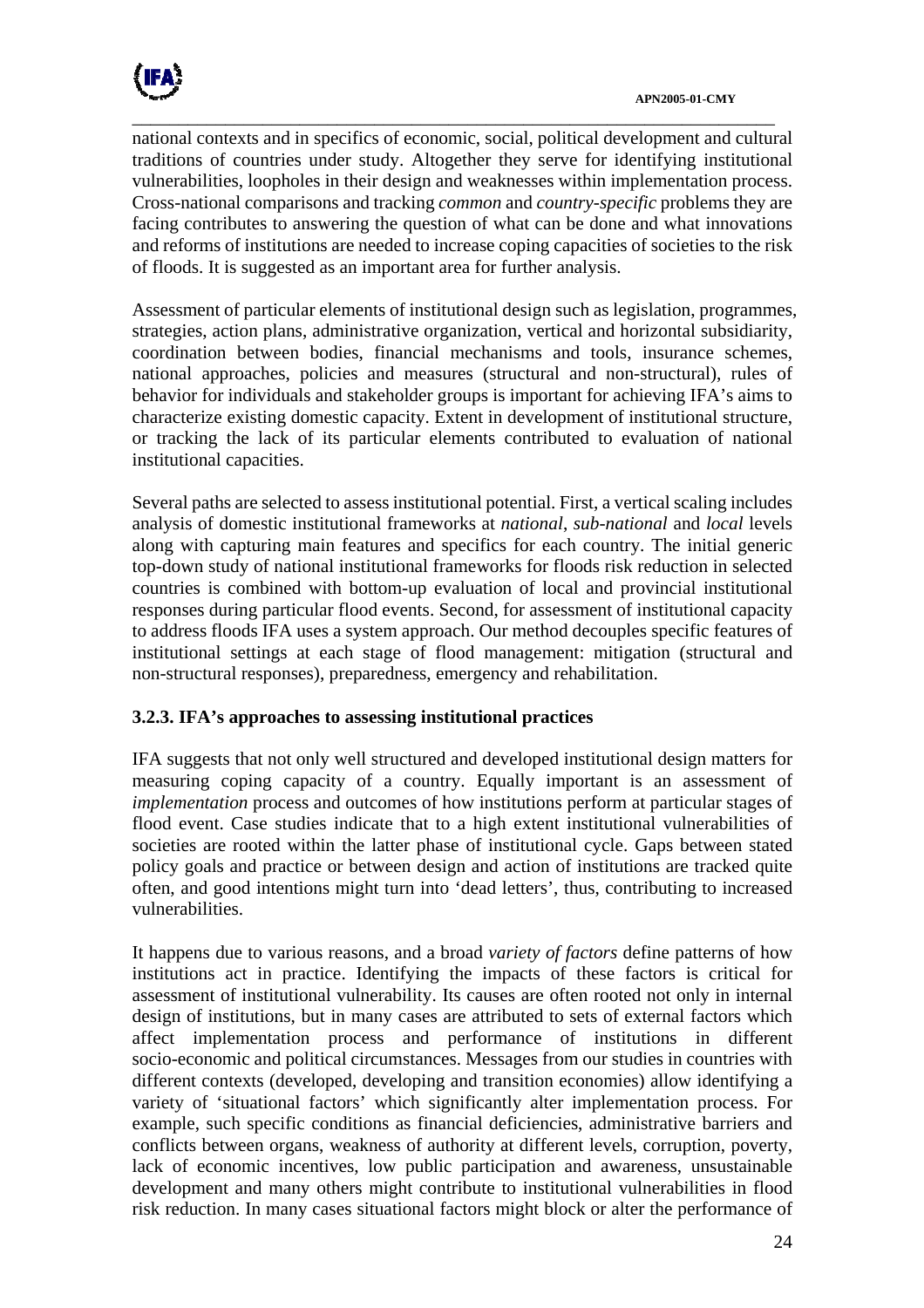

institutions or modify already designed 'good' pathways for implementation of policies and measures.

\_\_\_\_\_\_\_\_\_\_\_\_\_\_\_\_\_\_\_\_\_\_\_\_\_\_\_\_\_\_\_\_\_\_\_\_\_\_\_\_\_\_\_\_\_\_\_\_\_\_\_\_\_\_\_\_\_\_\_\_\_\_\_\_\_\_\_\_\_

#### **3.2.4. Assessing success and failures of institutions in action**

Existing legislation, administrative structures, policies, their tools and other institutional elements provide only for a basic framework for flood risk reduction. Among crucial issues is how these arrangements perform in practice. Implementation results *before, during* or *after* a flood is one of the core indicators for assessing effectiveness of institutional capacities. Most country case-studies demonstrated that there were significant gaps between 'design and action' of institutions, gaps between goals of institutional regimes and outcomes they manifest in a course of floods risk reduction. The effectiveness of institutions including their ability to impact and change behavior of the targeted groups of stakeholders to respond to floods often appears to be lower than envisaged. Unfortunately, implementation failures occur quit often, and as a result human security appears to be under threat. IFA research indicates that not only poor institutional capacities but also well-designed and developed regimes under certain circumstances in practice might produce failures. It is extremely important to track and predict possible "deformations" of institutions in order to avoid them in the future. It represents a promising research area for the future.

Effectiveness of existing institutions can be judged from tracking the results of their performance during particular flood events which are described in IFA case-studies. While a variety of good practices of institutions had been demonstrated in the countries of Asia, still a great deal of shortages in actions of institutions can be indicated. Among recent success stories about institutional performance during catastrophic floods had been, for example, well organized emergency actions of Russian Emercom ministry during the Lena River flood in Sakha Republic when professionals of this agency provided rescue and relief support to 17.5 thousand of citizens of Lensk evacuated from the chill waters mixed with ice during the catastrophic spring freshet flood in 2001. Among failures during the Lena River flood had been the inability of local administration to properly react to early warnings of Hydromet and Emercom about difficult freshet situation in the basin. As a result 87 settlements with population over 400 thousand were severely affected by this spring flood; the number of victims might be much less if instead of receiving belated information the public could get adequate timely warnings to be able to take actions in advance.

There is a lot of interesting evidence about recent domestic settings and links between government and community action to increase resilience against floods. A unique innovative programme was introduced in Vietnam. As children appear to be the major victims of floods (up to 90% of victims), the temporary "emergency kindergartens" are opened where parents can leave their children under organized adult supervision during emergencies, while they are preoccupied with securing personal belongings and other resources crucial for continuing their livelihoods after the floods <Face, 2003> .

Another success story about local institutional arrangements is the case of the Fukuoka flood in Japan. Local community action has been encouraged by the Fukuoka city since mid-1990s: it supports formation of voluntary organizations for disaster prevention within each elementary school district; they were involved in active emergency measures during the Fukuoka flood inundation. Leaders of small communities using the broadcasting equipment in the community centers urged the residents to evacuate, or to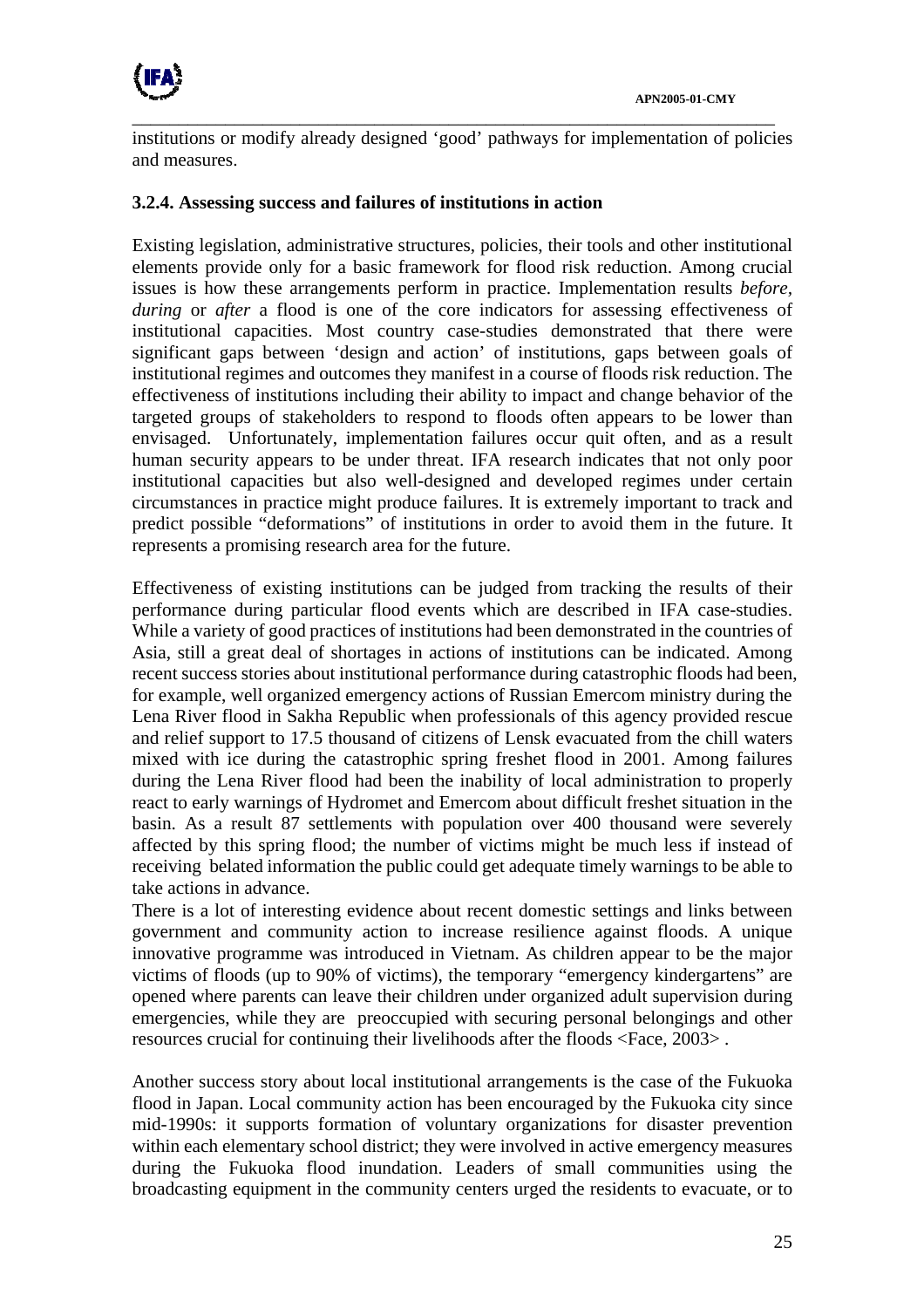

move their cars to the hills as a lessons learnt from the previous 1999 flood indicated that many private cars were damaged.

\_\_\_\_\_\_\_\_\_\_\_\_\_\_\_\_\_\_\_\_\_\_\_\_\_\_\_\_\_\_\_\_\_\_\_\_\_\_\_\_\_\_\_\_\_\_\_\_\_\_\_\_\_\_\_\_\_\_\_\_\_\_\_\_\_\_\_\_\_

### **3.2.5. Explaining success and failures of institutions**

**Variety of factors.** Evidence from IFA country studies indicates that there is a broad variety of reasons for success and failures demonstrated by institutions in action. There are several groups of factors affecting the results of implementation process either during emergency situations and afterwards, or in a course of flood risk mitigation.

Practice shows that shortages in institutional performance can be explained either by loopholes in existing designs of institutions for flood risk reduction, or by their poor action. However, even well designed institutions under certain conditions might demonstrate failures or weak performance and compliance with prescribed rules. Thus, IFA distinguishes two main groups of factors affecting implementation process, namely *internal* and *external* ones. Internal factors are associated with shortages and deficiencies in internal design of flood management institutions. The group of external factors is defined by broader national socio-economic, political and cultural contexts within which institutions function. Our studies indicated that quite often the 'standard institutions' for flood risk reduction that are effective in some countries can be significantly deformed and produce 'non-standard' results while applied under different domestic circumstances. For example, weakness of local and regional authorities and deficit in financial resources during the transition period in the nineties in Russia had been the major reason explaining the neglect of structural measures on the Lena River in Siberia, although they had been regularly executed previously; due to these constraints existing anti-flood disaster action plans turned into 'dead letters'. Similar factors are in effect today in Vietnam.

**Internal factors.** Among critical issues predetermining low effectiveness of institutions in flood risk reduction are internal loopholes and deficiencies in their design. There are a number of examples from the national practices when shortages in existing institutional design contributes to institutional vulnerabilities, and hence to increase of a flood risk. For example in Russia, poor coordination between authorities and low effectiveness of existing river basin administrations responsible *inter alia* for coordination of flood management. Practice shows, that cumbersome administrative structures, parallelism in competences and insufficient coordination between them, overlaps in control functions allow avoidance for any of their responsibilities. Recent inventory of hydro-technical facilities in Russia indicated that although dozens of organizations at various levels are responsible for maintenance and repair, many of these engineering structures all over the country are left unattended and approaching collapse.

Among important emerging concerns noted by IFA relating to the structure and mechanisms enabling institutions to function effectively is incorporation into their designs mechanisms that allow monitoring, verification and evaluation of their performance, including, for example, means to verify recovery operations and accounting of relief allocations, provision of materials and other humanitarian assistance. Our studies in Vietnam indicated that recently adopted national legislation on flood risk management does not contain clear mechanisms and system for sanctions, and there is a question whether newly installed rules on incentives and rewards are functional, and rules regarding sanctions are enforceable which might result in difficulties with handling violations.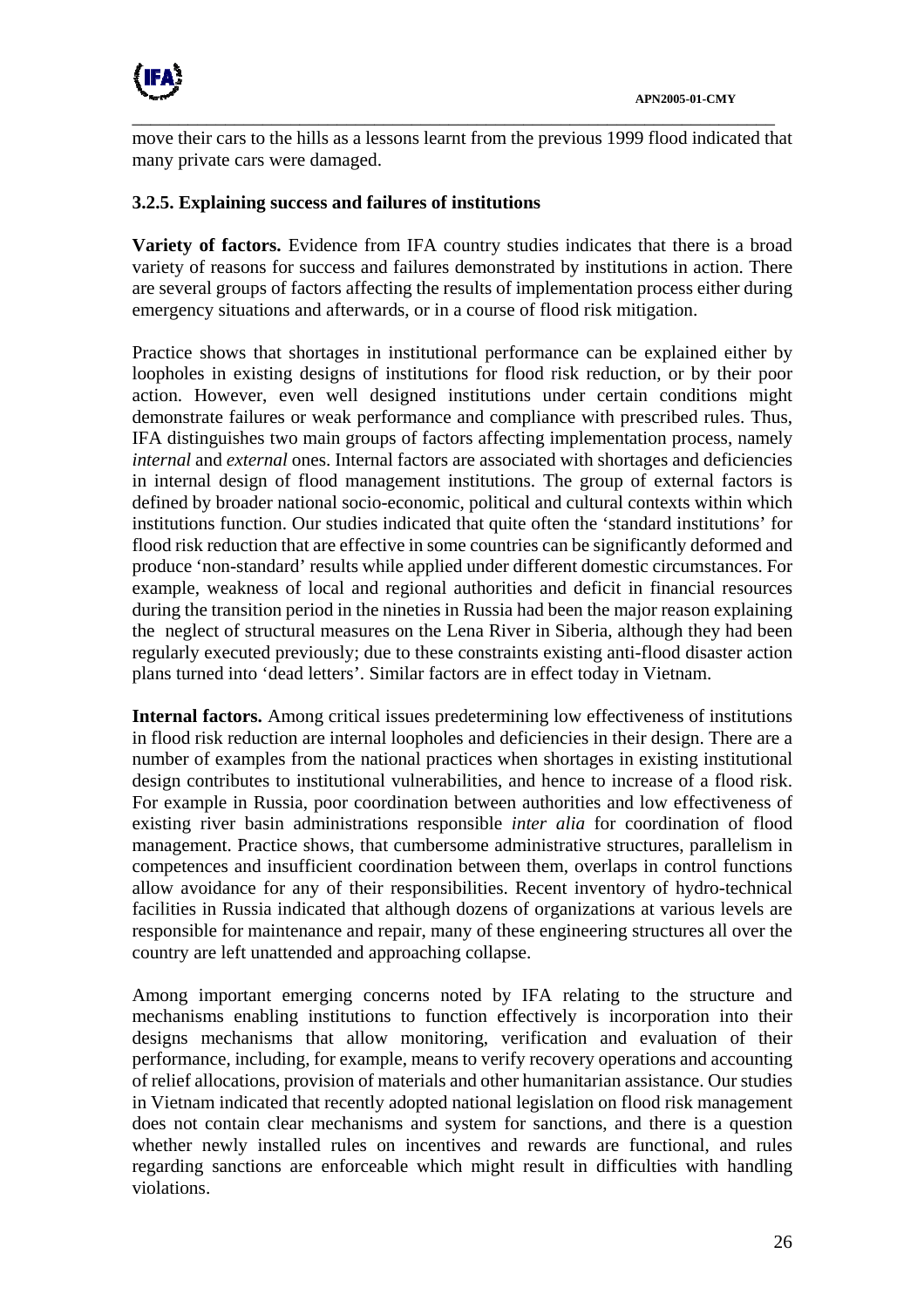

\_\_\_\_\_\_\_\_\_\_\_\_\_\_\_\_\_\_\_\_\_\_\_\_\_\_\_\_\_\_\_\_\_\_\_\_\_\_\_\_\_\_\_\_\_\_\_\_\_\_\_\_\_\_\_\_\_\_\_\_\_\_\_\_\_\_\_\_\_ **External factors.** While the problems defined by negative impacts of internal factors can be solved by reforming and 'improving' institutions responsible for floods risk reduction, problems associated with external factors and rooted in a broader domestic "situational" specifics are much more difficult to deal with, and more comprehensive solutions are needed. Problem-solving is linked to broader issues of sustainable development and poverty reduction, it is positioned within national economic and political agendas and within existing cultural and behavioral traditions and stereotypes. It happens often that good performance of flood risk reduction institutions can be negatively affected by external factors that are beyond the scope of the competence and control of such institutions. Below we briefly outline a set of external factors that according to IFA assessments affect implementation of flood management policies and measures.

*Economic development.* Existing trends in economic development and urbanization are among powerful drivers which under certain conditions might accelerate flood risks. IFA notes that strong pressures for economic development in most developing and transition economies tend to overshadow environmental concerns while many of them, in their turn, are closely linked to the risk of floods. Even developed institutional structures for flood management such as in Japan might appear to be not effective enough under impacts of such external factors. For example, among main causes for the Fukuoka floods in 1999 and 2003 had been rapid recent urbanization in the basins of the Mikasa and the Umi rivers and rapid growth of uncontrolled run-off from the upper-stream areas causing inundation of highly developed underground infrastructure. Regular structural measures such as widening of the river flow were not possible any longer in highly urbanized territories. Fast unregulated development in flood-prone areas in many countries of Asia, or violations of existing bans and norms (Russia, Vietnam) contributes to escalation of flood risks.

*Changes in land-use*. Results of IFA case-studies in the countries of Asia reconfirm that land-cover change and unsustainable land-use patterns, and especially deforestation significantly contributes to the risk of floods and landslides. For example, increased deforestation during the last fifty years in Vietnam in the upper-streams of the Red River basin is one of the main causes of a series of catastrophic floods in the delta areas. In combination with rapid urbanization in the basin it contributes to increased risk of floods, and is beyond the scope of control of flood management institutions.

*Societal transition.* Situational factors of the transition period - from communism to a democratic society and from command-based economy to markets in Russia and in Vietnam appeared to have very strong impacts on performance of flood risk reduction institutions. Specifics of the economic and political transition in these two countries brought in certain constraints into implementation of flood risk reduction policies. Together with significant positive opportunities for decentralization, broader local participation, application of new market tools and incentives, transition has certain negative implications. Recently, flood management had become increasingly dependent on specifics of economic and political development, on under-financing from the state budget, on uncertainties in the legal system, on social instability. Widely spread corruption, uncontrolled siphoning of funds, weak government authority lacking control at all levels, lobbying by interest groups for influence over funds allocations, under-reformed property rights were crucial factors .The situation was exacerbated by economic crisis and financial shortages, a shadow grey economy, and lack of effective public control over performance of government institutions. The cumulative negative impact of these 'situational factors' led to deformations in practical application of flood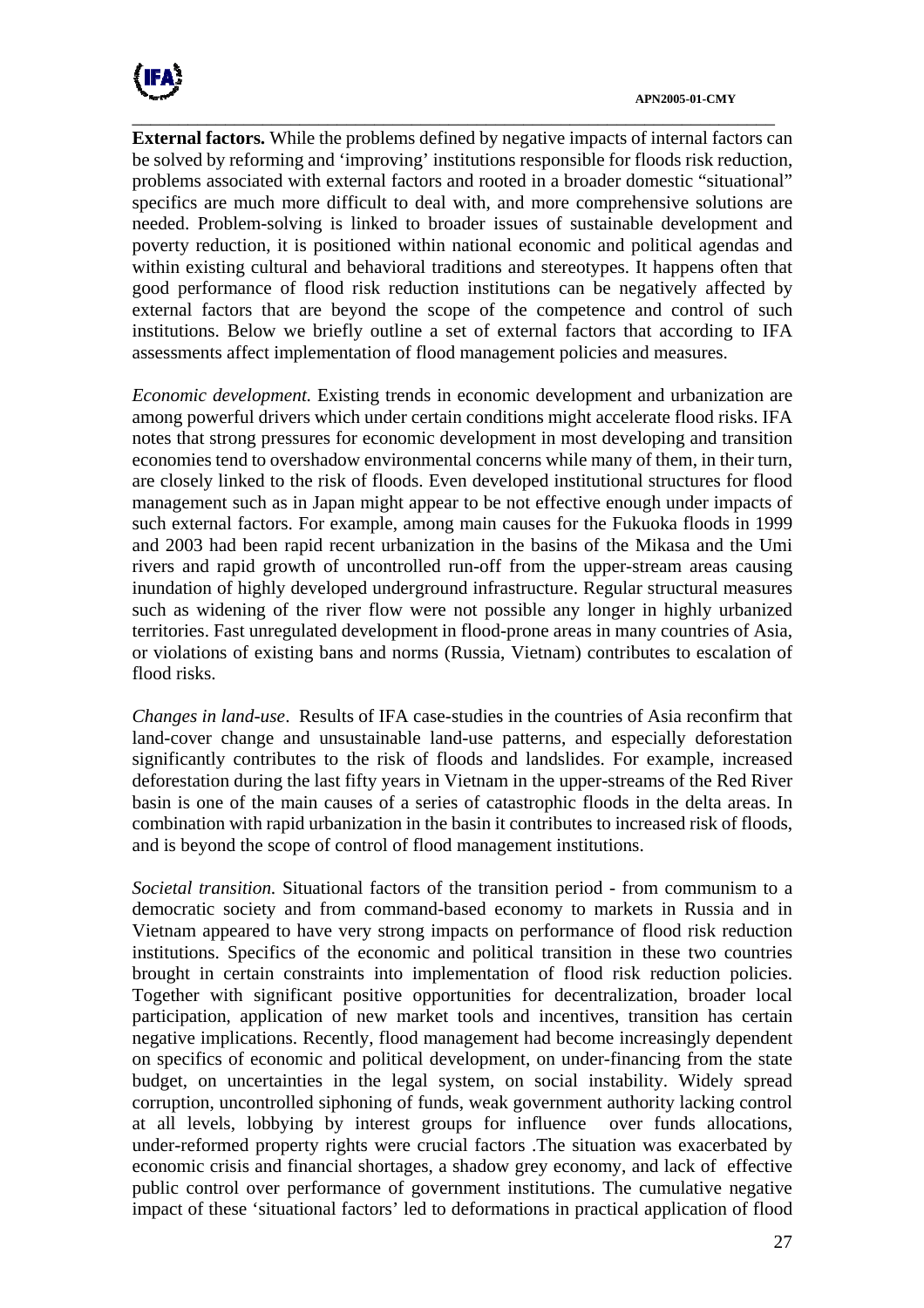

 $\overline{a}$ 

management schemes. It was particularly strong during the nineties, while recently active attempts were undertaken by these countries to overcome these problems. Among conclusions from our studies is that success or failure of flood risk reduction policies depends not only on their design as such, but also on the advances of domestic economic and political reforms.

\_\_\_\_\_\_\_\_\_\_\_\_\_\_\_\_\_\_\_\_\_\_\_\_\_\_\_\_\_\_\_\_\_\_\_\_\_\_\_\_\_\_\_\_\_\_\_\_\_\_\_\_\_\_\_\_\_\_\_\_\_\_\_\_\_\_\_\_\_

*Financing*. Problems in financing are often indicated as one of the most important factors defining failures in performance of institutions; while on the contrary sufficient funds can be an important prerequisite for good institutional performance. Along with well structured and transparent channels efficient mobilization of funding is one of the characteristic features of high institutional capacity. In most developing countries and transition economies financial deficit is assessed as one of the major obstacles for effective performance of flood risk reduction institutions at all stages. Equally important is the problem of mobilization of existing financial resources. There are a lot of debates on the issue, and IFA supports the approaches that the problem is not in the deficit of domestic finance, but in how to mobilize and channel existing resources and to avoid misuse of funds allocated. There is a growing understanding that in many countries allocation of funding is not just a technical problem, but a political one and it is dependent on lobbying capacities of various interest groups. This is a promising area of future research, and in combination of further exploring the opportunities of micro-finance and insurance it is believed to be a promising mechanism for problem solving in increasing institutional capacities in floods risk reduction in Asia.

## **3.3. Domestic institutional frameworks for flood risk reduction**

## **3.3.1. Case-study analysis of institutional capacities during floods**

Along with generic analysis of institutional frameworks and capacities for floods risk reduction in selected countries of Asia, IFA explores a number of recent cases of big floods in Japan, Russia, Vietnam and Thailand; results of research in Burma/Myanmar, Bangladesh and India is also taken into account. These countries represent developed, developing and transition economies. For each of them counteracting floods is at the top of the national disaster risk reduction agenda, but institutional capacities, their designs and responses vary across countries. Domestic socio-economic contexts and political culture within which flood risk reduction institutions perform are different as well. Focus of our research is on assessment, *first*, of domestic designs of flood risk reduction institutions, and, *second*, on their performance during recent big floods. The following flood cases are explored: the Fukuoka flash floods in a highly urbanized area of Japan caused by a heavy seasonal rainfall, the 2001 Lena River flood in Siberia, Russia as a result of spring freshet flood<sup>[2](#page-27-0)</sup> due to abnormally rapid melting of thick snow and ice-cover in the river basin, the series of Red River delta floods in Vietnam in a course of heavy summer seasonal rainfall, and the Chao Phraya River Basin flash floods in the northern Thailand and Hat Yat floods in its southern parts.

<span id="page-27-0"></span> $2^2$  The term "freshet" is most commonly used for describing a spring thaw resulting from snow and ice melt in rivers located in the northern latitudes of the Europen and Asian parts of Russia and in North America, particularly Canada, where rivers are frozen each winter and thaw during the spring. A spring freshet can sometimes last several weeks on large river systems, resulting in signficant inundation of flood plains as the snow pack melts in the river's watershed. Spring freshets associated with thaw events are sometimes accompanied by ice jams which can cause flash floods. http://en.wikipedia.org/wiki/Freshet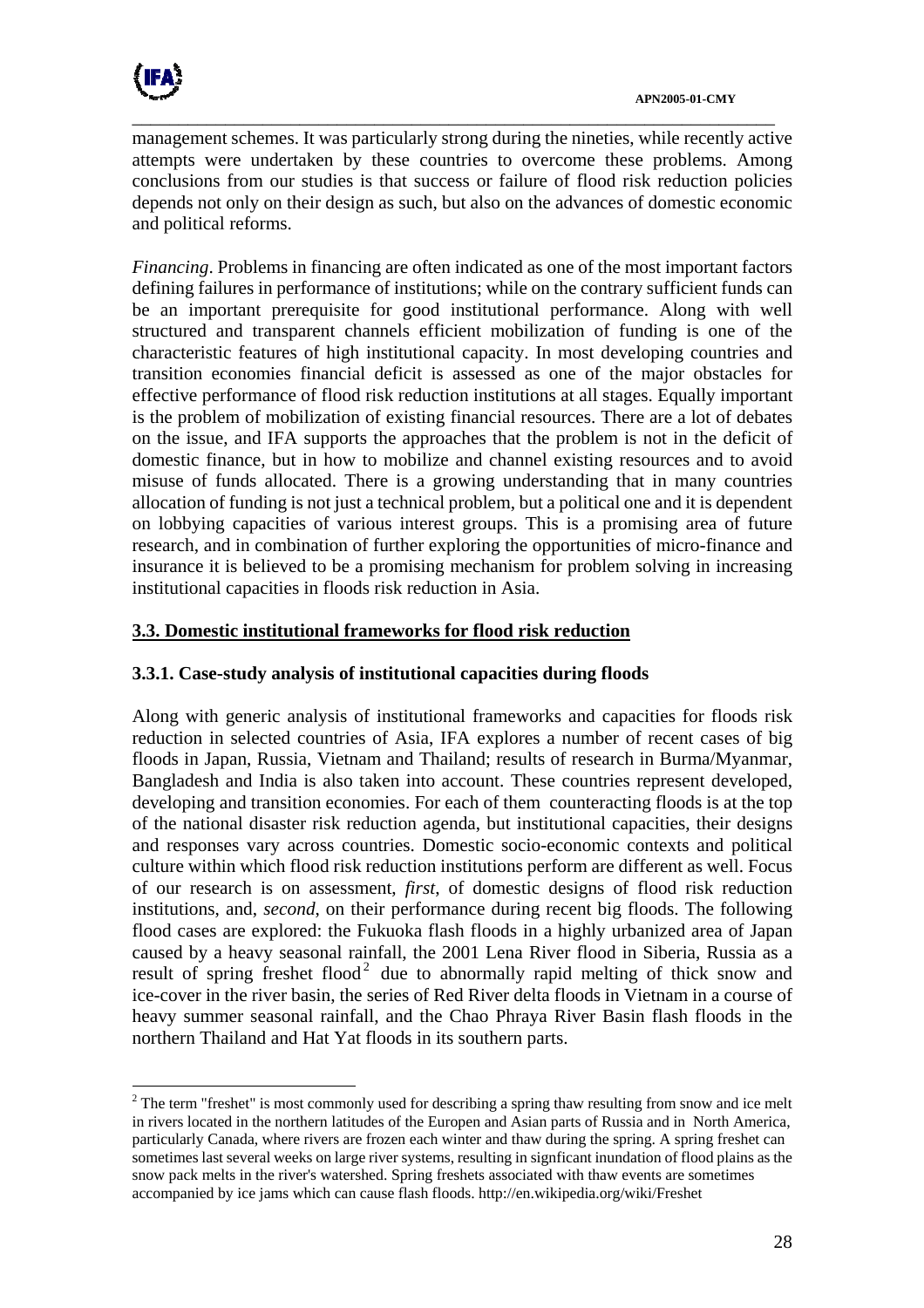

\_\_\_\_\_\_\_\_\_\_\_\_\_\_\_\_\_\_\_\_\_\_\_\_\_\_\_\_\_\_\_\_\_\_\_\_\_\_\_\_\_\_\_\_\_\_\_\_\_\_\_\_\_\_\_\_\_\_\_\_\_\_\_\_\_\_\_\_\_ Rich evidence for testing IFA approaches to assessment of institutional capacities and practices is collected in a course of case-studies. It is summarized in order to inquire how institutions act during particular flood events, what problems do they face and what are lessons learned about their performance. Each case-study provides and discusses examples of success and failures during particular flood events, and explains 'good' and 'bad' practices in institutional actions (or inactions).Cross-national comparisons and identifying common and specific problems across countries provide results for broader generalizations.

Human security of individuals and local communities and rehabilitation of population affected by floods is the red thread of our study. Within particular flood cases IFA was focusing on assessment of institutions' actions and measures applied by the governments, by business and by the local public. *First,* actions of responsible government institutions at each stage of flood event to reduce human vulnerabilities are assessed. Particularly, IFA inquires how existing institutions (national, sub-national, local) deal with early warnings of population, emergency evacuation, provision of public goods, economic, social and medical assistance, rehabilitation of households, protection from marauders, etc. It also explores evidence about mitigation responses to floods in river basins under study. S*econd*, as successful performance of institutions against floods directly depends on wide public involvement in floods risk reduction. IFA assesses local public participation and community action. We identify major types of behavior of local population and track wrong behavioral stereotypes (for example, rejection of calls for emergency evacuation because of the risk of marauders) which significantly hamper performance of institutions. IFA believes that this is a promising area of further research and its results can be applied for developing advice on how to enhance institutional capacities in the countries of Asia.

## **3.3.2. Asia: a variety of national institutional designs**

A variety of institutional frameworks to counteract floods are in place in the countries of Asia, including legislation and regulations, administrative organs at different levels, action plans and strategies, financial mechanisms, wide range of tools and measures (structural and non-structural). IFA illustrates that some of them are positioned within broader schemes of natural disaster management, while others have special mandates and target flood mitigation. IFA summary of existing institutional arrangements in Japan, Russia, Thailand and Vietnam as a result from case-studies is presented in Table 3.

Although in some countries, like Japan, the formation of flood risk reduction institutions has a very long tradition since Meiji era, in many others the contemporary institutional settings with developed supporting infrastructure had been formed mainly during the last decade. Starting from the 1990s serious institutional reforms, including changes in disaster management policies and reorganization of institutions responsible for floods risk reduction took place. For example, in Russia, during the nineties quite effective institutional system of emergency response has been set up, while Thailand reconfigured in 2002 its domestic system to set up a new focal point for natural disasters management, i.e. the Department for Disaster Management in the Ministry of the Interior; these arrangements were combined with development of domestic legislation, national policies and action plans.

IFA notes that domestic institutional designs vary across countries depending on national political system, economic development, vulnerability to and perceptions of the flood risk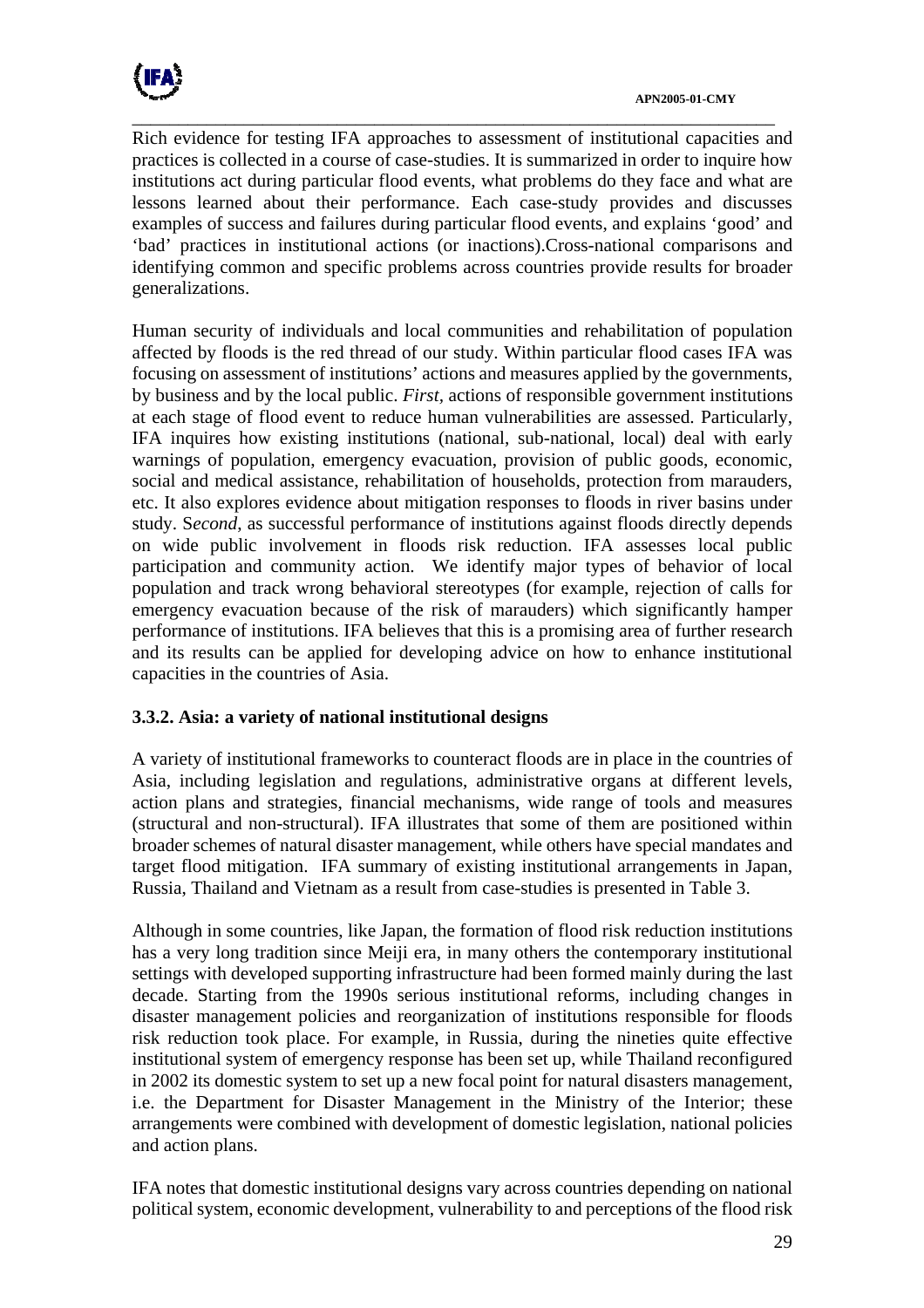

and many other factors. Needless to say that national institutional capacity to counteract floods differs significantly across countries. However, there are a number of *common features* across countries.

\_\_\_\_\_\_\_\_\_\_\_\_\_\_\_\_\_\_\_\_\_\_\_\_\_\_\_\_\_\_\_\_\_\_\_\_\_\_\_\_\_\_\_\_\_\_\_\_\_\_\_\_\_\_\_\_\_\_\_\_\_\_\_\_\_\_\_\_\_

*First*, almost all countries have a designated government authority dealing with natural disasters. *Second*, for a long time the state has been regarded to be primarily responsible for authority and action in dealing with floods. *Third,* there are a lot of similarities in the structure of national institutional designs. For example, institutional organization of disaster risk reduction in Russia has a lot of common features with those of Japan. However, the implementation results and performance of institutions might vary in some cases. *Fourth*, vertical subsidiarity in flood risk reduction is established in many countries. *Fifth,* most government institutions involved in floods management focus today mainly upon emergency rescue and rehabilitation of population and territories and reconstruction of livelihoods once the crisis occurs. *Sixth*, much less resources and attention are paid to non-crisis comprehensive flood risk reduction which incorporates hazard risk assessment, monitoring, forecasting and prevention of catastrophic events in the flood prone areas. *Seventh*, in some countries, unfortunately, for a long time the accents had been put not on enhancing human security and protection of individuals and their livelihoods, but primarily on reducing damage to economic assets and infrastructure. For example, these were the cases of the former socialist countries like Russia and Vietnam, with a specific set of values within communist ideology; since then the situation has changed considerably and perceptions of national security have been totally reconfigured to incorporate emphasis on human values <Kotov, Nikitina 2001>.

IFA discussion with experts during the project workshop in Chiang Mai in 2006 showed that formal institutional arrangement is mostly driven at the national level when it comes to flood disaster and at this level the management comes as a one-stop measure which is characterized by ambitious coordination mandate and unmatching low capacity (for details of discussion see Annex). Authorities tend to be heavily top-down. At the local level, governance reforms often account of splitting areas of responsibilities to geographic units. It often creates issues of fit, for example when left and right banks of the same river are divided into different jurisdictions. At the same time fitting institutions to ecosystem boundaries alone does not solve much; a lot depend on the scale. For a large river basin, centric approaches tend to unyielding and the sense of ownership is often weak among the stakeholders. Inhibiting the improvement is lack of monitoring and evaluation on the ground which feeds into learning and adaptation. Public awareness about the institutional structure regarding disaster is weak.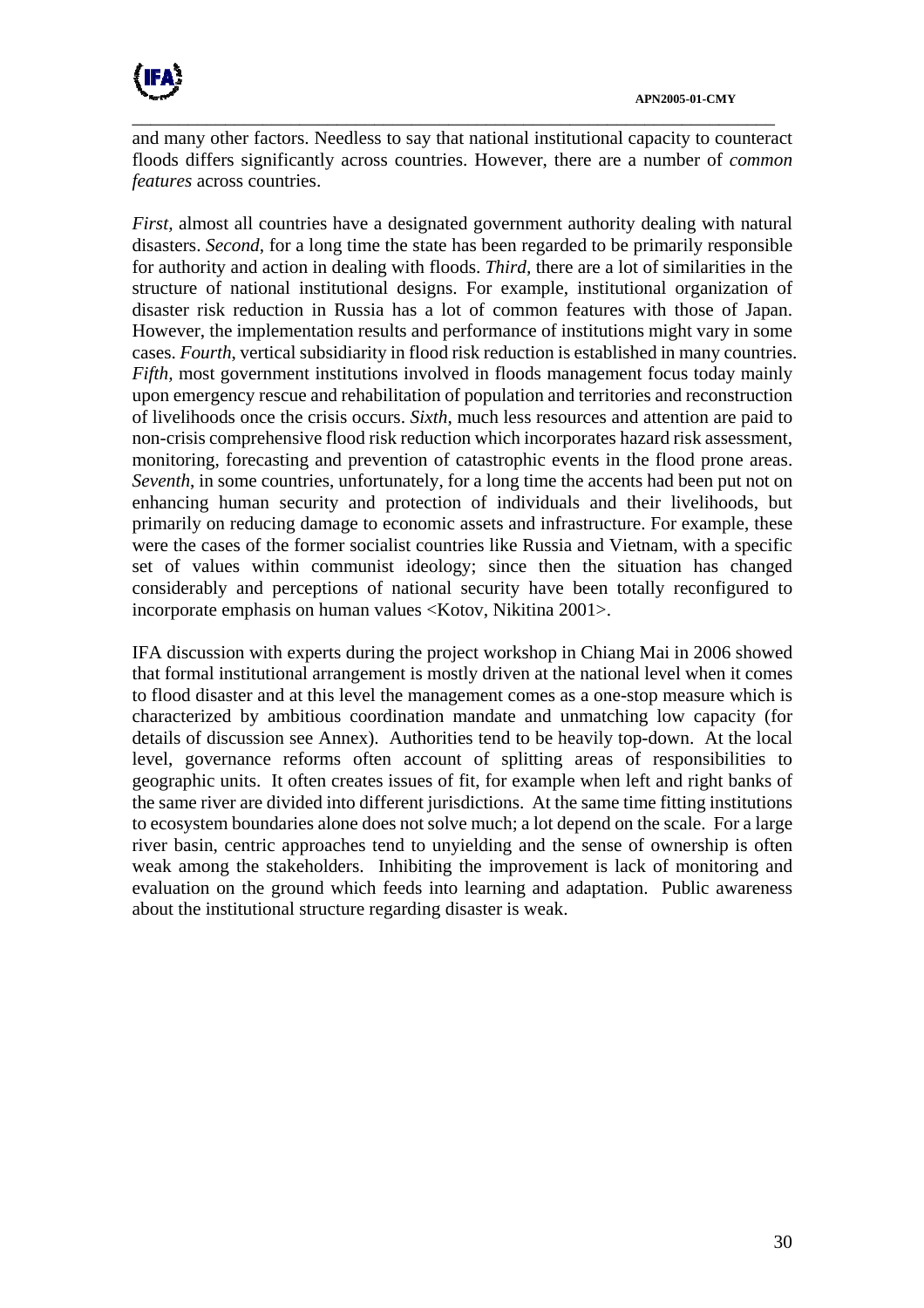

| <b>Country</b>  | Focal point for disaster                                  | <b>National legislation</b>                                                 | <b>National action</b>                     | <b>State or</b>              |
|-----------------|-----------------------------------------------------------|-----------------------------------------------------------------------------|--------------------------------------------|------------------------------|
|                 | management                                                |                                                                             | plans                                      | provincial                   |
|                 |                                                           |                                                                             |                                            | organs                       |
| Japan           | Central Disaster Management council                       | Disaster Countermeasure Basic Act                                           | <b>Basic Disaster</b>                      | Prefecture disaster          |
|                 |                                                           | Flood Control Act                                                           | Management Plan                            | management                   |
|                 |                                                           | Flood Prevention Association Act                                            |                                            | councils                     |
|                 |                                                           | Urban River Inundation Prevention Act                                       |                                            |                              |
|                 |                                                           | Meteorological Service Act<br>River Act                                     |                                            | Municipal                    |
|                 |                                                           | <b>Erosion Control Act</b>                                                  |                                            | Disaster<br>Management       |
|                 |                                                           | Forest Act                                                                  |                                            | Councils                     |
|                 |                                                           | Support for Reconstruction of Livelihoods of                                |                                            |                              |
|                 |                                                           | Disaster Victims Act                                                        |                                            |                              |
| <b>Russia</b>   | Ministry for Civil Defense and                            | On Protection of Population and Territories                                 | Federal Programme on                       | 6 regional centers           |
|                 | Emergencies (Emercom)                                     | from Natural and Technological Emergencies                                  | Natural and                                | of Emercom                   |
|                 |                                                           | On Emergencies and Rescue Service and on                                    | <b>Technological Risks</b>                 | Territorial organs           |
|                 | Ministry for Natural Resources                            | <b>Status of Rescue Forces</b><br>On Sanitary and Epidemiological Safety of | Mitigation                                 | in 89 federation<br>subjects |
|                 | Federal Service of Russia on                              | Population                                                                  | Federal Programme on                       | Municipal bodies             |
|                 | Hydrometeorology and Environmental                        | On Civil Defense                                                            | Development of                             | for Civil Defense            |
|                 | Monitoring                                                | Statute of the Ministry of the Russian                                      | All-Russian Service on                     | and Emergencies              |
|                 |                                                           | Federation on Civil Defense and Emergencies                                 | <b>Emergencies Medicine</b>                | Territorial organs           |
|                 | Interagency Commission for Disaster                       | On Emergency Situation                                                      |                                            | for Natural                  |
|                 | Reduction                                                 | On Environmental Protection                                                 |                                            | Resources                    |
| <b>Thailand</b> | Department of Disaster Prevention and<br>Mitigation       | Civil Defense Act, 1979                                                     | National Civil Defense<br>Policy Plan 2002 |                              |
|                 | Department of Water Resources                             | + 34 disaster related laws                                                  |                                            |                              |
|                 | Royal Irrigation Department                               |                                                                             |                                            |                              |
|                 | Department of Public Works and City                       |                                                                             |                                            |                              |
|                 | Planning                                                  |                                                                             |                                            |                              |
|                 | Meteorological Department                                 |                                                                             |                                            |                              |
|                 | Ministry of Social Development and                        |                                                                             |                                            |                              |
| <b>Vietnam</b>  | Human Security<br>Central Inter-ministerial Committee for | Ordinance on Flood and Storm Prevention and                                 | National Strategy and                      | Provincial                   |
|                 | Flood and Storm Control                                   | Mitigation                                                                  | Action Plan for Water                      | committees for               |
|                 | National Committee for Search and                         | Ordinance on Emergency Situation                                            | <b>Disasters Mitigation</b>                | flood and storm              |
|                 | Rescue                                                    | Ordinance on Dyke Maintenance                                               |                                            | control                      |
|                 | Department of Dyke Management, Flood                      | Law on Forest Protection                                                    |                                            | District                     |
|                 | and Storm Control, Ministry of                            | Law on Water Resources                                                      |                                            | committees for               |
|                 | <b>Agriculture and Rural Development</b>                  | Resolution on Basic Measures for Immediate                                  |                                            | flood and storm              |
|                 |                                                           | and Long-term Flood Mitigation                                              |                                            | control<br>Commune           |
|                 |                                                           |                                                                             |                                            | committees for               |
|                 |                                                           |                                                                             |                                            | flood and storm              |
|                 |                                                           |                                                                             |                                            | control                      |
|                 |                                                           |                                                                             |                                            |                              |

#### *Table 3***. Domestic institutional arrangements for disaster risk reduction**

\_\_\_\_\_\_\_\_\_\_\_\_\_\_\_\_\_\_\_\_\_\_\_\_\_\_\_\_\_\_\_\_\_\_\_\_\_\_\_\_\_\_\_\_\_\_\_\_\_\_\_\_\_\_\_\_\_\_\_\_\_\_\_\_\_\_\_\_\_

## **3.3.3. Trends in domestic institutional capacity building**

Recently, in the countries of Asia a number of new trends have been emerging within domestic institutional settings. *First*, natural disasters risk reduction in general, or floods risk reduction, in particular, are getting higher priorities on national agenda and institutions are modernized to enhance domestic potential to change behavior of stakeholder groups. IFA tracked gradual shifts from response to floods towards flood risk management. This sector of domestic institutions is turning to be a dynamic domain. More consistent research in this area is needed and it is a challenging task for scientific community.

*Second*, there is a growing attention to developing comprehensive institutional settings that can provide for flood risk reduction through combining emergency and relief actions, on the one hand, with prevention and planning of reducing flood risks of catastrophic scales, on the other hand. Since mid-1990s Vietnam has undertaken significant efforts in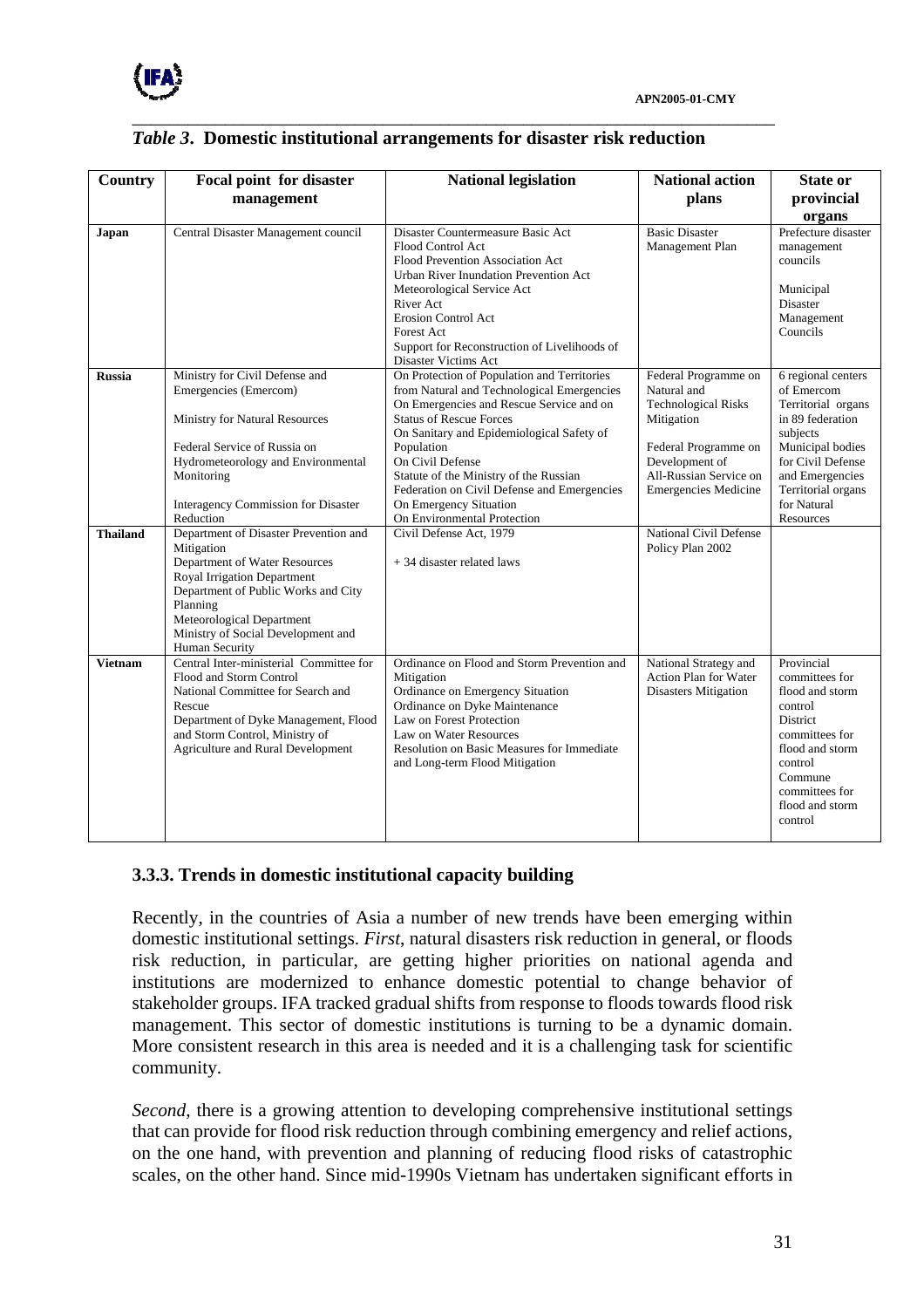

 $\overline{a}$ 

\_\_\_\_\_\_\_\_\_\_\_\_\_\_\_\_\_\_\_\_\_\_\_\_\_\_\_\_\_\_\_\_\_\_\_\_\_\_\_\_\_\_\_\_\_\_\_\_\_\_\_\_\_\_\_\_\_\_\_\_\_\_\_\_\_\_\_\_\_ development of national strategy for natural disaster management <sup>[3](#page-31-0)</sup> and to reinforce the national disaster management unit, while Russia is initiating coordination of actions between the Emercom ministry with the Ministry for Natural Resources responsible for maintenance of hydro-technical facilities and river basin management.

*Third,* in many countries there is an emerging understanding that institutions for flood risk reduction and non-crisis management should be heavily based on broader involvement of capacities at the local level that are positioned 'closer to the risk' than bureaucrats from the central government. It is suggested that part of responsibilities can be decentralized and coordinated by municipalities, townships and communes. Community based action and local public education – for the public to 'be better prepared than scared', contribute to enhancing local institutional capacities. However, still there is a great deal of discussion underlining that especially during the catastrophic flood events combination of local public action with the state efforts is crucially important.

*Fourth,* some countries have developed a refined vertical subsidiarity of the government. IFA studies show that, for example, in Japan, Russia and Vietnam similar vertical systems are being established. In Japan it is based on combination of central, prefecture and municipal councils<sup>[4](#page-31-1)</sup> that are highly efficient in practice. In Russia it incorporates the federal agency with 6 regional centers and also territorial disaster management bodies in all 89 federation subjects. In Vietnam as a result of several rounds of reforms a quite comprehensive system of central, district, provincial and commune committees for flood and storm control is enacted. At the same time IFA notes that in some countries in practice development of vertical subsidiarity is accompanied by a number of problems: there is no clear understanding how to make existing vertical systems provide effective interactions between levels during and after floods (for example, constant contradictions between levels are tracked in a course of resource allocation and financial transfers, especially in crisis situations). More research and thinking on the issue is essential.

*Fifth*, there are new trends indicating that countries tend to incorporate floods management, or broader natural disaster risk reduction, into national socio-economic development plans. IFA findings from Vietnam indicate that new approaches are developed by the new national disaster reduction strategy that requires the flood-prone provinces to plan for more appropriate land-use and to take into account crop schedules better suited for the likelihood of floods, as well as to reforest 5 million hectares upstream of the flood prone areas of the Red River, and to control urbanization processes. It is considered as a good example illustrating synergy between reduction of flood risks and natural resources management, agricultural development, forestry and fisheries initiatives, and increasing local production and economic development. With annual floods along the Mekong River basin in addition to modernization of local infrastructure to reduce flood damage and to change the crop patterns, plans are underway to take advantage of flooding by expanding aquatic production methods and increasing fishing market opportunities.

<span id="page-31-0"></span> $3 \text{ In } 2001$ , Vietnam introduced the  $2^{\text{nd}}$  National strategy and Action plan for water disasters mitigation up to 2020

<span id="page-31-1"></span><sup>&</sup>lt;sup>4</sup> In Japan, basically each municipality has primary responsibility of lifesaving or support for the victims of disaster, while national government under the Disaster Relief Act provides some financial support to share municipalities' burden in case of serious disasters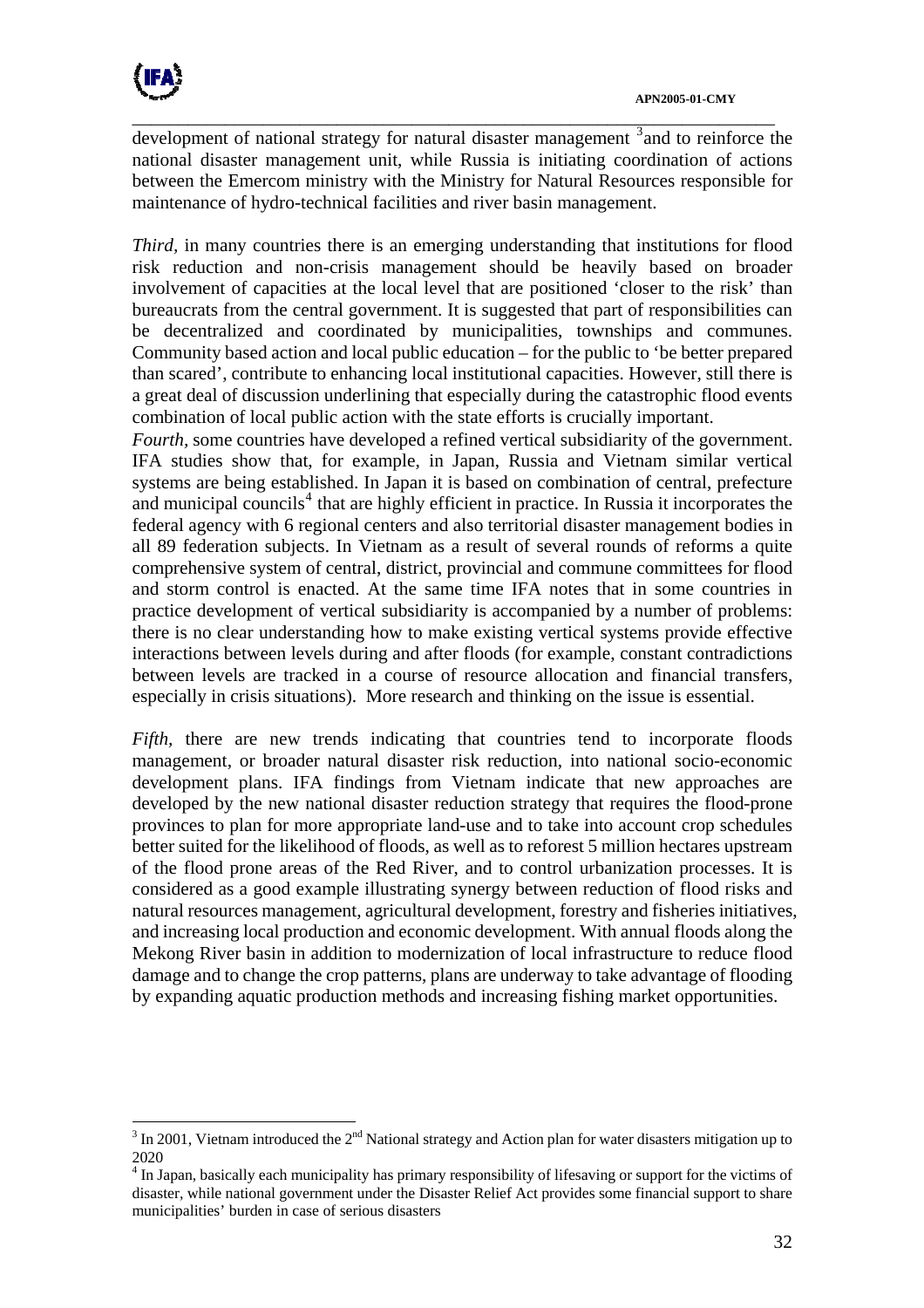

## **4.0 Conclusions: Lessons learned about How institutions can help to address human vulnerabilities to floods**

- 1. States no longer respond to flood disasters, but tend to manage flood risks, and do so with increasingly sophisticated institutional frameworks. However, domestic institutional capacities for undertaking both structural and non-structural efforts as well as cooperative institutional responses to floods in the countries of Asia are still inadequate to significantly reduce the risks of flood disasters. Despite the better understanding and monitoring of disasters, losses of life, property, moral damage from flood disasters remain unacceptably high and are increasing.
- 2. Institutional reforms with the aim of reducing the risks of flood-related disasters have largely been unsuccessful. There are six main reasons. *First* is the misplaced emphasis on emergency relief to the detriment of crafting institutions to reduce vulnerabilities and prevent disasters. *Second* is the self-serving belief that disaster management is a technical problem that calls for expert judgments that systematically exclude interests of the most socially vulnerable groups. *Third* is the over-emphasis on structural measures, which again and again, have been shown to be more about re-distributing risks in time and place than reducing them. *Fourth* is the failure to integrate flood disasters into normal development planning in flood-prone regions. *Fifth* is the failure to recognize the importance of learning for building social and ecological resilience and for guiding individual and collective behavior. *Sixth* is the existing gap between the declared goals and mission of institutions, on the one hand, and results of their actual performance in flood risk reduction, on the other hand.
- 3. It is widely acknowledged that the design of an institution is decisive in determining how effectively, equitably and resiliently it will function. IFA suggests that not only *design*, but also *action* of institutions in particular domestic settings and results of their performance is equally important for assessing institutional capacities of societies to reduce risk of floods. Among IFA findings is that in practice, unfortunately, not always well-structured institutional designs assure high coping capacities against floods in the Asian countries. Implementation process and outcomes how institutions perform at particular stages of flood event or for its prevention really matter. To a high extent the institutional vulnerabilities of societies towards floods are rooted within the latter phase of institutional cycle.
- 4. The effectiveness of institutions for floods risk reduction including their ability to impact and change individual and collective behavior of stakeholders is often lower than planned. IFA indicates several reasons including 'internal' and 'external' factors. One group of them points at loopholes in internal design of flood management institutions and at shortages to coordinate structural and non-structural efforts within common setting and with the sustainable development of the river basins. Another group of factors is defined by national social, economic and political specifics of the countries within which flood management institutions perform; such national contexts might seriously alter the implementation process.
- 5. Situational factors and national contexts appear to have powerful impacts on *transfer and adaptation* across countries of best institutional practices in flood risk reduction. Not always the best practices, although being appealing to others, can be automatically transferred from one country to another. Sometimes they need to be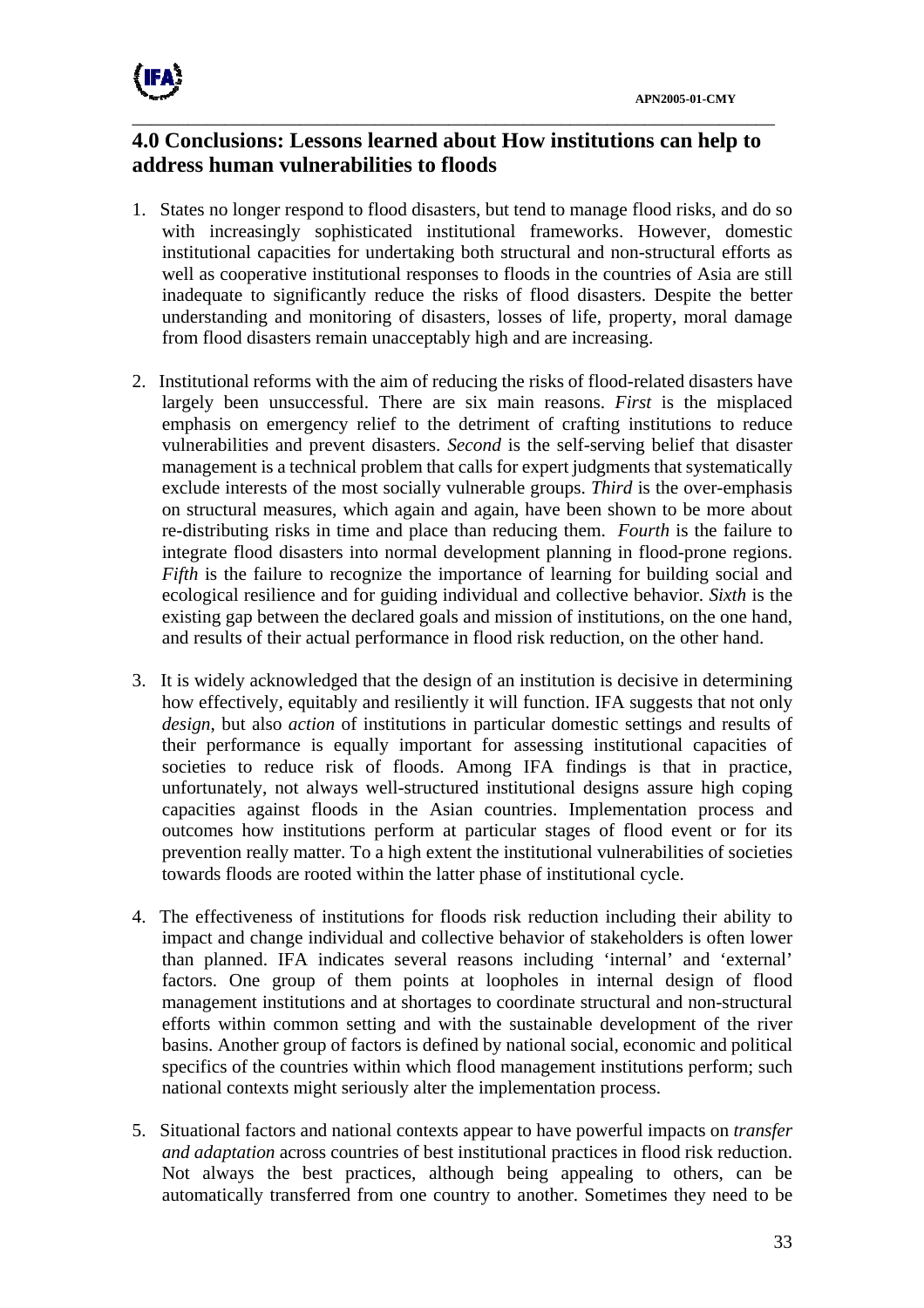

adjusted to the national specifics, traditions and existing behavioral stereotypes. IFA notes that although flood insurance in Japan is an important tool in flood management, many developing countries in Asia due to various reasons are facing problems in incorporating its analogues into their domestic practices.

- 6. IFA identified a number of common features of national institutional frameworks for flood risk reduction across countries of Asia. *First,* almost all countries have a designated government authority dealing with natural disasters. *Second*, for a long time the state has been regarded to be primarily responsible for authority and action in dealing with floods; since recently in some countries more attention is given to how enhance local public participation. *Third,* there are a lot of similarities in the structure of national institutional designs. For example, institutional organization of disaster risk reduction in Russia has a lot of common features with those of Japan. However, the implementation results and performance of institutions might vary in some cases. *Fourth*, most government institutions involved in floods management focus today mainly upon emergency rescue and rehabilitation of population and territories and reconstruction of livelihoods once the crisis occurs; much less resources and attention are paid to non-crisis comprehensive flood risk reduction which incorporates hazard risk assessment, monitoring, forecasting and prevention of catastrophic events in the flood prone areas, linking flood management with sustainable development of the river basins. *Fifth*, in many countries, unfortunately, for a long time the accents had been put not on enhancing human security and protection of individuals and their livelihoods, but primarily on reducing damage to economic assets and infrastructure.
- 7. Lessons from IFA country studies indicate that insufficient funding for flood risk reduction in the countries under study, especially in the developing and in transition economies, are often referred to be among key problems. At the same time quite often funds planned for flood programmes are not transferred in a full scale; controversies in coordination of resources allocations between central, regional and local levels are indicated; resources allocated are misused. Country-studies indicate that diversification and resource mobilization from various sources at all levels, including locales, is essential; control over resource flows, transparency and strict accountability is in the core. However, financing and resource allocation problems are common to developed countries as well. They are accompanied by strong lobbying by various interest groups. Often financial allocations appear to be not just a technical problem, but a political one.
- 8. Who bears financial burden for flood risks prevention and mitigation? A mix of different financial mechanisms emerged from case-studies and discussion with experts. The social role of the state in providing food, health care, renovation of livelihoods and housing certificates for affected people (Russia), houses and livelihood compensations (Thailand), peoples and livestock shelters (Bangladesh), support for houses repair, agricultural production allowances, provision of seeds and fertilizers, water treatment chemicals (Vietnam), crops and housing insurance (India) turned to be among success examples from IFA assessments. The leading role of the state in funding for flood control purposes is combined with other sources, including with private sector's involvement (banking and investments) in flood risk management which is recognized as important institutional tools in mitigation, recovery and rehabilitation. However, wide private sector involvement remains problematique in many developing countries, while its role is higher in the developed world and is rapidly emerging in transition economies.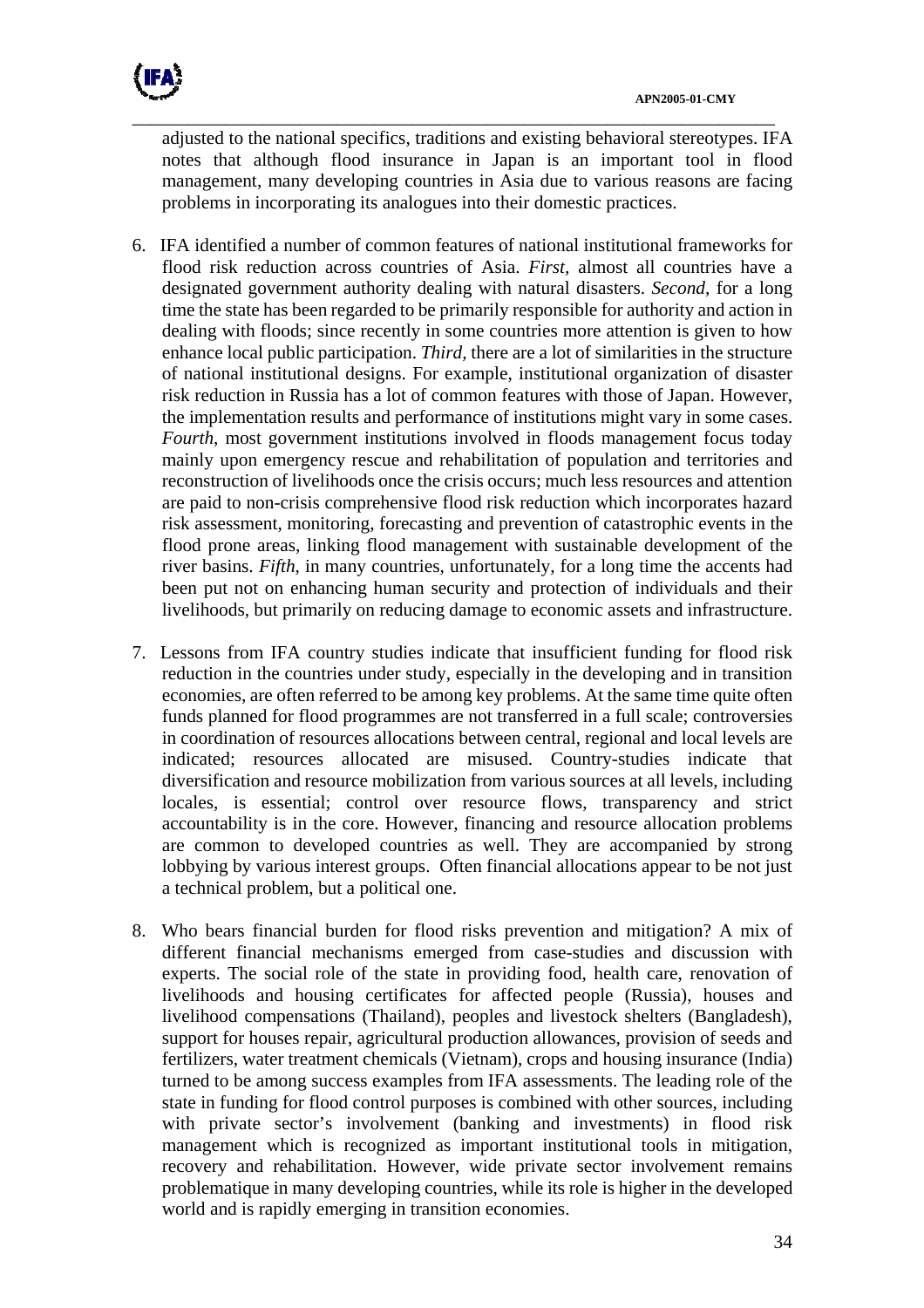



- 9. IFA notes that the specifics of floods entail spatial and temporal dimensions. Usually floods encompass different sub-basins within a country or within several countries. Thus, the *scale* in regional or transborder cooperation and institutional coordination of flood risk reduction efforts becomes of utmost importance. In this context development of procedures and mechanisms for coordination of interests and solving possible conflicts of interests between various regions, provinces and countries within the same river basin is at the top of flood management agenda. IFA indicated a variety of approaches suggested or already applied in practice, including river basin committees, river basin management administrations or public-private companies, special national coordination bodies, and cross-national cooperation agencies.
- 10. There is a growing understanding that institutions for floods risk reduction are to be heavily based on broader involvement of capacities at the local level that are positioned 'closer to the risk' than bureaucrats from the central government. On the basis of its studies and its field research in the Asian countries IFA confirms that part of responsibilities can be decentralized and coordinated by municipalities, local governments, townships and communes. Community based action, local public education, wider use of traditional knowledge accumulated during the centuries of flood record contribute to enhancing domestic institutional capacities. However, many unresolved problems exist: there is still very poor understanding about the most effective ways to open channels for public participation in flood risk reduction. At the same time there is a great deal of arguments that during catastrophic floods combination of local public action with the efforts of the state is crucial.
- 11. Debate, consultation, public participation, representation procedures should be incorporated as integral element into 'good governance' of floods. A return to community-based flood disaster management is being widely promoted by international agencies, but only cautiously adopted by national ones. The key idea is that greater involvement of the public in decisions about all stages of flood disaster cycle will make better use of local knowledge and capacities and help identify risks and pragmatic opportunities to address them. The area requiring the most profound engagement with wider group of stakeholders is in assessing and addressing the underlying causes of vulnerability. State agencies usually find these very difficult to do because it requires dealing with fundamental issues of governance and social justice that may undermine positions of authority.
- 12. In most flood-affected and -dependent regions, especially in the developing world, institutionalized capacities and practices to reduce the risks of flood disasters remain weak. This is especially true in the fast developing regions where the entire livelihood and socio-economic context is in flux and traditional institutions may no longer be relevant or functioning well and new relationships among firms, communities and state agencies have not emerged or kept pace with shifting risks. The mature industrial and service economies have fewer institutional gaps, but still face daunting challenges of escalating costs from the legacy of controlling, rather than living with, floods. A systematic approach of IFA to diagnosis of institutionalized capacities and practices in flood disaster management could help societies identify critical gaps beforehand, and thus learn more from experience and practice.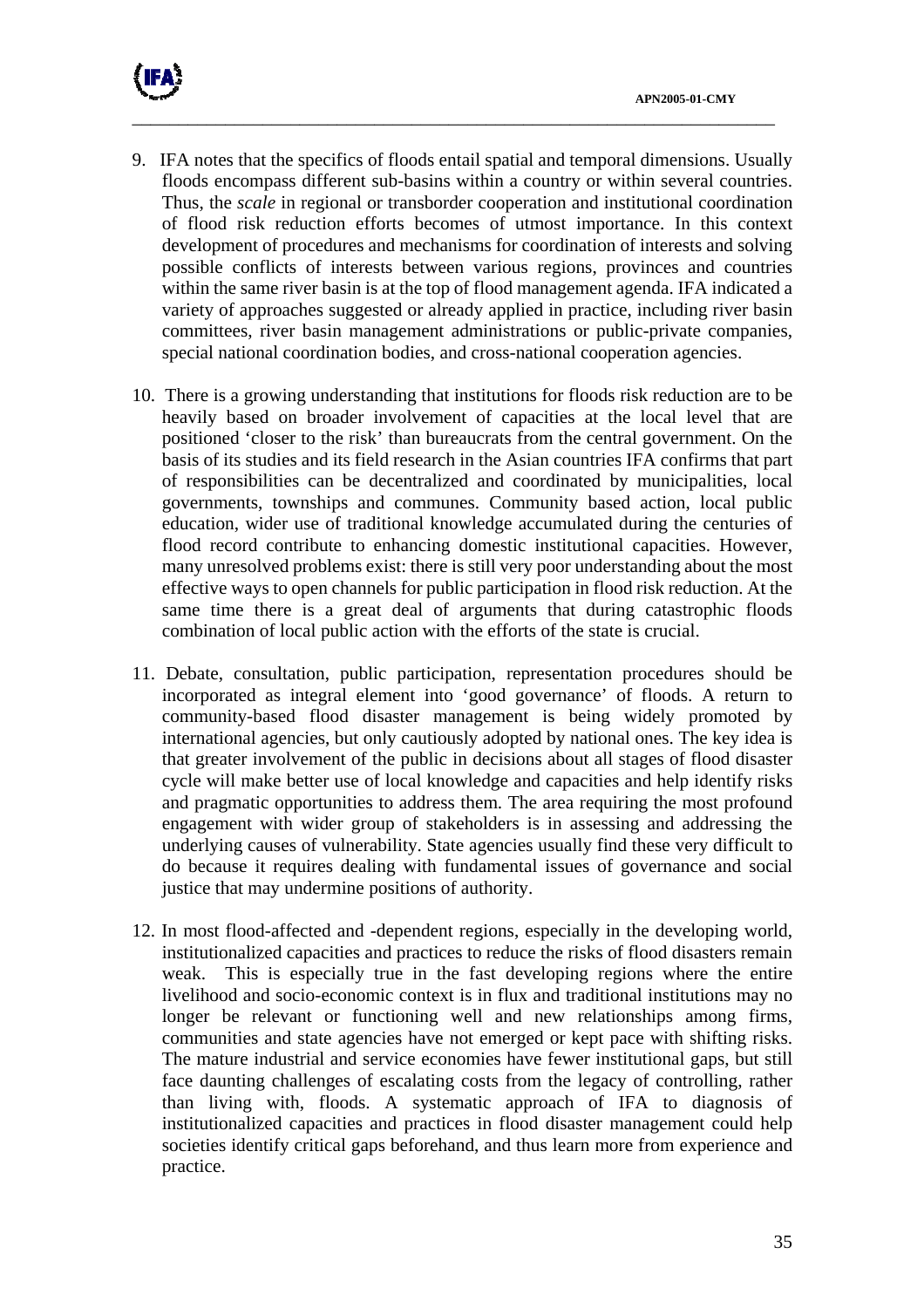

# **5.0. Ways Forward: Recommendations for Future Action on Strengthening Institutional Capacities**

1. As states no longer respond to disasters, they tend to manage disasters and are doing so with increasingly sophisticated institutional frameworks. In this context growing attention is to be paid to interdisciplinary/integrated approach to flood management within particular river basins, building on establishing knowledge and setting common objectives. These elements are to be essential components of institutional regime formation on floods risk reduction. Closer links and integration of technical/hydrological regimes with institutional regimes is essential.

- 2. The interdisciplinary integrated approach to flood management implies public participation and involvement of local authorities and representatives of civil society. These features will contribute to public acceptance, develop awareness, enhance capacity building, all essential elements of sustainability which since recently is being more tightly interlinked with floods risk reduction. There is a need to identify ways of how to better incorporate flood disaster risk reduction within sustainable development strategies and poverty alleviation programmes in the Asian countries. Thus, development of flood management institutions that incorporate all these new perceptions and elements is a challenging direction for action in the future.
- 3. Consolidation of institutional capacities that allow wide participation of all stakeholders as much in decision-making process as in the implementation phase and in actions against flood disasters is another challenge for perspective institutional regime formation. Consequently the term "policy-maker" does not only cover elected representatives of the legislative and in the executive branches of government but basically all those who are interested in reducing the flood disasters in their countries and locales. This is especially important for the developing countries and transition economies in Asia where development of pluralistic democratic societies is an important challenge.
- 4. In the countries of Asia, institutional coordination in flood risk reduction between government bodies – both horizontal and vertical, is essential for the future; today in most cases it is insufficient. Thus, respective coordination instruments and tools should be selected within the capacity building process. Equally important is to study and find optimal solutions for trans-boundary and intra-regional institutional arrangements concerning flood risk governance within large river basins. Establishing institutional regimes and mechanisms (at various levels) that can provide for coordination between actions of various stakeholders in flood risk reduction, as well as for coordination and taking into account their multiple interests within decision-making, and setting up frameworks for solving possible conflicts between them should be in a focus of future actions.
- 5. More theoretical and practical thinking should be given to assessing roles and influences of flood risk reduction institutions on collective and individual behavioral stereotypes not only during flood events but in a course of in-advance flood mitigation. Selection proper tools and means for increasing effectiveness of institutional frameworks in terms of their impacts to change behavior of actors to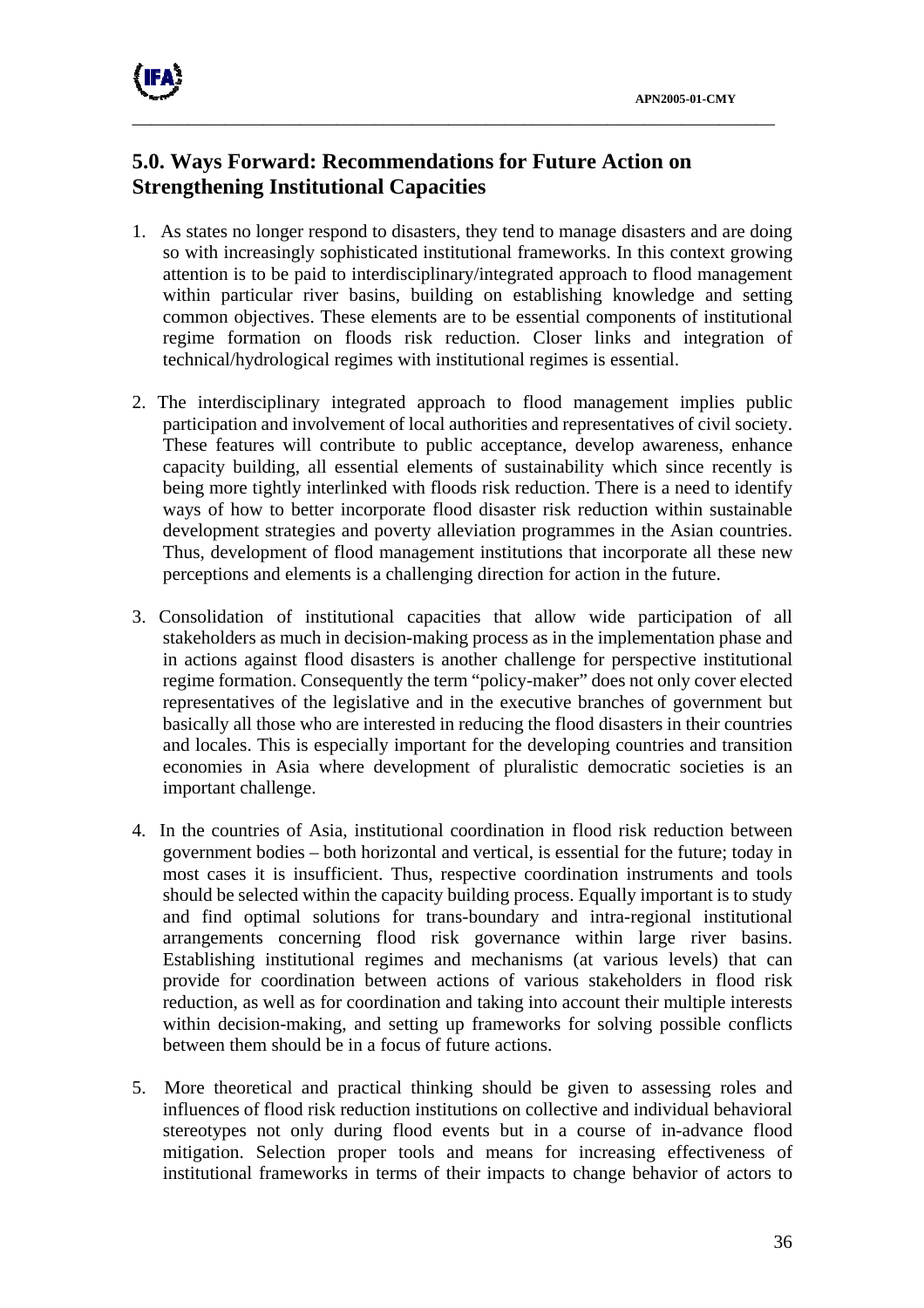

reduce vulnerabilities of societies to disastrous floods should be at the top of capacity building agenda in all countries of Asia prone to flood disasters.

- 6. In most Asian countries both developing and developed, of particular importance is the need for financial resources for flood risk reduction. It cannot be expected that these resources will be made available in the future from outside of the regions. They have to be generated and mobilized from within – from services, agriculture and industries. Promising instruments in that respect would be disaster insurance, micro-finance, contingency funds that can be set up by regional and local governments to support recovery of property and livelihoods after flood disaster. Developing institutional regimes that strengthen links and combination of public and private sources of finance is essential.
- 7. There is a great deal of evidence about good practices and lessons learned from institutional experiences in the countries of Asia on how to reduce the risk of flood disasters. More attention should be given in the future to selecting mechanisms and tools for exchange of good practices across countries. At the same time in many cases direct automatic transfer of national experiences without their prior adaptation to natural, socio-economic, cultural and political specifics of the recipient regions in the countries of Asia not always does provide for expected results. Thus, 'transfer and adaptation' of good practices and experiences should go hand by hand; analysis and assessment of related problems and challenges is among important avenues for future action.
- 8. Important common consideration which emerged in a course of IFA studies and discussions with various experts and with other international projects and agencies is that the knowledge presented by science is very often difficult to use in decision-making regarding flood risk reduction. While the reasons may have been understandable in the past, today they have become counter-productive for science itself and society as a whole. Scientists are to become aware of their societal responsibilities and make their data, information and results transparent and policy-relevant.
- 9. Extending to decision-makers the documentation and assessments on the structure, main features, success and failures in problem-solving, evaluation of effectiveness of national institutional arrangements and common and specific problems in institutional capacity building for flood risk reduction across wider range of developed and developing countries of Asia can be among practical outcomes of IFA activities. These efforts should be built as well on inventories and experiences of ADRC and ADPC and other regional organizations. Such review should be distributed to governmental and non-governmental organizations involved in disaster risk reduction in the Asia-Pacific region. Further inventory compilation of good institutional practices and experiences are equally important.
- 10. In many developing countries there is a need to re-design or improve the formal institutions dealing with disasters but the time/costs of doings so are high. Short-cuts would be very welcome. Workshops or trainings for bureaucrats that could learn from best institutional practices elsewhere would be very valuable in the area of designing of systems of laws, regulations, administration, policy tools, programming as well as ways of improving compliance through penalties, sanctions and education/awareness. Training or workshops should be conducted for various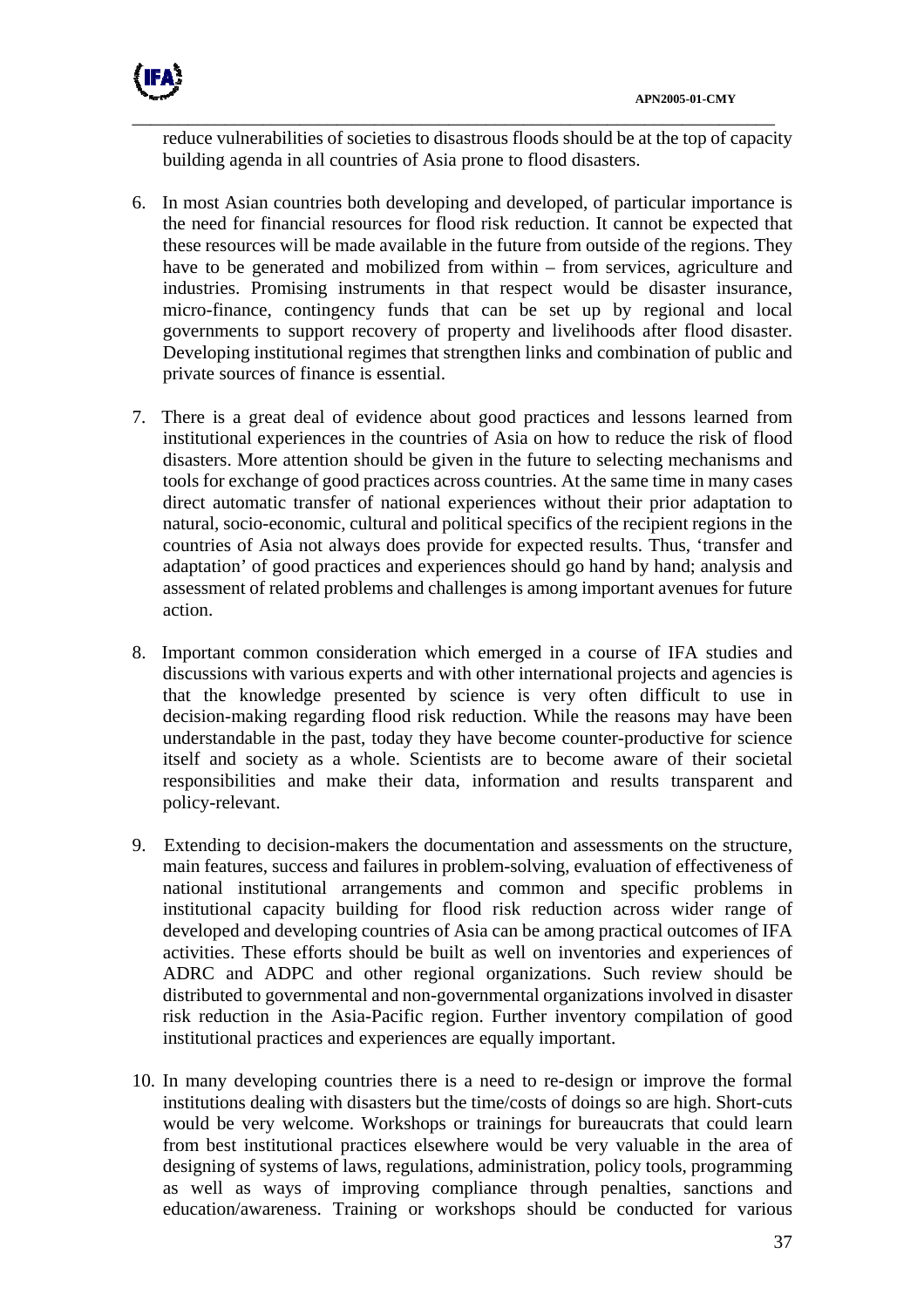

stakeholder groups (including media, business, municipal services, community-based organizations, schools) at all levels local-district-provincial-national for better understanding how floods risk reduction institutions act in practice and what problems they are facing.

\_\_\_\_\_\_\_\_\_\_\_\_\_\_\_\_\_\_\_\_\_\_\_\_\_\_\_\_\_\_\_\_\_\_\_\_\_\_\_\_\_\_\_\_\_\_\_\_\_\_\_\_\_\_\_\_\_\_\_\_\_\_\_\_\_\_\_\_\_

## **References**

- Adger, N. W. 1999. Social vulnerability to climate change and extremes in Coastal Vietnam. . World Development **27**:249-269.
- Adger, N. W., T. P. Hughes, C. Folke, S. R. Carpenter, and J. Rockstrom. 2005. Social-ecological resilience to coastal disaster. Science **309**:1036-1039.
- ADPC. 2000. Community Based Disaster Management. Trainer's Guide. Asian Disaster Preparedness Centre, Bangkok.
- Ahmed, A. U., K. Zahurul, K. Prasad, S. N. Poudel, and S. K. Sharma. 2004. Synthesis of manuals on community flood management in Bangladesh, India and Nepal. Asia Pacific Journal of Environment and Development **11**.
- Bankoff, G. 2004. In the eye of the storm: the social construction of the forces of nature and the climatic and seismic construction of god in the Philippines. Journal of Southeast Asian Studies **35**:91-111.
- Blaikie, P., T. Cannon, I. Davis, and B. Wisner 1994. At risk: Natural hazards, people's vulnerability, and disaster. Routledge, London.
- Blaikie, P. M., and J. S. S. Muldavin. 2004. Upstream, downstream, China, India: the politics of environment in the Himalyan region. Annals of the Association of American Geographers **94**:520-548.
- Dixit, A. 2003. Floods and vulnerability: need to rethink flood management. Natural Hazards **28**:155-179.
- Dutta, D., and S. Herath. 2005. Trend of floods in Asia and flood risk management with integrated river basin approach.
- Face au risqué. Inverser le cours des catastrophes pour un developpement durable, 2003. Campagne Mondiale pour Prevention des Catastrophes. UN SIPC
- Few, R. 2003. Flooding, vulnerability and coping strategies: local responses to a global threat. Progress in Development Studies **3**:43-58.
- Few, R., M. Ahern, F. Matthies, and S. Kovats. 2004. Floods, health and climate change: a strategic review. Working Paper No. 63. Tyndall Centre for Climate Change Research.
- Few, R., and P. G. Tran. 2006. Prevention and cure: health sector responses to flooding. Science and Culture.
- Gosh, A., and J. Roy. 2006. Coping with extreme climatic events: analysis of household and community responses from selected hotspots in India. Science and Culture.
- Gupta, S., A. Javed, and D. Datt. 2003. Economics of flood protection in India. Natural Hazards **28**:199-210.
- Handbook of the Ministry of Finance on Funds Allocation to Emergency Disaster Relief
- Asistance,2003. Ministry of Interior, Thailand, Bangkok.
- ISDR. 2004. Living with risk: a global review of disaster reduction initiatives. 2004 Version. United Nations Inter-Agency Secretariat of the International Strategy for Disaster Reduction, Geneva.
- Kitamoto, M., E. Tsunozaki, and A. Teranishi. 2005. Institutional capacity for natural disaster reduction in Japan. USER Working Paper No 2005-11. Unit for Social and Environmental Research, Chiang Mai University, Chiang Mai.
- Kotov, V. 2006. Unresolved problems in floods risk reduction in Russia: some lessons to be learnt from the Lena River floods. IFA WP Series.
- Kotov V., Nikitina E., 2001. Russia: New Dimensions of Environmental Insecurity. *AVISO*, N9
- Krausmann, E., and F. Mushtaq. 2005. A methodology for lessons learning experiences at the European level. in J. Birkmann, ed. Measuring vulnerability and coping capacity to hazards of natural origin: Towards disaster resilient societies. UNU Press, Tokyo.
- Lang, G. 2002a. Deforestation, floods, and state reactions in China and Thailand. Working Paper Series No. 21. City University of Hong Kong, Hong Kong.
- Lang, G. 2002b. Forests, floods, and the environmental state in China. Organization & Environment **15**:109-130.
- Lebel, L., J. Manuta, and S. Khrutmuang. 2005. Tales from the margins: the implications of post-Tsunami reorganization and politics on the livelihood security of small-scale fisher communities. Disaster Prevention and Management.